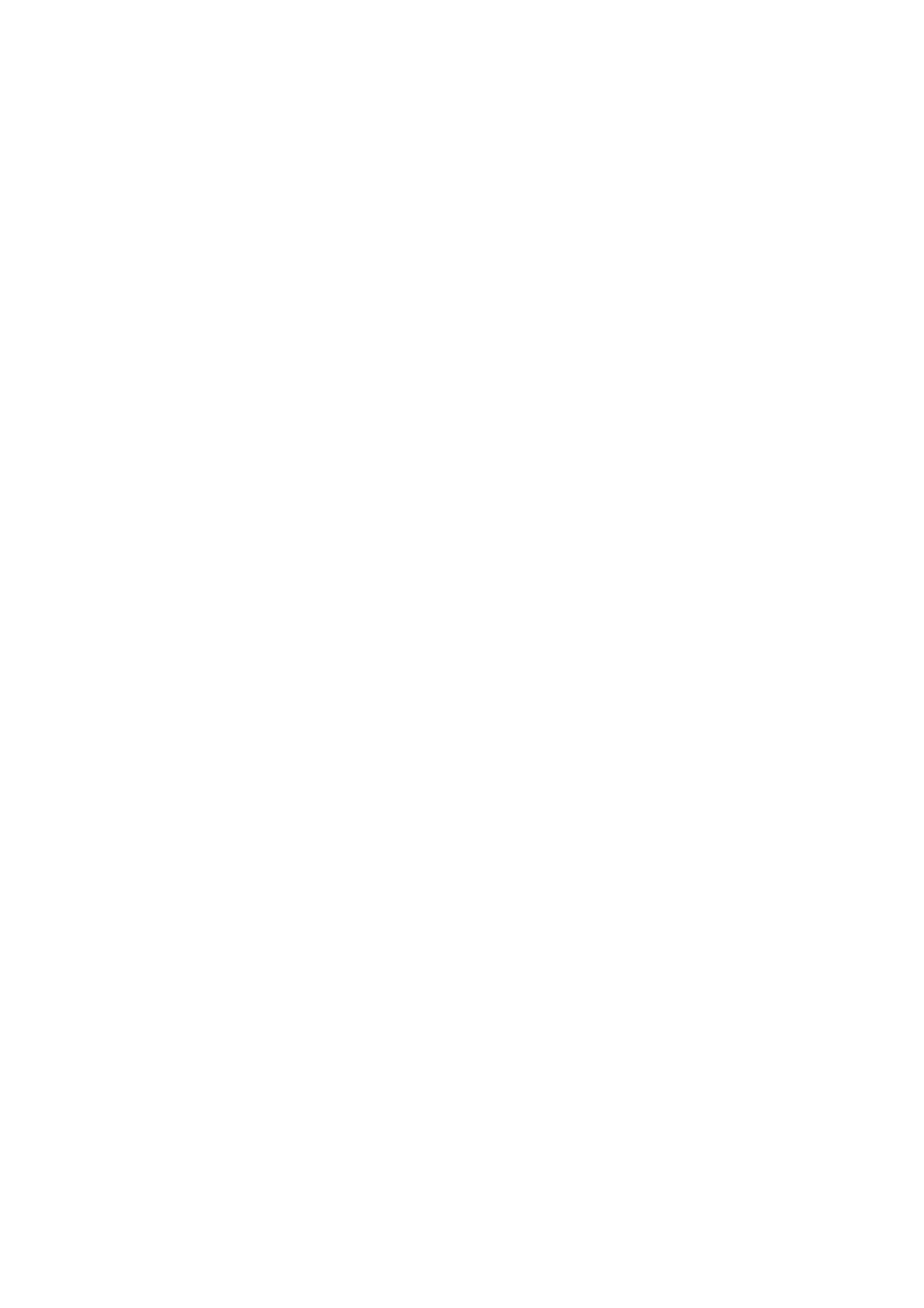

#### **TABLE OF CONTENTS Page Page**

|                                                                                              | $\overline{2}$ |
|----------------------------------------------------------------------------------------------|----------------|
|                                                                                              | 3              |
|                                                                                              | $\overline{4}$ |
| Table 2.1. Refunds, Local Administrations Share and other reductions. Month and year-to-date | $\overline{4}$ |
|                                                                                              | $-5$           |
|                                                                                              |                |
|                                                                                              |                |
|                                                                                              | 8              |
|                                                                                              |                |
|                                                                                              | 9              |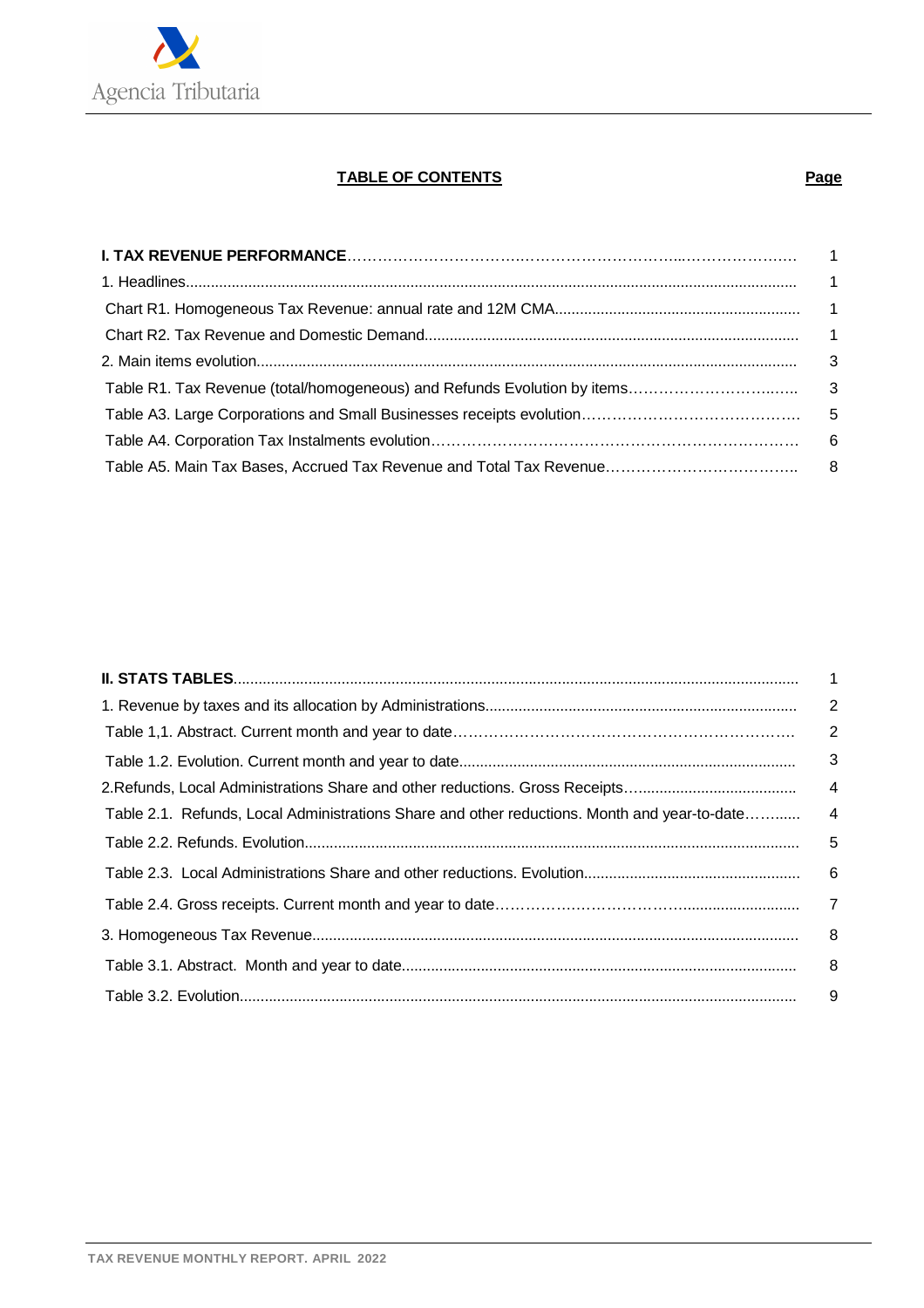

#### **Pág.**

| Monthly   |  |
|-----------|--|
|           |  |
|           |  |
|           |  |
| Quarterly |  |
|           |  |
|           |  |
|           |  |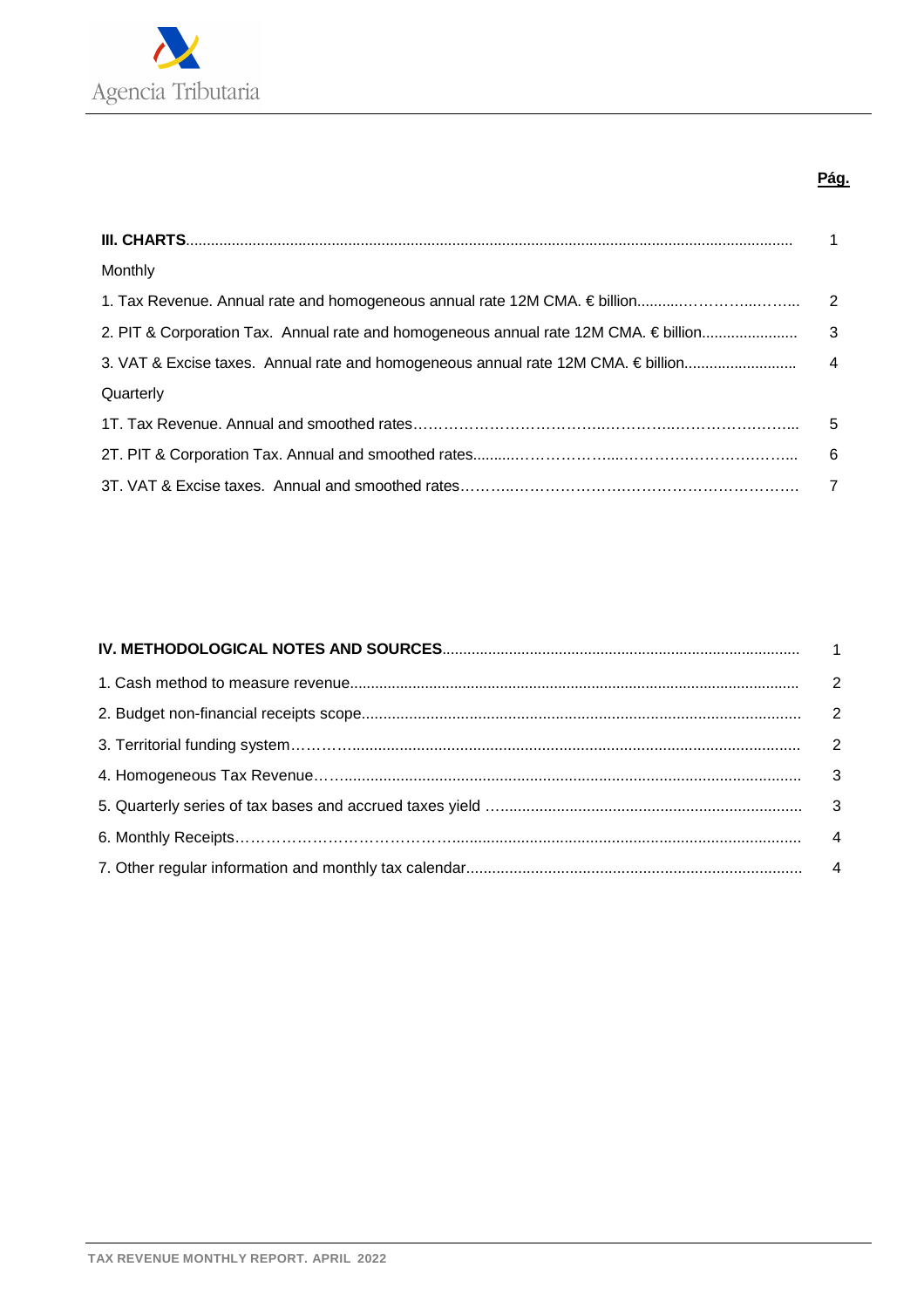

#### **I. TAX REVENUE PERFORMANCE**

#### **1. Headlines.**

**Total Tax Revenue widened to €31.2 billion in April, 14.4% above the same month last year**. The figure was the result of a 14.5% enlargement in gross receipts and a 15% expansion in the amount of refunds paid.

April's is one of the largest collections in the year. In addition to the usual monthly self-assessments (related in this case to revenue accrued in March, except for VAT, which includes mostly February accruals, and for excises taxes on alcohol, generated in January), it comprises first quarter SMEs' self-assessments (withholdings, VAT and payments on account) and Corporation Tax first instalment.

In April, high paces were recorded again by withholdings/VAT monthly self-assessments (12.7% the former, compared to 9.8% in the first quarter, and 20.8% the latter, 24.8% in the first three months of the year). The encouraging outcomes from SMEs' quarterly self-assessments added up too: 17.7% in payroll withholdings, 15.4% in VAT and 25.5% in payments on account. These enhancing paces can be partially explained by the comparison with 2021 first quarter, which was hit by the effects of one of the COVID waves and by Filomena storm aftermaths. Regarding CT first instalment, the outcome was nearly the same as in the past year, but it has to be taken into account that there was a €1,100 million extra collection by then, coming from a merger operation between two large companies. Amending this outlier, the pace would be alike to the rest of quarterly growths (18.4%).

**Total Tax Revenue soared by 18.1% to date** (14.8% the gross receipts, 1.7% de refunds paid). **Homogeneous tax revenue went up by 15.6% in the four first months of the year** (17% up to March).

Until April, this strong growth was focused on payroll withholdings, VAT and, to a lesser extent, on Corporation Tax. The underlying factors were the speeding up in hiring, the increments in salaries and pensions, which pushed up the effective tax rate, the spending bettering together with the prices hike and, as far as Corporation Tax is concerned, the lower amount of refunds paid.



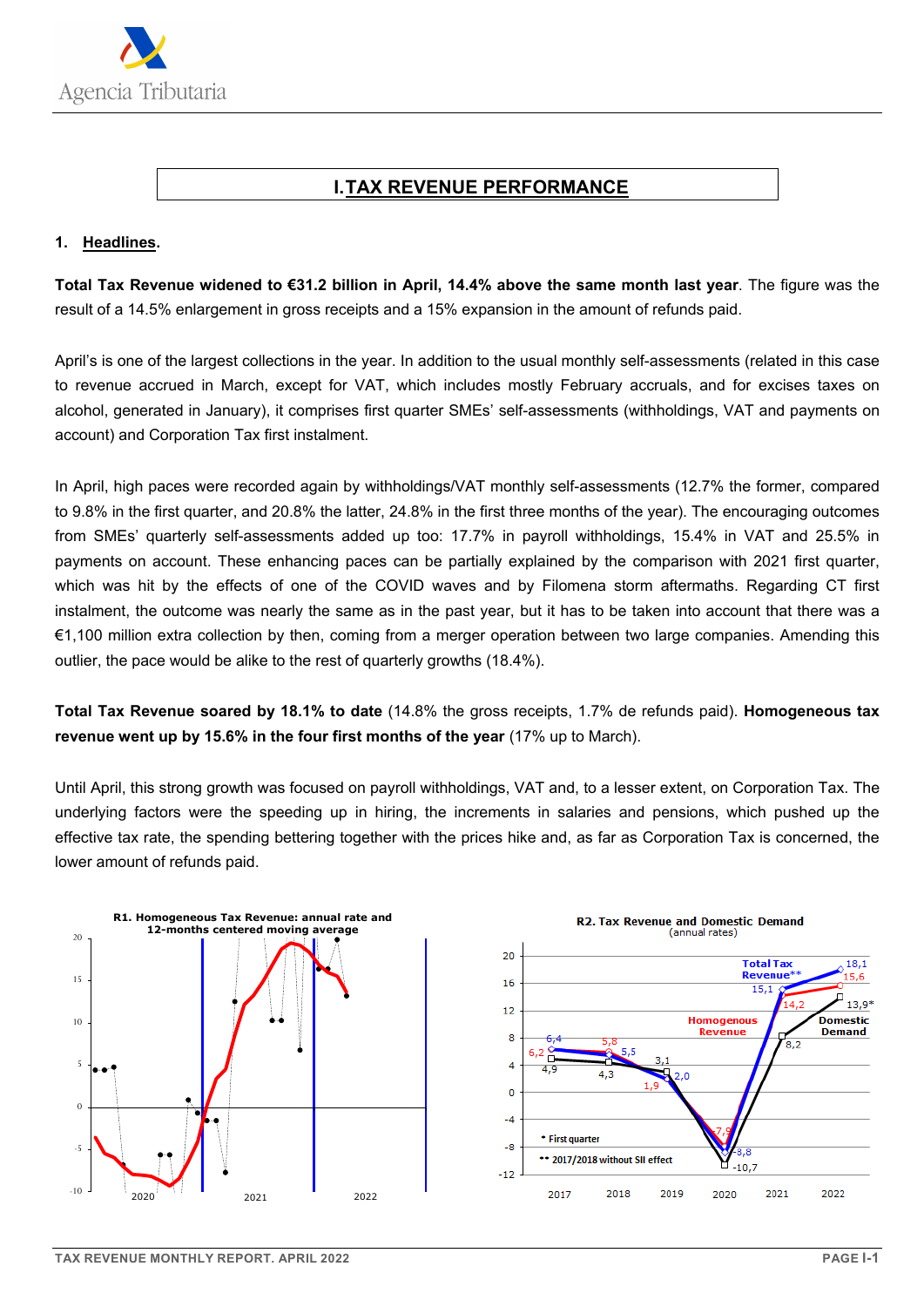

**Law and management changes affecting revenue had a negative impact that amounted to €-1,394 million estimate until April**. This means that without these effects tax revenue would have jumped nearly two more points. Table 0 shows the measures considered, broken down by items and figures.

| Table 0                                     |
|---------------------------------------------|
| <b>IMPACT OF DISCRETIONARY TAX MEASURES</b> |
| $\epsilon$ Million                          |

|                                                                             |              |           |            | 2022                |               |                |
|-----------------------------------------------------------------------------|--------------|-----------|------------|---------------------|---------------|----------------|
|                                                                             | <b>PIT</b>   | <b>CT</b> | <b>VAT</b> | <b>Excise Taxes</b> | <b>OTHER</b>  | <b>TOTAL</b>   |
| <b>TOTAL</b>                                                                | 188          | - 195     | 46         | $-688$              | - 745         | $-1394$        |
| <b>Measures related to pandemic</b>                                         | 175          | $-53$     | 198        | $-7$                | $-48$         | 265            |
| Higher amount of deferments (RDL 35/2020)                                   | 161          | 28        | 97         |                     |               | 286            |
| Higher amount of deferments (RDL 7, 11 & 15/2020)                           | $-23$        | $-3$      | $-15$      |                     |               | $-41$          |
| Tax debts term adjournment (RDL 8 & 15/2020)                                | $-10$        | $-78$     | - 5        | $-7$                | $-48$         | $-148$         |
| Change from objective to direct assessment scheme (RDL 15/2020)             | $\mathbf{1}$ |           | 1          |                     |               | $\overline{2}$ |
| Deletion of days under state of alert / Modules reduction (RDL 35/2020)     | 46           |           | 86         |                     |               | 132            |
| VAT rate zero for material needed to combat COVID (RDLs 15, 34 & 35/2020)   |              |           | 12         |                     |               | 12             |
| VAT rate lowering for surgical masks (RDL 34/20)                            |              |           | 22         |                     |               | 22             |
| 2021 Budget                                                                 | 13           |           | 75         |                     | 235           | 323            |
| Rates rise for PIT General Tax Base                                         | 13           |           |            |                     |               | 13             |
| Rates rise on sugary drinks                                                 |              |           | 75         |                     |               | 75             |
| Rate rise for Insurance Premium Tax                                         |              |           |            |                     | 46            | 46             |
| Tax on Financial Transactions                                               |              |           |            |                     | 116           | 116            |
| Digital Services Tax                                                        |              |           |            |                     | 73            | 73             |
| <b>Electricity related measures</b>                                         |              |           | $-515$     |                     | $-681 - 1037$ | $-2233$        |
| VAT rate lowering for electricity (RDL 12/2021)                             |              |           | $-515$     |                     |               | $-515$         |
| Rate lowering in Electricity Excise Tax (RDL 17/2021)                       |              |           |            | $-681$              |               | $-681$         |
| Removal of the Tax on the Value of Electric Energy Production (RDL 17/2021) |              |           |            |                     | $-1037$       | $-1037$        |
| <b>Extraordinary receipts and refunds</b>                                   |              | $-142$    | 288        |                     | 105           | 251            |

There were three relevant changes in estimates, compared to the previous month, which meant €300 million less in the overall impact. The first of them had to do with COVID measures and it is the inclusion of the impact from the higher amount of deferments in April 2021, due to the rules contained in RDL 35/2020 (with positive sign, as it comes from the comparison to 2021, year in which the impact was negative). It needs to be recalled that this measure, as other alike that were in force in 2020, brought about payment deferments, so that the effect will go lessening in the coming months.

The second significant change was linked to the measures passed to try to stem the pace of rising electricity prices. They meant an additional loss of €333 million in April, €144 million in VAT and €189 million in Electricity Excise Tax. Year-to-date, the lesser amount of receipts is €2,233 million estimate, €3,838 million since these measures started to be in force.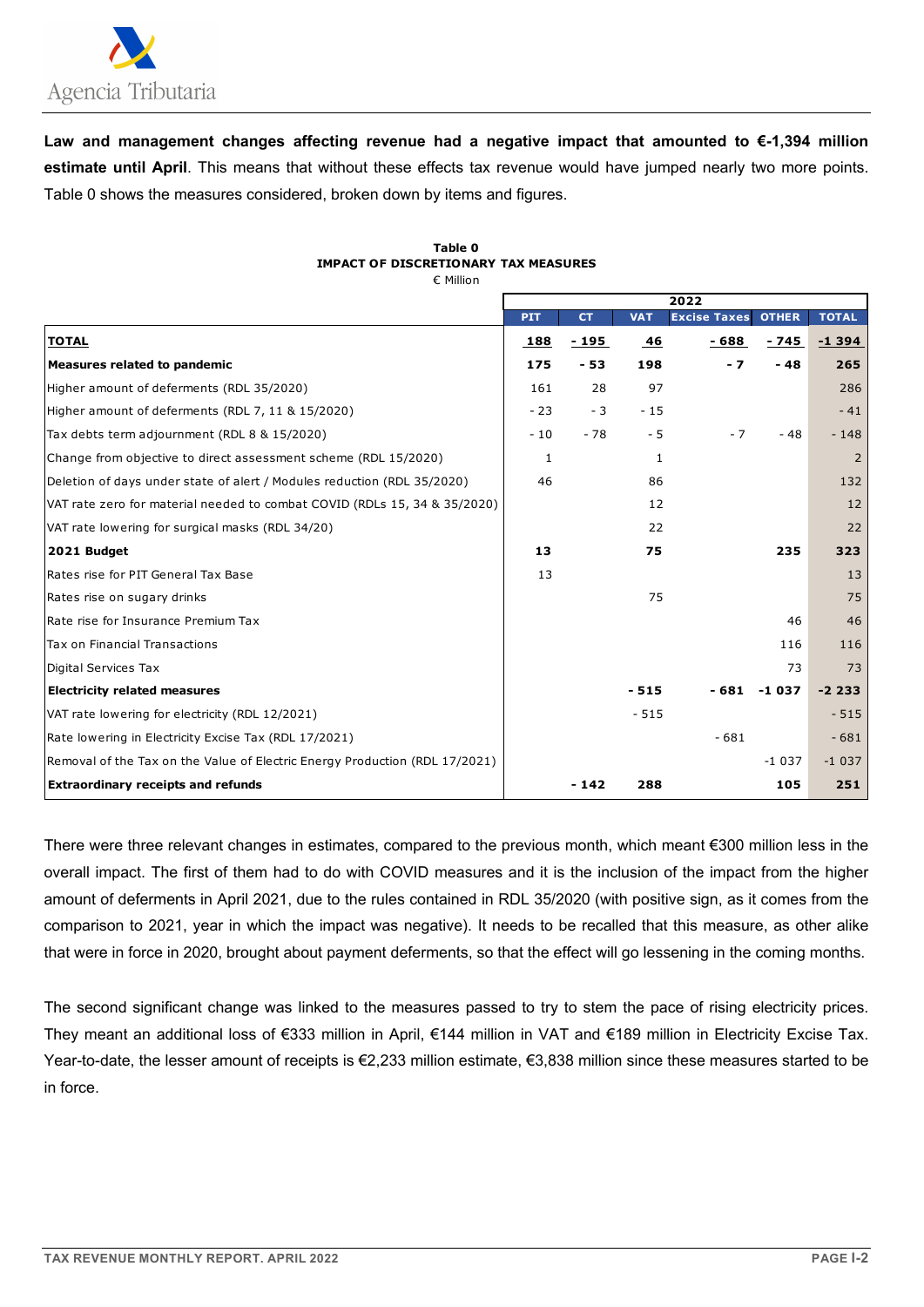

Lastly, there was a third novelty related to extraordinary receipts and refunds, whose impact passed from €26 million up to March to €251 currently, after summing up April figure. The most remarkable items were the €161 million refunded by offsetting with the CT first instalment liability, linked to deferred tax assets (DTA); the impact from some AEAT assessments that have turned 2021 refunds into 2022 receipts; and an extraordinary high revenue from Inheritance Tax.

About the rest of the measures, only the higher impact in the Tax on Financial Transactions deserves to be pointed out. Such impact, together with those from the Digital Services Tax, PIT rate rise and the new limit for the exemption on corporation's foreign income, will keep exerting a positive effect henceforth, even though they were measures passed with 2021 Budget.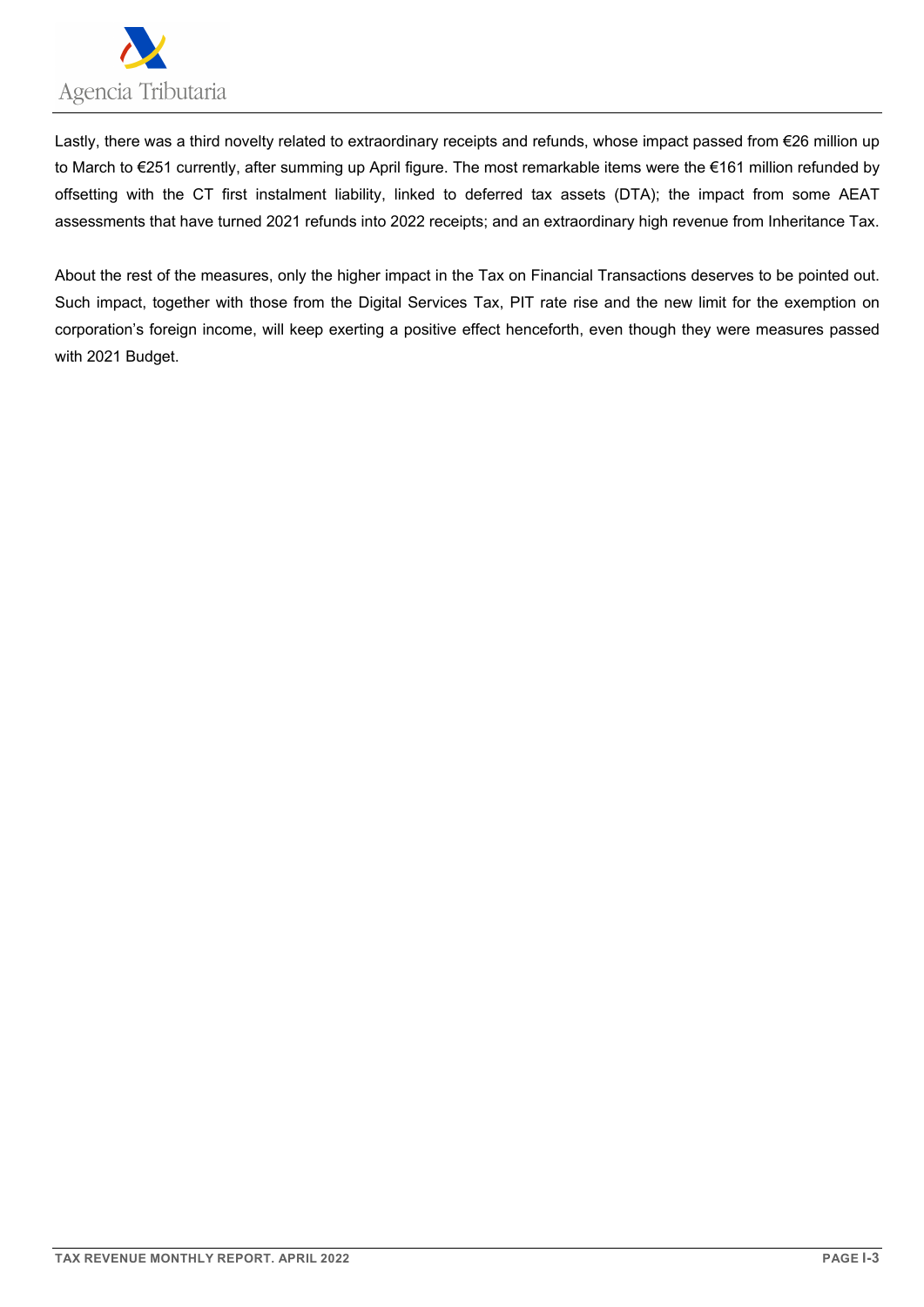

#### **2. Main items evolution.**

#### **Table R1 TOTAL TAX REVENUE**

|                                                    |           |                          | <b>APRIL</b>             |               | <b>YEAR-TO-DATE</b> |                          |         |               |  |  |
|----------------------------------------------------|-----------|--------------------------|--------------------------|---------------|---------------------|--------------------------|---------|---------------|--|--|
|                                                    |           | <b>Total Tax Revenue</b> |                          | Homogeneous   |                     | <b>Total Tax Revenue</b> |         | Homogeneous   |  |  |
|                                                    | 2022      | 2021                     | 22/21                    | 22/21         | 2022                | 2021                     | 22/21   | 22/21         |  |  |
|                                                    | € million |                          |                          | $\frac{0}{0}$ | € million           |                          |         | $\frac{0}{0}$ |  |  |
| <b>CHAPTER I. DIRECT TAXES</b>                     |           |                          |                          |               |                     |                          |         |               |  |  |
| <b>Personal Income Tax</b>                         | 10 664    | 8712                     | 22,4                     | 16,5          | 37 280              | 32 860                   | 13,4    | 12,7          |  |  |
| + Payroll withholdings                             | 11 0 37   | 9 5 1 1                  | 16,0                     |               | 35 188              | 31 111                   | 13,1    |               |  |  |
| + Other withholdings                               | 831       | 693                      | 20,0                     |               | 2 4 6 9             | 2 4 5 4                  | 0,6     |               |  |  |
| + Payments on account                              | 872       | 682                      | 27,8                     |               | 1.847               | 1.459                    | 26,5    |               |  |  |
| + Net annual return outcome                        | $-2.134$  | $-2.228$                 | 4,2                      |               | $-2.514$            | $-2.530$                 | 0,6     |               |  |  |
| + Gross annual return outcome                      | 155       | 149                      | 3,5                      |               | 526                 | 545                      | $-3,4$  |               |  |  |
| + Refunds                                          | 2.289     | 2.377                    | $-3,7$                   |               | 3.040               | 3.074                    | $-1,1$  |               |  |  |
| + Other receipts                                   | 58        | 53                       | 8,3                      |               | 291                 | 366                      | $-20,5$ |               |  |  |
| <b>Corporation Tax</b>                             | 7372      | 7358                     | 0,2                      | 1,2           | 4690                | 2 7 7 3                  | 69,2    | 6,7           |  |  |
| + Instalments                                      | 7.024     | 7.067                    | $-0,6$                   |               | 7.148               | 7.106                    | 0,6     |               |  |  |
| + Net annual return outcome                        | $-103$    | $-88$                    | $-16,8$                  |               | -4 036              | $-5935$                  | 32,0    |               |  |  |
| + Gross annual return outcome                      | 129       | 87                       | 48,3                     |               | 459                 | 444                      | 3,3     |               |  |  |
| + Refunds                                          | 232       | 175                      | 32,4                     |               | 4 4 9 5             | 6 3 7 9                  | $-29,5$ |               |  |  |
| + Other receipts                                   | 451       | 379                      | 19,0                     |               | 1.578               | 1.601                    | $-1,5$  |               |  |  |
| <b>Rest of Chapter I</b>                           | 355       | 175                      | $\overline{\phantom{a}}$ |               | 1.062               | 937                      | 13,3    |               |  |  |
| <b>TOTAL</b>                                       | 18 3 9 1  | 16 245                   | 13,2                     | 11,1          | 43 032              | 36 570                   | 17,7    | 11,7          |  |  |
| <b>CHAPTER II. INDIRECT TAXES</b>                  |           |                          |                          |               |                     |                          |         |               |  |  |
| <b>VAT</b>                                         | 9816      | 8 3 9 6                  | 16,9                     | 18,4          | 33 402              | 27848                    | 19,9    | 22,3          |  |  |
| + Gross Vat                                        | 13 7 31   | 11 451                   | 19,9                     |               | 43 876              | 36 117                   | 21,5    |               |  |  |
| + Refunds                                          | 3 9 1 5   | 3 0 5 5                  | 28,2                     |               | 10 473              | 8 2 6 9                  | 26,7    |               |  |  |
| <b>Excise Taxes</b>                                | 2010      | 1888                     | 6,4                      | 6,3           | 6729                | 6 2 9 0                  | 7,0     | 6,9           |  |  |
| + Taxes on Alcohol                                 | 5         | $-10$                    | $\overline{a}$           |               | 357                 | 248                      | 43,8    |               |  |  |
| + Fuel Tax                                         | 1 3 5 5   | 1.279                    | 6,0                      |               | 4 2 1 0             | 3.674                    | 14,6    |               |  |  |
| + Tobacco Tax                                      | 615       | 509                      | 20,7                     |               | 2.061               | 1.916                    | 7,6     |               |  |  |
| + Electricity Tax                                  | 21        | 104                      | $-80,3$                  |               | 76                  | 439                      | $-82,8$ |               |  |  |
| + Other                                            | 14        | 6                        | $\overline{a}$           |               | 26                  | 13                       | 94,7    |               |  |  |
| <b>Rest of Chapter II</b>                          | 457       | 339                      | 34,7                     |               | 1.842               | 1.255                    | 46,7    |               |  |  |
| <b>TOTAL</b>                                       | 12 2 8 3  | 10 623                   | 15,6                     | 16,7          | 41 974              | 35 393                   | 18,6    | 20,4          |  |  |
| <b>CHAPTER III. FEES, LEVIES AND OTHER REVENUE</b> |           |                          |                          |               |                     |                          |         |               |  |  |
| <b>TOTAL</b>                                       | 499       | 381                      | 31,0                     | 17,6          | 916                 | 815                      | 12,5    | 13,3          |  |  |
| <b>TOTAL TAX REVENUE</b>                           | 31 172    | 27 249                   | 14,4                     | 13,2          | 85 922              | 72778                    | 18,1    | 15,6          |  |  |

#### **Personal Income Tax homogeneous revenue tacked on 12.7% to date.**

The homogeneous revenue pace was in April even higher than those seen in the first months (16.5%). The main causes for this boost were three: the mighty growth in large corporations withholdings, stretching the trend started in February and verified in March; the encouraging outcomes from SMEs in the first quarter related to payroll withholdings (17.7%) as much as to payments on account (25.5%); and the bettering in movable capital withholdings. This all is added to withholdings on pensions jump, after the updating in January, and the steady growth pace of withholdings on public salaries.

Payroll withholdings expanded by 16% in April and scored a 13.1% augment thus far. Private sector growth in April was 16.3% (14.7% the large corporations and 17.7% the small businesses; see table A3). In large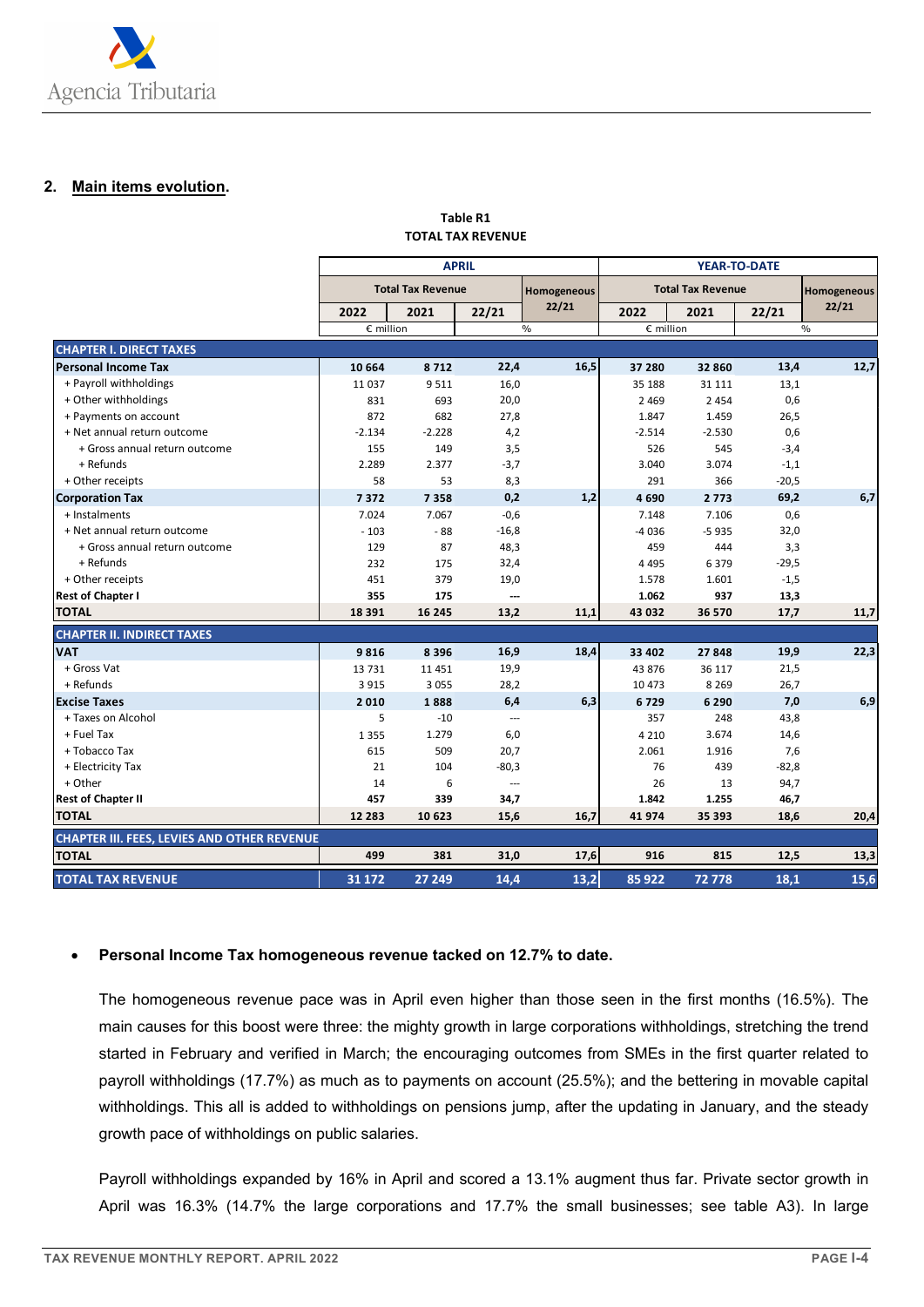

corporations, the increase is currently 6 points above the prior quarter. This intense speeding up was due to the faster pace in hiring (more than 6%; see the Monthly Report on Sales, Employment and Salaries in Large Corporations), to the annual wage settlements (3%) and, therefore, to the higher effective tax rate that wages rise brings about (3.5%), to which the higher number of large corporations has to be added. Regarding SMEs, the pace was slightly below the first quarter. In this case, the key driver was the hiring increase (12.4% because of the comparison with a poor quarter in 2021, as it can be checked out in the Report on Sales, Employment and Salaries in Large Corporations and Small and Medium Companies), while the rises in salaries and in the effective tax rate are somewhat blurred by the downward pressure exerted by employment figures recovery in sectors with lower salaries.

Public Administrations' payroll withholdings expanded by 9.1% in April, 11% to date. Concerning withholdings on salaries, the pace is alike to that scored in the second half of 2021, underlining that the lessening trend seen across 2021 is finally over. Other dynamics are now emerging, featured by a steady and small employment figures advance (compared to the noticeable increment in 2021, dragged on from the last leg of 2020), by the average salary rise, some below 2% and, linked to it, by the effective tax rate increase (also around 2%). In turn, regarding withholdings on pensions, leaving apart January's data (affected by the compensation pay intended to smooth out prices hike in 2021), the growth is pretty intense due to average pension and tax rate rises (5.4% and 9%, each) as well as to the higher pace in the number of pensioners (1.8%, compared to 1% average recorded since 2015).

|                                        | 2021<br>(€ million) | 2021<br>(**) | 2022<br>$(*)$ | 1.21   | $II.21$ $(**)$ | III.21 | IV.21 | 1.22 | II.22<br>$(*)$ |
|----------------------------------------|---------------------|--------------|---------------|--------|----------------|--------|-------|------|----------------|
| <b>TOTAL</b>                           | 180 425             | 14,0         | 16,3          | $-3,0$ | 17,7           | 19,2   | 22,1  | 18,8 | 12,5           |
| ·Large Corporations                    | 125 592             | 15,2         | 15,7          | $-2,9$ | 25,5           | 13,1   | 23,9  | 18,8 | 10,2           |
| Small Businesses                       | 54 833              | 11,2         | 17,1          | $-3,3$ | 2,2            | 33,9   | 17,6  | 18,9 | 15,2           |
| <b>Payroll withholdings</b>            | 56 259              | 5,6          | 13,3          | $-1,0$ | 6,8            | 10,2   | 7,5   | 11,8 | 16,3           |
| ·Large Corporations                    | 37 549              | 3,5          | 10,2          | $-0,1$ | 8,7            | 3,0    | 3,0   | 8,7  | 14,7           |
| Small Businesses                       | 18710               | 10,0         | 17,9          | $-3,0$ | 3,1            | 28,4   | 16,9  | 18,1 | 17,7           |
| <b>Personal Income Tax Instalments</b> | 3 3 0 1             | 16,9         | 25,8          | $-4,5$ | 6, 5           | 55,3   | 22,1  | 26,2 | 25,5           |
| <b>Corporation Tax Instalments</b>     | 25 092              | 50,5         |               |        | 56,7           |        | 48,2  |      | $-0,1$         |
| Large Corporations                     | 21719               | 59,9         |               |        | 69,9           |        | 56,4  |      | 0,2            |
| Small Businesses                       | 3 3 7 4             | 9,2          |               |        | 7,3            |        | 10,1  |      | $-1,9$         |
| <b>Gross VAT</b>                       | 95 772              | 12,0         | 21,2          | $-4,2$ | 16,0           | 24,0   | 15,7  | 22,8 | 17,7           |
| Large Corporations (1)                 | 66 3 2 4            | 12,2         | 23,8          | $-4,6$ | 24,0           | 19,7   | 13,9  | 24,8 | 20,8           |
| Small Businesses                       | 29 4 4 8            | 11,6         | 17,1          | $-3,3$ | 0,4            | 35,5   | 19,8  | 18,5 | 15,4           |

#### **Table A3 LARGE CORPORATIONS AND SMALL BUSINESSES RECEIPTS EVOLUTION** Annual rates

(\*) Rates worked out for the quarterly or annual period in which there are available data.

(\*\*) Receipts displaced to May (RDL 14/2020) and deferments impact included (RDL 7, 11, 15 & 35/2020).

(1) Import VAT included.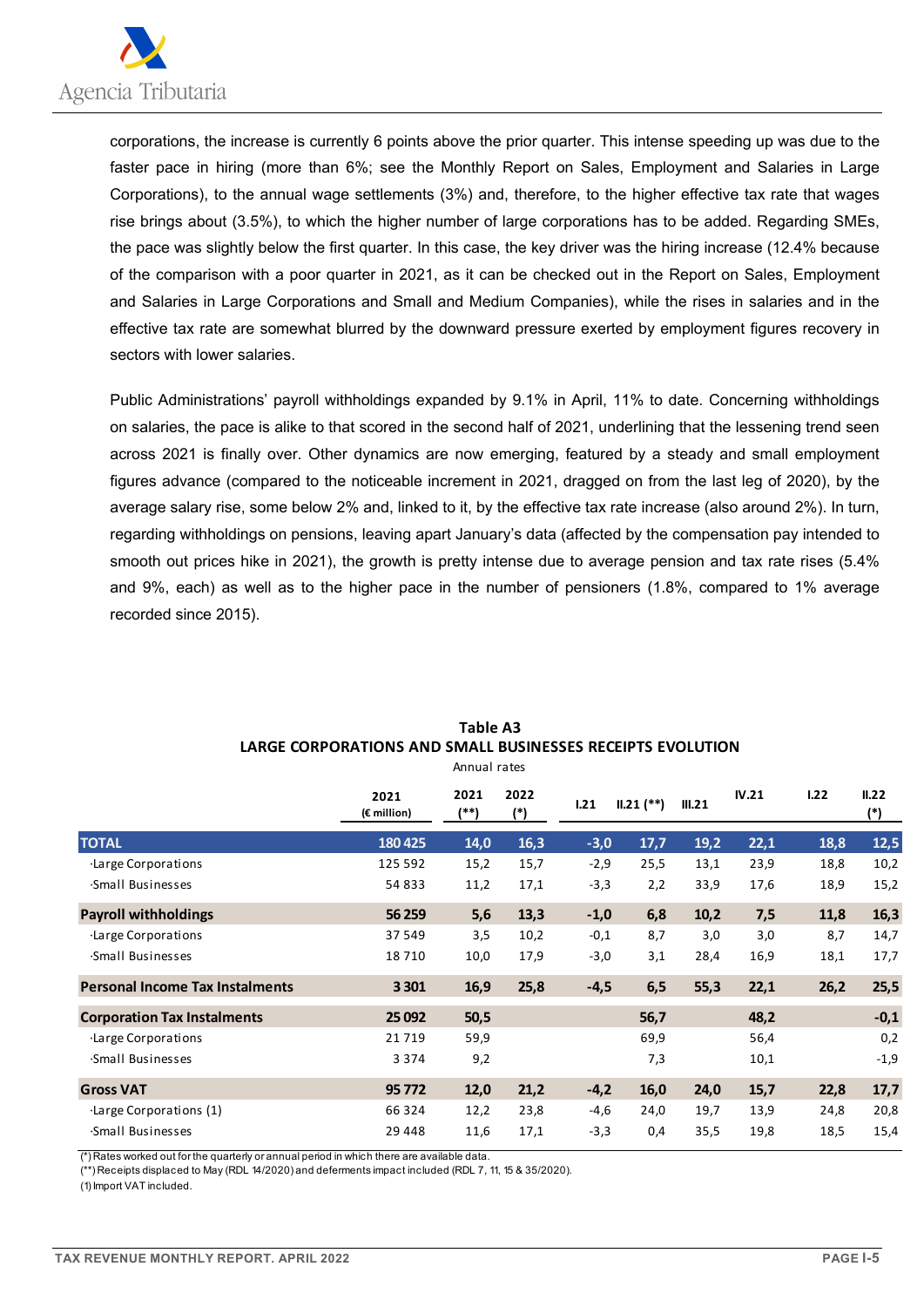

As noted before, one of the remarkable features in April's collection was the performance of payments on account from personal businesses (25.5%, alike to 26.2% in the previous quarter). As seen in other items, the activity recovery in sectors as accommodation and catering, compared particularly with the situation a year earlier, was behind this enhancing performance.

Lastly, relating to capital withholdings, the most novel feature was the significant increase in those on interests and dividends (24.4%), which came to alleviate the year-to-date dip (-11.2%). As far as withholdings on leases are concerned, figures in April were above the past months too (19.1%, 14% to date), while withholdings on gains from mutual investment funds scaled by 12.3%, after the short-lived drop in the last month, and held a very high level (leaving aside the data from past December and January, it is not possible to find in the whole historical series figures as high as those recorded in April).

#### **Corporation Tax homogeneous revenue went up by 6.7% up to April.**

April is the first month in the year in which collection is relevant, because the first instalment is cashed in this period. Its outcome is shown in Table A4. The level achieved was virtually the same than that recorded in 2021 first instalment. Yet, there were €1,100 million extraordinarily cashed in that moment as the result of a merger operation between two big Groups, so that it has to be taken into account in order to properly compare. Removing this additional figure in 2021, the first instalment growth rate would not give out a flat reading but a 18.4% boost, pace which is consistent with the rates scored by the rest of the items.

| $(\epsilon$ million)             | 2020    | 2021    | $1P.20*$ | 2P.20   | 3P.20   | $1P.21**$ | 2P.21    | 3P.21   | $1P.22***$ |
|----------------------------------|---------|---------|----------|---------|---------|-----------|----------|---------|------------|
| <b>TOTAL</b>                     | 16 3 95 | 24 048  | 4 5 9 3  | 7485    | 4 3 1 6 | 6036      | 12 693   | 5 3 1 9 | 7 1 4 8    |
| Total excluding 'other receipts' | 16 6 68 | 23 992  | 4547     | 7730    | 4 3 9 1 | 6025      | 12 682   | 5 2 8 6 | 7 1 1 7    |
| Large Corporations and Groups    | 13 5 79 | 20 619  | 3 5 8 7  | 6572    | 3 4 2 0 | 4994      | 11 3 8 8 | 4 2 3 7 | 6 1 0 5    |
| Groups                           | 7 289   | 12926   | 1938     | 3430    | 1921    | 2922      | 7571     | 2432    | 3698       |
| Large Corporations               | 6289    | 7693    | 1648     | 3 1 4 3 | 1499    | 2072      | 3816     | 1804    | 2407       |
| Small corporations               | 3089    | 3 3 7 4 | 960      | 1 1 5 7 | 971     | 1031      | 1 2 9 4  | 1049    | 1012       |
| Other receipts                   | $-273$  | 56      | 46       | $-244$  | $-75$   | 11        | 12       | 33      | 32         |

#### **TABLE A4 CT INSTALMENTS EVOLUTION**

| (annual rates, %)                | 2020    | 2021 | $1P.20*$ | 2P.20   | 3P.20   | $1P.21**$ | 2P.21 | 3P.21 | $1P.22***$ |
|----------------------------------|---------|------|----------|---------|---------|-----------|-------|-------|------------|
| <b>TOTAL</b>                     | $-26,9$ | 46,7 | $-20,7$  | $-36,0$ | $-13,0$ | 31,4      | 69,6  | 23,2  | 18,4       |
| Total excluding 'other receipts' | $-25,3$ | 43,9 | $-21,0$  | $-33,6$ | $-10,9$ | 32,5      | 64,1  | 20,4  | 18,1       |
| Large Corporations and Groups    | $-28.4$ | 51,8 | $-24.9$  | $-36,1$ | $-12,5$ | 39,2      | 73.3  | 23,9  | 22,2       |
| Groups                           | $-37,3$ | 77,3 | $-32,1$  | $-47,0$ | $-16,7$ | 50,7      | 120.8 | 26,6  | 26,6       |
| <b>Large Corporations</b>        | $-14.4$ | 22,3 | $-14.2$  | $-17,9$ | $-6,4$  | 25,7      | 21.4  | 20,4  | 16,2       |
| Small corporations               | $-7,6$  | 9,2  | $-1,5$   | $-13,9$ | $-5,1$  | 7,3       | 11,8  | 8,0   | $-1,9$     |

\* Receipts displaced to May (RDL 14/2020) and deferments impact included (RDL 7/2020).

\*\* Including the impact of the higher amount of deferments (RDL 35/2020).

\*\*\* Including the DTA refund paid by offsetting with the first instalment liability (€161 million) in a large corporation.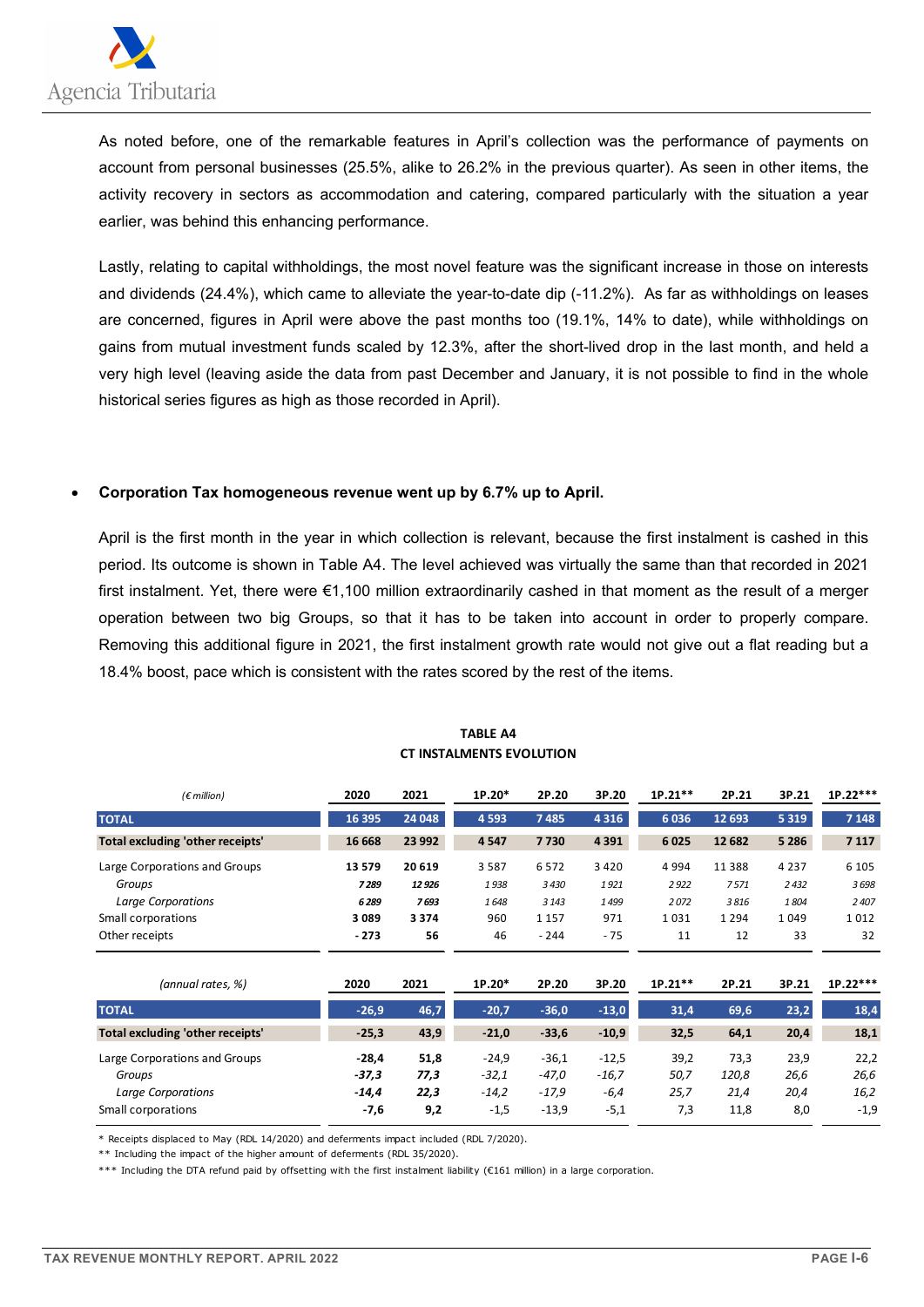

The table shows also the diverse performances displayed by the different clusters of corporations. Detracting the mentioned €1,100 million, the highest growth can be found in consolidated Groups, 26.6%, while in the large corporations non-belonging to Groups the increment would be 16.2%. The profit (17.9%) and the tax base (19.8%) scored alike rates. Regarding Groups, as it happened in 2021, instalments increase was above the paces seen in both profit and tax base due to the role played by the minimum payment rule, which is applied by the biggest Groups. As far as small-medium corporations are concerned, the instalments contracted by 1.9%. It needs to be recalled that this is not a reliable indicator about profit evolution, because these companies work out the instalment on the last annual return outcome, 2020 in this case. As a matter of fact, the SMEs that calculate the instalment on the current profit showed a performance alike to that recorded by the Groups, with paces above 25%.

Despite the flat reading in the total instalments outcome (without any amendment), Corporation Tax revenue expanded thanks to the lower amount of refunds paid (around €1,900 million less), as the result, in turn, of the lesser amount claimed by taxpayers in 2020 annual return campaign, which were paid in the first months of the year.

#### **Homogeneous VAT revenue heightened by 22.3%, in the first four months of the year.**

VAT revenue kept on growing in April at a strong pace, although some underneath the rates scored in the previous months. Homogeneous VAT advanced by 18.4% in April, compared to 22.3% year-to-date and the same lessening could be seen in the gross VAT (19.9% and 21.5%). Certainly, the boost in the first months was reflecting the strong increments in accrued VAT in the last leg of 2021, especially in November, but even considering this fact, the last data is seemingly reflecting some slowing down in the growth pace of both monthly self-assessments and quarterly self-assessments. Relating the former (VAT mainly accrued in February), the increase kept on being strong in gross VAT (20.8% in April, 23.8% to date) and, particularly, in the refunds paid (38.8% and 30.2%). A part of the explanation lies in the prices, which make bigger both sales and purchases figures (more clearly the last ones in those sectors in which is more difficult to transfer the costs increase to selling prices) but the other part, linked to the refunds claimed, has to do with exports skyrocketing (41% average in the last five months). Quarterly gross VAT pace showed also a slowing down performance, even though the comparison was made with a quarter still hit by the effects of one of the COVID waves and by Filomena storm aftermaths. As it can be seen in Table A3, the growth rate lose more than three percentage points in April, compared to the previous quarter.

#### **Homogeneous Excise Taxes enlarged by 6.9% up to April.**

Excise Taxes revenue went on bearing the burden of electricity tax rate lowering. If €681 million loss from this rate cut is added up, the overall augment until April in the set of excise taxes would be 17.8%, in tune with the rest of the taxes. April data, 6.4% growth, was in addition pulled down by hauliers strike effects on Fuel Tax revenue across the second fortnight of March. This revenue soared by 19.2% up to March, despite the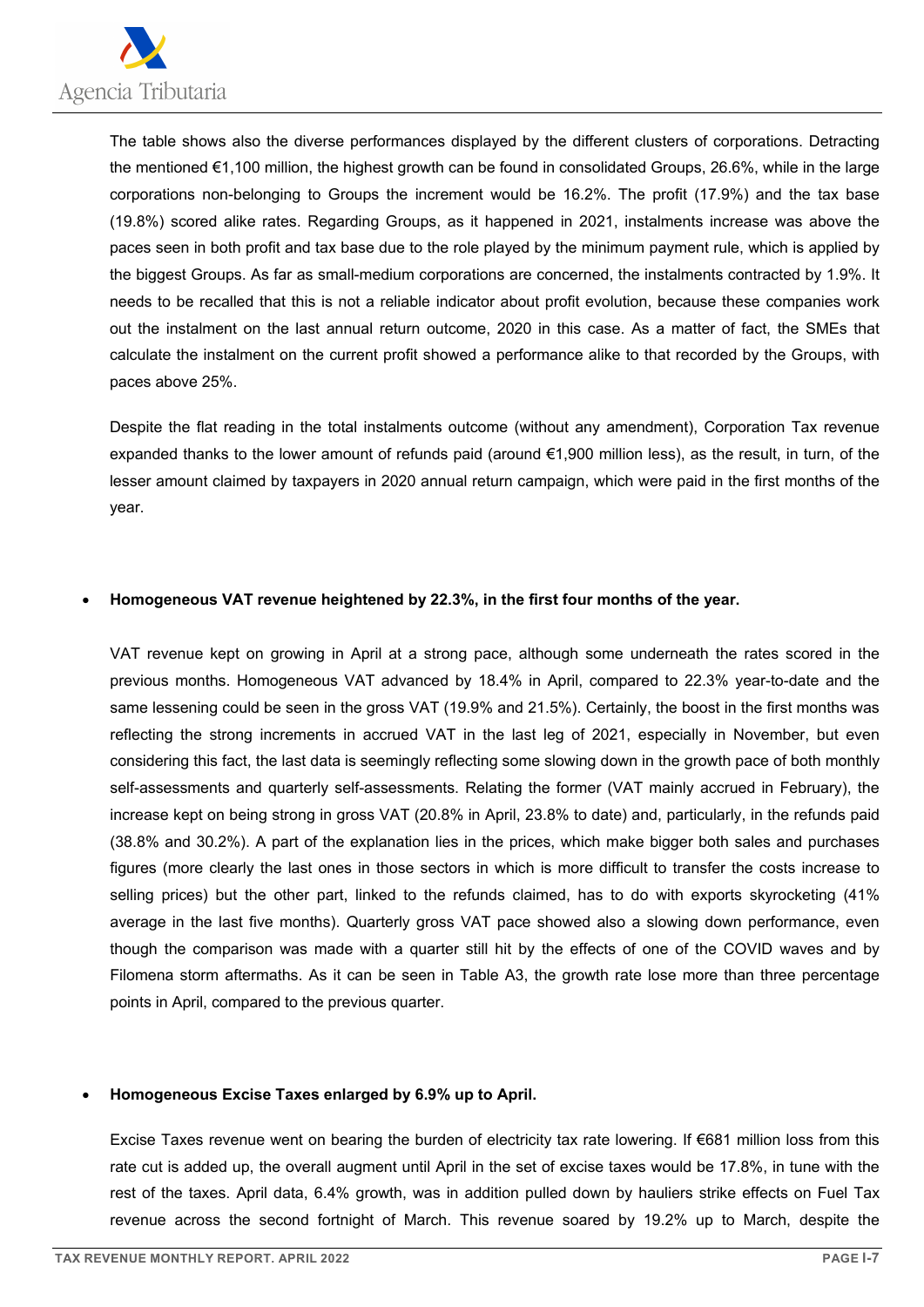

contracting impact from fuels prices hike all along the year. Yet, the growth was reduced to 6% in April, with a 5.7% drop in diesel-oil for vehicles, the product most affected by the strike. The rate was still positive thanks to €100 million cashed from clearings with Basque Country. About the rest of the items, Tobacco Excise Tax rise was remarkable (20.7%, 7.6% accumulated) and taxes on alcohol kept on showing rocketing paces (43.8% in the month, compared to 36% until March).

#### **MAIN TAX BASES AND ACCRUED TAX REVENUE EVOLUTION**

Table A5 shows the recent evolution of tax bases, accrued taxes, aggregate average rate and total tax revenue. Quarterly data for these and other related series are available on AEAT web page from 1995 onwards (section of Stats, under the names of "Recaudación Tributaria" and "Informes Mensuales de Recaudación Tributaria").

#### **Table A5**

#### **MAIN TAX BASES, ACCRUED TAX REVENUE and TOTAL TAX REVENUE**

|                                        |           | Annual rates (%) |               |            |        |                          |                         |        |        |
|----------------------------------------|-----------|------------------|---------------|------------|--------|--------------------------|-------------------------|--------|--------|
|                                        | 2020 2021 |                  | 2022<br>$(*)$ | IV.20 I.21 |        |                          | II.21 III.21 IV.21 I.22 |        |        |
| <b>Tax Bases</b>                       | $-7,5$    | 12,6             | 14,5          | $-4,5$     | 3,4    | 21,9                     | 13,0                    | 13,1   | 14,5   |
| <b>Income Bases</b>                    | $-2,7$    | 8,2              | 12,0          | $-0,1$     | 4,6    | 10,3                     | 11,4                    | 6, 5   | 12,0   |
| <b>Spending Bases</b>                  | $-14,2$   | 19,4             | 18,4          | $-10,5$    | 1,7    | 42,1                     | 15,6                    | 23,0   | 18,4   |
| · Gross Households' Income             | $-0,3$    | 5,7              | 10,4          | 0,9        | 2,4    | 10,3                     | 4,3                     | 5, 5   | 10,4   |
| · Corporation Tax Base                 | $-17,4$   | 26,8             | 19,4          | $-8,8$     | 16,8   | $\overline{\phantom{a}}$ | 37,3                    | 17,6   | 19,4   |
| · Spending subject to VAT              | $-13,7$   | 19.4             | 14,9          | $-9,6$     | 3,2    | 43,1                     | 14,5                    | 21,3   | 14,9   |
| · Consumptions subject to Excise Taxes | $-17,3$   | 19,8             | 41,3          | $-16,3$    | $-7,2$ | 35,8                     | 21,6                    | 34,8   | 41,3   |
| <b>Accrued Tax Revenue</b>             | $-8,6$    | 15,2             | 11,7          | $-4,3$     | 7,4    | 30,5                     | 13,4                    | 11,9   | 11,7   |
| Without annual returns                 | $-9,6$    | 15,9             | 11,7          | $-4,3$     | 7,4    | 27,5                     | 18,7                    | 11,9   | 11,7   |
| <b>Main Taxes</b>                      | $-8,3$    | 14,9             | 11,6          | $-4,4$     | 7,0    | 29,6                     | 13,5                    | 12,5   | 11,6   |
| · Personal Income Tax                  | $-0,2$    | 9,4              | 14,9          | 2,3        | 2,8    | 20,4                     | 6,9                     | 7,4    | 14,9   |
| without annual return                  | $-0,3$    | 7,8              | 14,9          | 2,3        | 2,8    | 14,1                     | 6,9                     | 7,4    | 14,9   |
| · Corporation Tax                      | $-16,8$   | 33,0             | 0,1           | $-8,7$     | 49,8   | 44,7                     | 32,3                    | 16,1   | 0,1    |
| without annual return                  | $-24,5$   | 47,4             | 0,1           | $-8,7$     | 49,8   | 44,7                     | 66,9                    | 16,1   | 0,1    |
| · Value Added Tax                      | $-13,6$   | 19,2             | 15,1          | $-9,6$     | 3,1    | 43,1                     | 14,5                    | 21,3   | 15,1   |
| · Excise Taxes                         | $-13,2$   | 7,1              | 3,8           | $-10,1$    | $-8,5$ | 34,2                     | 7,8                     | 1,1    | 3,8    |
| <b>Average tax rate</b>                | $-0,8$    | 2,1              | $-2,5$        | 0,1        | 3,4    | 6,3                      | 0,4                     | $-0,5$ | $-2,5$ |
| <b>On Income</b>                       | $-1,0$    | 5,0              | $-1,0$        | 0,3        | 7,5    | 9,7                      | 2,3                     | 2,2    | $-1,0$ |
| <b>On Spending</b>                     | 0,8       | $-2,5$           | $-4,8$        | 0,9        | $-1,2$ | $-0,7$                   | $-2,3$                  | $-4,8$ | $-4,8$ |
| <b>Total Tax Revenue</b>               | $-8,8$    | 15,1             | 18,1          | $-7,1$     | $-3,1$ | 45,9                     | 11,0                    | 17,5   | 20,2   |

(\*) Rates worked out using the data available up to date .

**Main Tax Bases** grew up by 14.5% in the first quarter of 2022. A part of this enhancing outcome is tied up with the comparison to 2021 first quarter, in which there still were restraints to mobility and which, in addition, was affected by Filomena storm aftermaths. Anyways, leaving apart these issues, tax bases appear to be holding up the positive trend seen in the second half of 2021.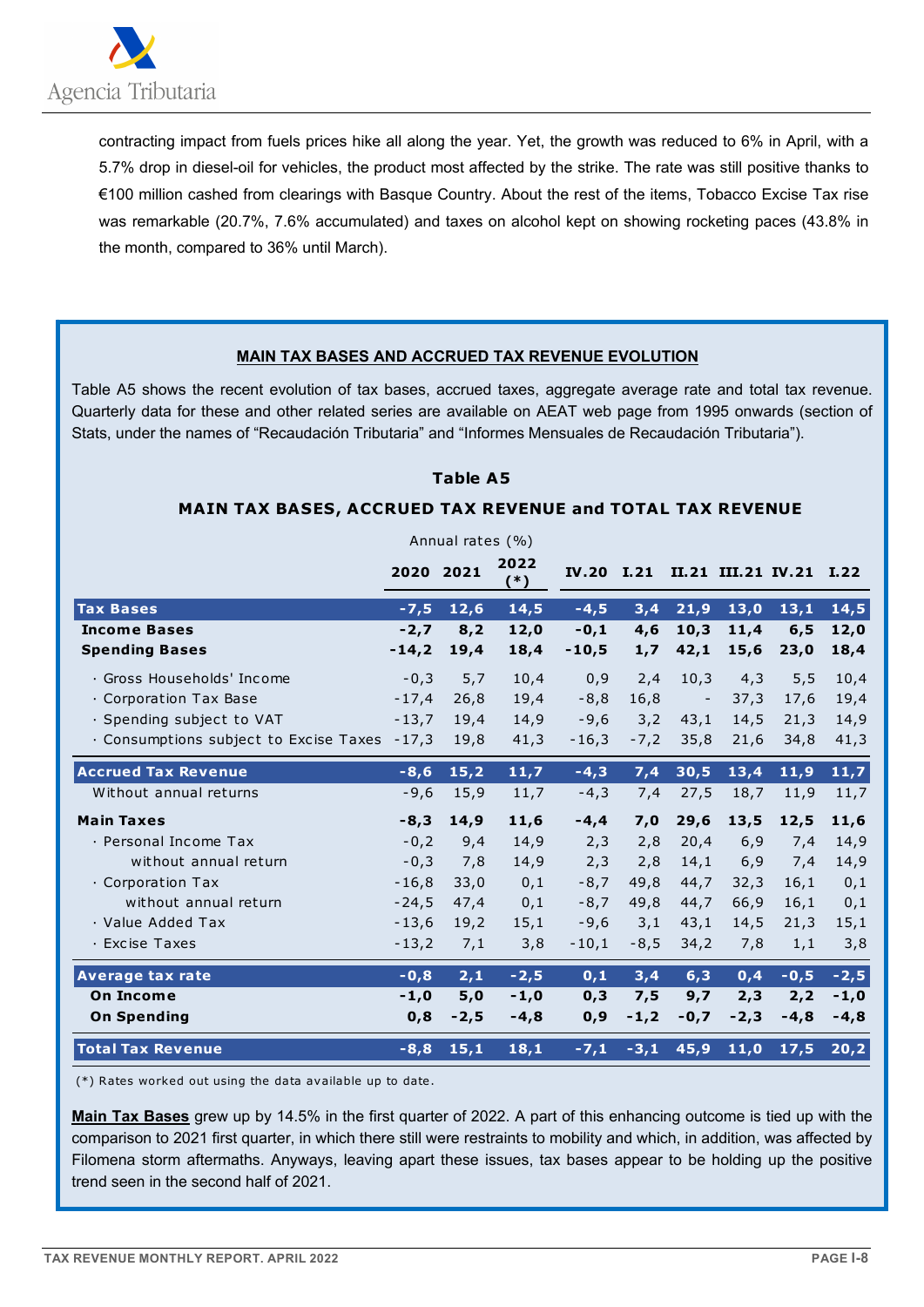

Bases related to income increased by 12% in the first quarter, compared to 6.5% in the previous one, thanks to the upturn in gross households' income as well as to the good performance of Corporation Tax Base. In turn, spending growth was 18.4% estimate, rate fairly high due mainly to fuels prices hike. However, it meant a more than four and a half points lessening when contrasting with 2021 fourth quarter, in which final spending subject to VAT scored a peak.



Gross households' income jumped by 10.4% in the first quarter of the year (5.5% the previous quarter, 5.7% in 2021). Every constituent speeded up its pace excepting capital gains, due in this case to the extraordinary increments recorded in the last year (above 38% from March to December; 11.5% in the first three months of 2022).

Earned income, the main component within households' income, soared by 9.6%, more than four points above the prior quarter and nearly twice the pace scored in 2021. The boost in these incomes is based on public pensions support (after January´s compensation pay and the updating of the average pensions, reflecting the prices deviation) and on the strong rise of private sector salaries. Private sector wage bill scaled up 12.9% (10.3% in the previous quarter) thanks chiefly to the growth in the number of employees on payroll. It was pushed up also by the average salary bounce back, which was likely linked to the bout of accelerating price rises in the last leg of 2021 and the first months of the current year. SMEs kept on showing a better performance than large corporations (17.4% and 9.9% each), albeit the former set of businesses was the one in the worst situation a year earlier (if the comparison is made with the first quarter of 2019, the outcomes from each of the clusters are not so different).

Regarding public incomes, the wage bill advanced by 3.1% in the first quarter. Public Administrations' hiring went on showing lessening signals, once the impact from the contracts linked to pandemic was over: it went up by 1.4%, slightly below the previous quarter and with a 1.7% increment in the average salary. Public pensions' bill boosted by 14.2%, although half of the growth was connected to the compensation pay intended to smooth out prices hike in 2021. It rocketed slightly below 30% in January and afterwards the pace was still above 7% because of the average pension increase, linked in turn to the annual updating (higher this time due to prices hike in 2021) and, as usual, to the effect from the entering into the system of new retirees with higher average pensions. Lastly, the fall in jobless claims drove to an unemployment benefits deep drop, with dips in both number of payees and average figure perceived.

Households' capital income enlarged by 15.9% in the first quarter. The evolution of the constituents needs to be pointed out. Thus, interests and dividends soared by 22.7%, after the deep plunge in the prior quarter. This wavering path has to do, as mentioned in previous reports, with yields payments made beforehand at the end of 2020, ahead of tax rates rise for savings base in Personal Income Tax. Out of this, dividends, which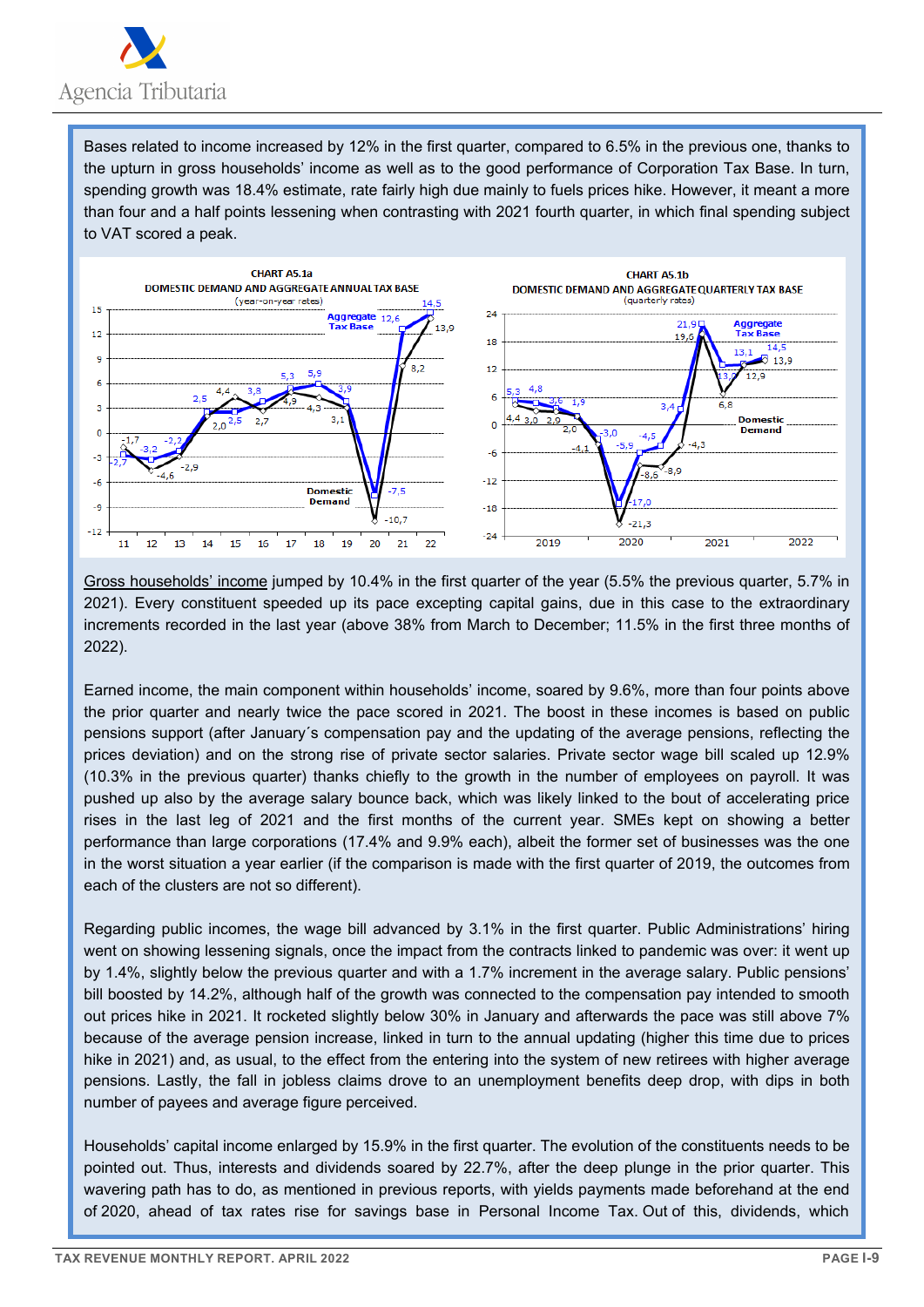

are the main income, show still a weak performance, although they scored already positive rates in February and March. Income from leases evolution kept on being actually dynamic, with a 17.5% growth estimate. Breaking down by components, the income from leases of premises (mostly subject to withholding), jumped by 15%, achieving for the first time, after the crisis brought about by pandemic outbreak, 2019-like levels. On their side, incomes from capital gains put the brakes on the forceful expansion that had kept showing from the beginning of 2021, passing from paces close to 40% (above 90% in mutual investment funds' gains) to 11.5% in the first quarter of the year (7.1% the income from investment funds).

Finally, personal businesses' profit picked up by 22% (20.6% in 2021). As commented in previous reports, these economic agents are especially focused on the activities most affected by restraints to mobility, so that the income recovered again as such measures went easing. As the first quarter is compared with a period in 2021 affected by restrictions and by Filomena aftermaths, the high growth was kept. Anyhow, it has to be remarked that this income went up by 14.3% when contrasting with 2019 first quarter and this gives an accurate approach on how intense the recovery is.

Consolidated Corporation Tax Base climbed up by 19.4% estimate. As in 2021, there was in the first quarter of 2022 a noticeable gap between the profit and the base that can be explained by the effect of a merger in the banking sector in 2021: profit expanded much by then, but not the base. In 2022, the opposite effect takes place and the profit increases much lesser (1.3%). The same can be seen when bases and instalments outcome in large corporations and Groups are reviewed: tax base scaled up by 19.8% while profit receded slightly (-0.8%). If the impact from the merger operation is subtracted, profit grew by 17.9% with alike power in both clusters of corporations (18.3% in the Groups and 16% in the large corporations). Profit in those small and medium companies that work out the instalments on the current outcome would be scoring alike rates too.

Tax Bases linked to spending expanded by 18.4% in the first quarter, nearly 6.5 points above the incomes due chiefly to the bout of accelerating price rises, particularly in energy prices. Yet, the growth rate is one point below the second half of 2021. Final Spending subject to VAT raised up by 14.9%. This enhancing evolution was due, on the one hand, to the pace of rising prices in the last months and, on the other hand, to real spending enlargement. This was more evident in this quarter because of the comparison with a period in 2021 in which the spending was stopped by one of the COVID waves, accompanied by restraints to mobility and other limitations, and by Filomena storm aftermaths. Breaking down by constituents, the strength in the households' spending remained unchanged (16.5%), while the contribution of housing expenditure went up (20.7%). On its side, public spending showed a more moderate trend (2.2%).

The value of consumptions subject to excise taxes continued to draw a growing shape (41.3% in the first quarter, 34.8% in the previous one) pushed up, mainly, by prices hike, particularly in fuels and electricity. Also in this case, the contrast with the first quarter of 2021 had a noticeable influence because of the restraints and Filomena storm effects that took place by then. At the same time, all consumptions' figures kept on increasing, excepting electricity's.

**Accrued taxes** developed by 11.7% in the first quarter of 2022. This pace is nearly three points below the one achieved by tax bases due to the 2.5% drop in the effective tax rate. There were legal measures affecting average tax rate (tax rate lowering for electricity in VAT and in Electricity Excise Tax) but the two weightiest factors were, on one hand, the intense energy prices hike (it has to be recalled that in Fuel Tax, which is the main within the set of excise taxes, the base is assessed on the physical consumptions, not on their value) and, on the other hand, the extraordinary receipts cashed in 2021 in Corporation Tax first instalment, linked to the higher weight of the minimum payment rule (instalments are worked out on current profit instead on tax base).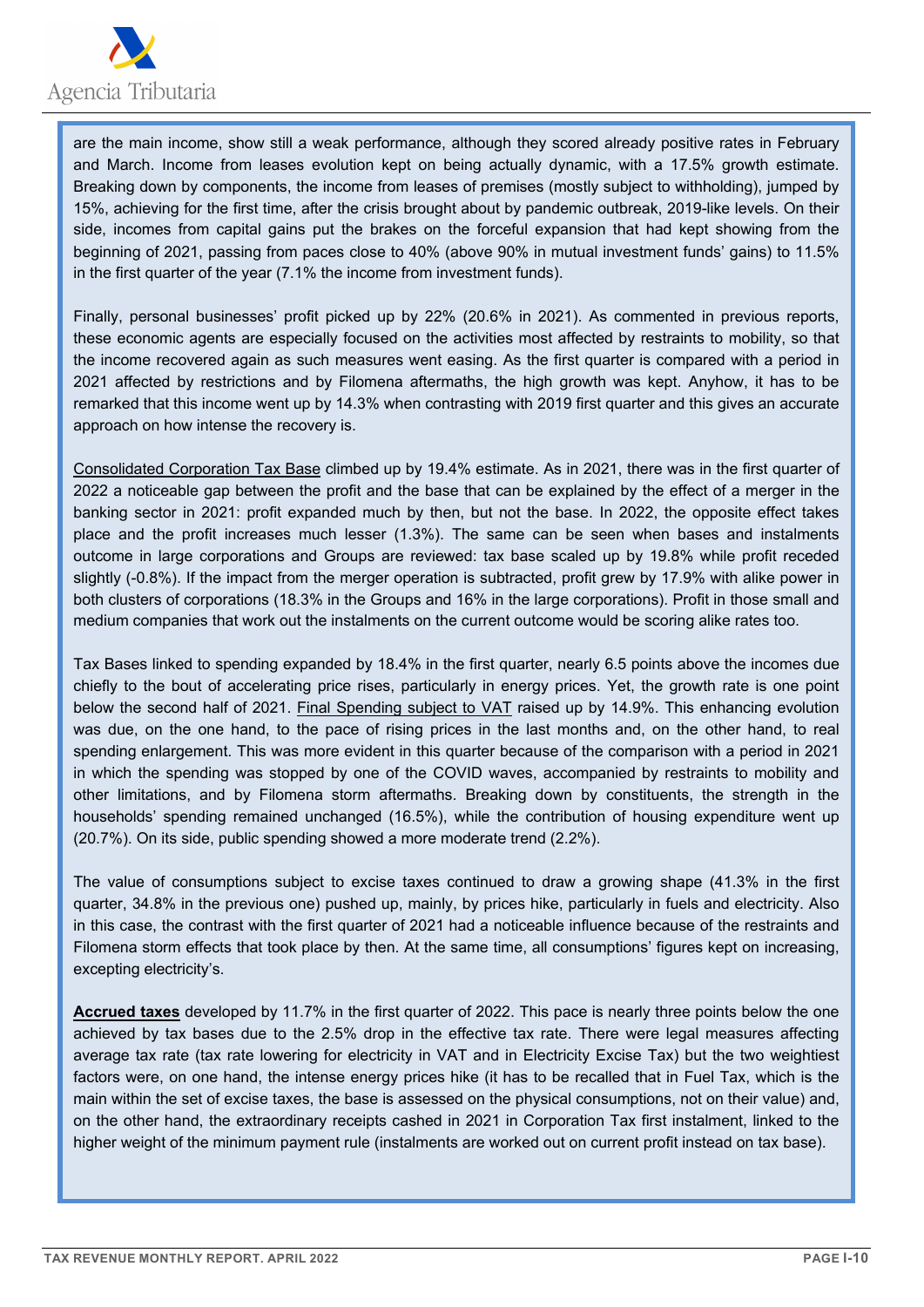



Accrued PIT expanded by 14.9% in the first quarter driven by a 10.4% increment in income and a 4.1% rise in the average effective tax rate. This last increase was not related to law changes but to rises in the effective tax rate on salaries and, mainly, on pensions, which were balanced and updated because of the final deviation from inflation forecast for 2021. Payroll withholdings gained 14.4%. Withholdings on salaries went up by 12.7% with the novelty of the higher effective tax rate (2.1%). From 2017 on, in environments with low inflation and limited salaries increases, the effective tax rate held steady, excepting in 2020, in which it raised pushed up by the drastic changes in the sectoral distribution of employment, after the deep loss of jobs in activities with low average wages and low effective tax rate. In the first quarter of 2022, with a new background of high prices as well as salaries updating, the outlook has changed, so that increments in the effective tax rates are being noticed. Breaking down by sectors, in the private one payroll withholdings are boosting (15.6%), more intensely in SMEs (19.4%) than in large corporations (14%). Regarding the former, the increase comes chiefly from the expansion in hiring and salaries, because of the economic situation itself and due to the recovery of the usual activity levels in those sectors that in 2021 were still hit by restraints. This leads, in turn, to a diluted effective tax rate rise in these businesses. Conversely, in large corporations, though the wage bill enlargement can also explain the average tax rate, it raised by 3.7 points, pace that, excepting in 2020 by the mentioned reasons, had not been scored since a decade ago. On its side, public withholdings grew up by 5.2%, pace alike to that recorded in the previous semester and with a 2% effective tax rate augment, which was similar to the one seen in the last part of 2021, once the downward pressure coming from the new hires after 2020 summer was finally over. Withholdings on pensions heightened by 24.2% in the first quarter. This pace was so high due to the compensation pay received by retirees in January for the prices deviation in 2021. Yet even subtracting such pay, the growth would continue to be high (17.1% in February and March) because the recovery of the purchasing power lost in 2021 was moved also to the annual pensions updating. This, together with the entering in the system of retirees with higher average pensions, meant increments in the average pensions and tax rates that were noticeably higher than in the last years (5% and 9%, each). On its side, capital withholdings increased strongly in the first quarter, withholdings on leases speeded up their pace and withholdings on investment funds gains recorded a growth rate noticeably lower than in the previous year, in which it was exceptionally high. Lastly, payments on account boosted by 26.3% due to the combination of the strength of the personal businesses' profit with the effective tax rate augment. In this last case, it happened because of the comparison with a quarter in 2021 still affected by the measures implemented to allow those businesses that are included in objective scheme to work out their outcomes adapting the figures to the actual situation for tax purposes.

Accrued Corporation Tax recorded virtually the same level achieved in the first quarter of 2021 (+0.1%). The reason behind this performance was the instalments fall (-1.5%) that can be explained by the extraordinary receipts cashed in that period of the last year because of the mentioned merger operation. If this outlier (€1,100 million) were subtracted, CT instalments would have expanded by 16.4%, 16.3% the tax as a whole. The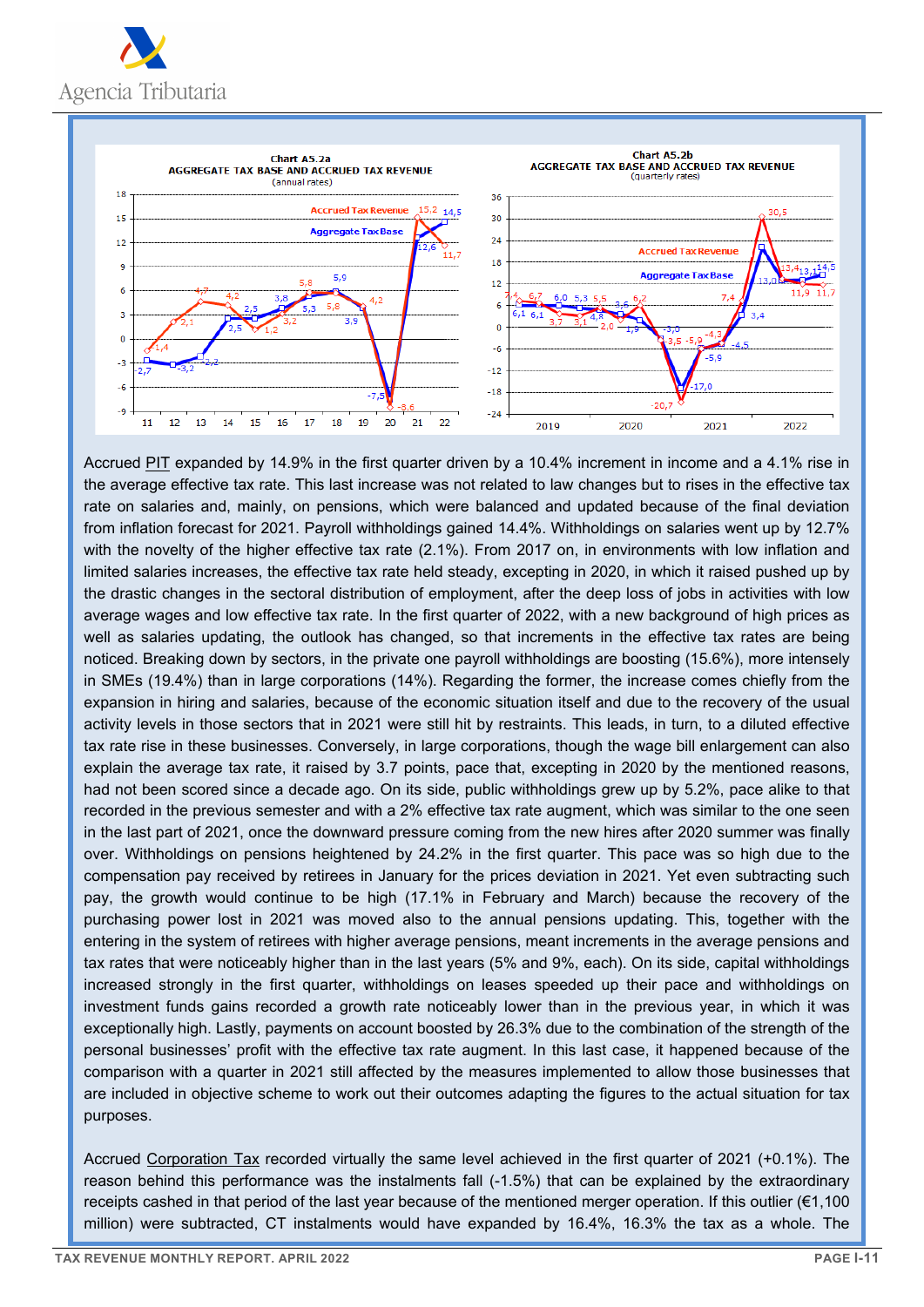

pace was scored by the consolidated Groups (24.7% excluding the outlier), while large corporations non-belonging to groups advanced by 15.8%. Regarding small/medium corporations, their instalment fell down by 3%, but it has to be taken into account that most of them calculated the outcome on 2020 annual return (the last annual return submitted). In those small and medium corporations that work out the instalment on the current profit, the outcome was alike to those seen in the rest of corporations.

Accrued VAT enlarged by 15.1% in the first months of the year, in tune with the evolution of spending subject to the tax. Gross VAT kept on enhancing strongly (19.7%) due to the economy recovery as much as to prices hike. Monthly selfassessments recorded an improvement more robust than in the quarterly self-assessments (21.6% and 15.6% each). On the other hand, the powerful increment in energy costs as well as the positive evolution in exports pushed up the refunds claimed by taxpayers up to +37.2%.

Finally, Accrued Excise Taxes increased by 3.8% in the first quarter, with increments in consumptions, in every item (excepting in electricity), and in prices, in the case of those taxes whose base is the value. The growth rate was affected by the tax rate lowering on electricity excise tax. If this item were not included there would be an overall 10.6% raise. It has to be reminded that a part of this advance was due to the comparison with months in 2021 still hit by restraints. Fuel Excise Tax rose by 11.2% driven by the advance in consumptions and in the average tax rate. The enlargement was not as high as it could have been because of the impact on consumptions from the high prices and due to the hauliers strike effects on the second fortnight of March. This last made neater the pattern seen in the last months: higher growth in gasolines (26%), more linked to households spending, than in diesel-oil (8.2%), which kept on recording figures below pre-pandemic levels. Meanwhile, subsidized diesel-oil, linked to farming/fishing activities, as well as to heating, fell down. After the drastic tax rates lowering, Electricity Excise Tax plunged deeper than 80% in the last two quarters, accompanied besides by a consumptions' drop in the first quarter and by a continuity in prices hike. Tobacco Excise Tax expanded by 7.8% thanks to cigarettes (in the rest of the products it receded), also due to the higher consumptions and prices. Excise Tax on Alcohol and Derivative Beverages kept on showing boosts (29.1%), while Beer Excise Tax grew up by only 2.9%. Both paces were in tune with consumptions evolution and were conditioned by the comparison with periods still hit by restraints.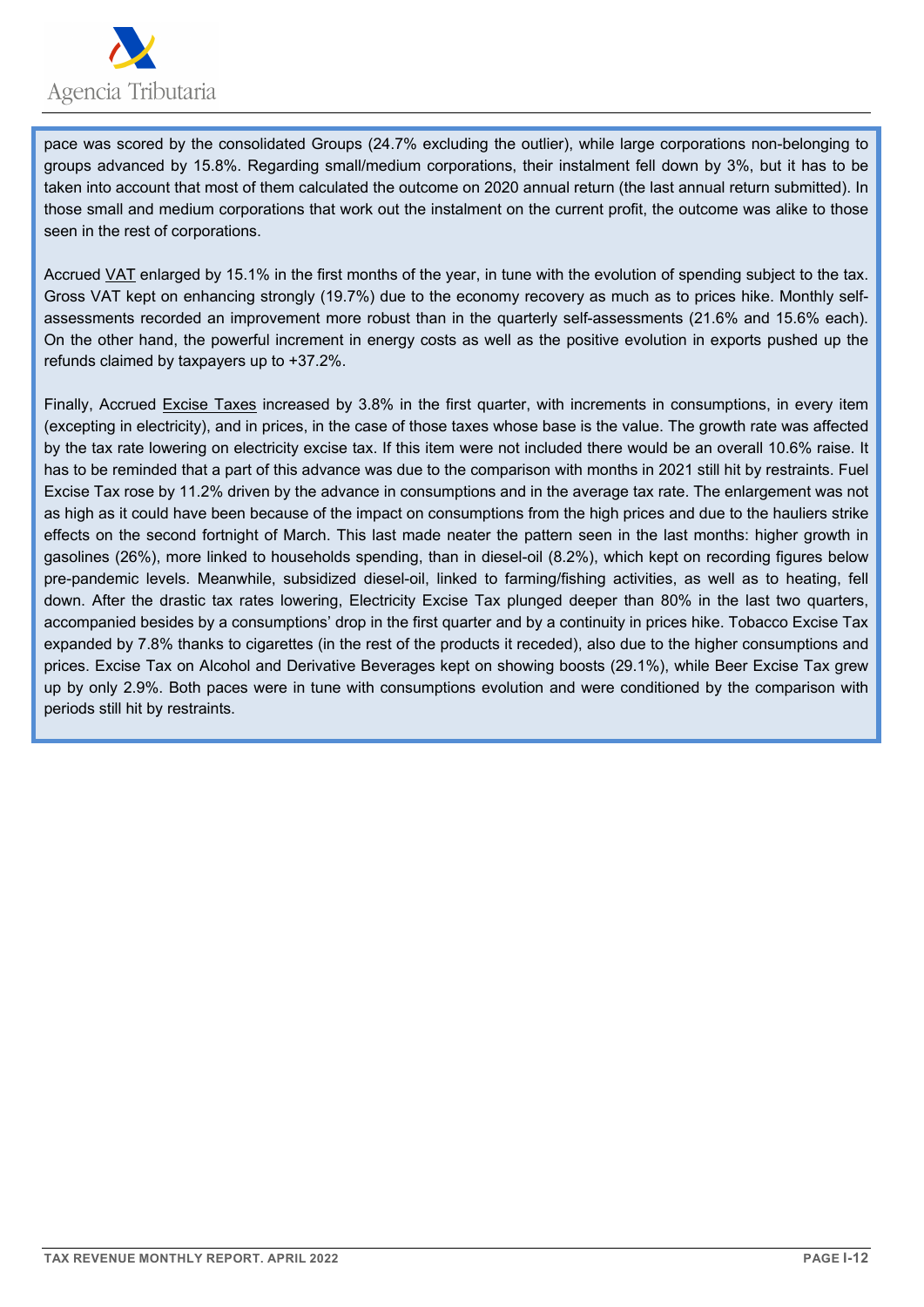

## **II. STATS TABLES**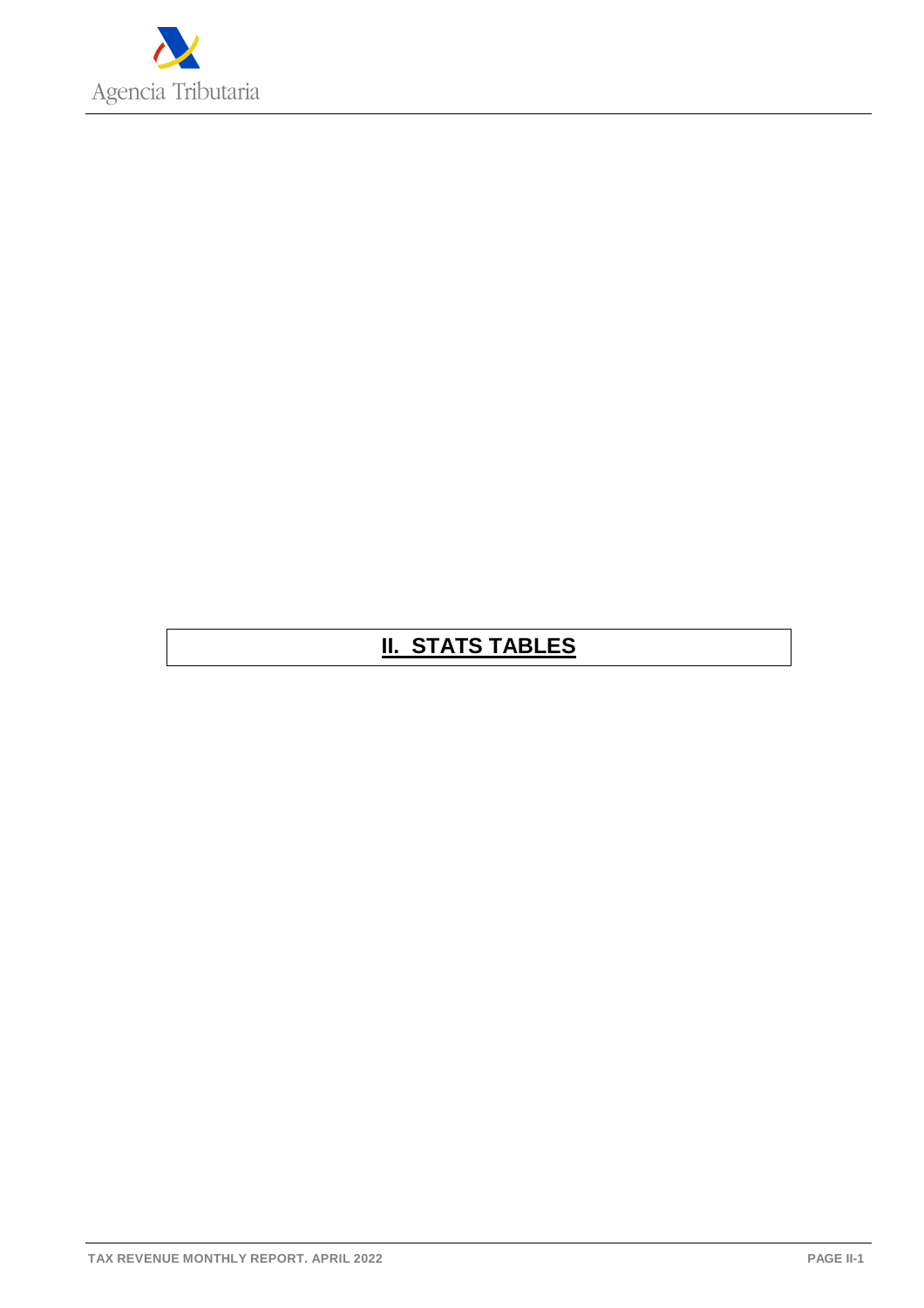

#### **Table 1.1 REVENUE BY TAXES AND ITS ALLOCATION BY ADMINISTRATIONS. ABSTRACT. CURRENT MONTH AND YEAR-TO-DATE.**

**(€ Million)**

|                                    |              |              | Month:<br>$\overline{\mathbf{v}}$ | ▼                   |              |              |                          |         |
|------------------------------------|--------------|--------------|-----------------------------------|---------------------|--------------|--------------|--------------------------|---------|
|                                    |              | Year: 2022   |                                   | <b>APRIL</b>        |              |              |                          |         |
|                                    |              | 2022         |                                   |                     | 2021         |              | % 22/21                  |         |
| <b>CURRENT MONTH</b>               | Central Gov. | Local Adm.   | <b>Total</b>                      | <b>Central Gov.</b> | Local Adm.   | <b>Total</b> | Central G.               | Total   |
| <b>Personal Income Tax</b>         | 6 4 7 5      | 4 189        | 10 664                            | 4808                | 3 9 0 3      | 8712         | 34,7                     | 22,4    |
| <b>Corporation Tax</b>             | 7372         |              | 7 3 7 2                           | 7 3 5 8             |              | 7 3 5 8      | 0,2                      | 0,2     |
| <b>Non-Residents Tax</b>           | 250          |              | 250                               | 166                 |              | 166          | 50,3                     | 50,3    |
| <b>Environmental Taxes</b>         | $-1$         |              | $-1$                              | $\mathbf 0$         |              | $\mathbf 0$  |                          |         |
| Other                              | 105          |              | 105                               | 8                   |              | 8            |                          |         |
| <b>CHAPTER I DIRECT TAXES</b>      | 14 202       | 4 1 8 9      | 18 391                            | 12 3 4 1            | 3 9 0 3      | 16 245       | 15,1                     | 13,2    |
| <b>Value Added Tax</b>             | 6651         | 3 1 6 5      | 9816                              | 5 3 5 1             | 3 0 4 5      | 8 3 9 6      | 24,3                     | 16,9    |
| + Import                           | 2 0 5 1      |              | 2 0 5 1                           | 1 4 9 2             |              | 1492         | 37,5                     | 37,5    |
| + Domestic Transactions            | 4 600        | 3 1 6 5      | 7765                              | 3859                | 3 0 4 5      | 6904         | 19,2                     | 12,5    |
| <b>Excise Taxes</b>                | 839          | 1 1 7 1      | 2010                              | 731                 | 1 1 5 7      | 1888         | 14,7                     | 6,4     |
| + Alcohol                          | $-34$        | 35           | 1                                 | $-53$               | 38           | $-15$        | 35,7                     |         |
| + Beer                             | $-13$        | 17           | 4                                 | $-11$               | 16           | 4            | $-15,1$                  | $-10,7$ |
| + Fuels                            | 686          | 669          | 1 3 5 5                           | 615                 | 664          | 1 2 7 9      | 11,6                     | 6,0     |
| + Tobacco                          | 282          | 332          | 615                               | 183                 | 326          | 509          | 54,3                     | 20,7    |
| + Electricity                      | $-97$        | 117          | 21                                | $-8$                | 112          | 104          |                          | $-80,3$ |
| + Coal                             | 14           |              | 14                                | 6                   |              | 6            | ٠                        |         |
| + Other                            | $\mathbf 0$  | $\mathbf{1}$ | -1                                | 0                   | $\mathbf{1}$ |              |                          | 0,0     |
| <b>Custom Duties</b>               | 206          |              | 206                               | 148                 |              | 148          | 39,5                     | 39,5    |
| <b>Insurance Premiums Tax</b>      | 215          |              | 215                               | 191                 |              | 191          | 12,7                     | 12,7    |
| Other                              | 36           |              | 36                                |                     |              | 1            | $\overline{\phantom{a}}$ |         |
| <b>CHAP. II INDIRECT TAXES</b>     | 7947         | 4 3 3 6      | 12 2 8 3                          | 6 4 21              | 4 2 0 2      | 10 623       | 23,8                     | 15,6    |
| CHAP. III - FEES AND OTHER REVENUE | 499          |              | 499                               | 381                 |              | 381          | 31,0                     | 31,0    |
| <b>TOTAL AMOUNT</b>                | 22 648       | 8 5 2 5      | 31 172                            | 19 143              | 8 1 0 5      | 27 249       | 18,3                     | 14,4    |

|                                           |                     | 2022       |              |              |                | % 22/21        |                          |         |
|-------------------------------------------|---------------------|------------|--------------|--------------|----------------|----------------|--------------------------|---------|
| <b>YEAR-TO-DATE</b>                       | <b>Central Gov.</b> | Local Adm. | <b>Total</b> | Central Gov. | Local Adm.     | <b>Total</b>   | <b>Central G</b>         | Total   |
| <b>Personal Income Tax</b>                | 20 5 25             | 16 755     | 37 280       | 17 247       | 15 613         | 32 860         | 19,0                     | 13,4    |
| <b>Corporation Tax</b>                    | 4690                |            | 4690         | 2 7 7 3      |                | 2 7 7 3        | 69,2                     | 69,2    |
| <b>Non-Residents Tax</b>                  | 898                 |            | 898          | 594          |                | 594            | 51,1                     | 51,1    |
| <b>Environmental Taxes</b>                | $\overline{4}$      |            | 4            | 304          |                | 304            | $-98,8$                  | $-98,8$ |
| Other                                     | 160                 |            | 160          | 39           |                | 39             |                          |         |
| <b>CHAPTER I DIRECT TAXES</b>             | 26 277              | 16755      | 43 032       | 20 957       | 15 613         | 36 570         | 25,4                     | 17,7    |
| <b>Value Added Tax</b>                    | 20742               | 12 660     | 33 402       | 15 668       | 12 180         | 27 848         | 32,4                     | 19,9    |
| + Import                                  | 8436                |            | 8 4 3 6      | 5517         |                | 5517           | 52,9                     | 52,9    |
| + Domestic Transactions                   | 12 30 6             | 12 660     | 24 966       | 10 151       | 12 180         | 22 331         | 21,2                     | 11,8    |
| <b>Excise Taxes</b>                       | 2 0 4 5             | 4 6 8 4    | 6729         | 1663         | 4627           | 6 2 9 0        | 23.0                     | 7,0     |
| + Alcohol                                 | 119                 | 140        | 258          | 13           | 150            | 163            | $\sim$                   | 58,3    |
| + Beer                                    | 23                  | 67         | 90           | 16           | 62             | 78             | 41,7                     | 15,1    |
| + Fuels                                   | 1535                | 2675       | 4 2 1 0      | 1 0 1 8      | 2656           | 3674           | 50,8                     | 14,6    |
| + Tobacco                                 | 732                 | 1 3 2 9    | 2 0 6 1      | 611          | 1 3 0 5        | 1916           | 19,7                     | 7,6     |
| + Electricity                             | $-393$              | 469        | 76           | $-11$        | 450            | 439            | $\sim$                   | $-82,8$ |
| + Coal                                    | 26                  |            | 26           | 13           |                | 13             | 95,2                     | 95,2    |
| + Other                                   | 4                   | 4          | 9            | 3            | $\overline{4}$ | $\overline{7}$ | 52,5                     | 27,2    |
| <b>Custom Duties</b>                      | 841                 |            | 841          | 545          |                | 545            | 54.2                     | 54,2    |
| <b>Insurance Premiums Tax</b>             | 778                 |            | 778          | 673          |                | 673            | 15,6                     | 15,6    |
| Other                                     | 223                 |            | 223          | 37           |                | 37             | $\overline{\phantom{a}}$ |         |
| <b>CHAP. II INDIRECT TAXES</b>            | 24 6 29             | 17 345     | 41 974       | 18 5 86      | 16 807         | 35 393         | 32,5                     | 18,6    |
| <b>CHAP. III - FEES AND OTHER REVENUE</b> | 916                 |            | 916          | 815          |                | 815            | 12,5                     | 12,5    |
| <b>TOTAL AMOUNT</b>                       | 51 822              | 34 099     | 85 922       | 40 358       | 32 4 21        | 72778          | 28,4                     | 18,1    |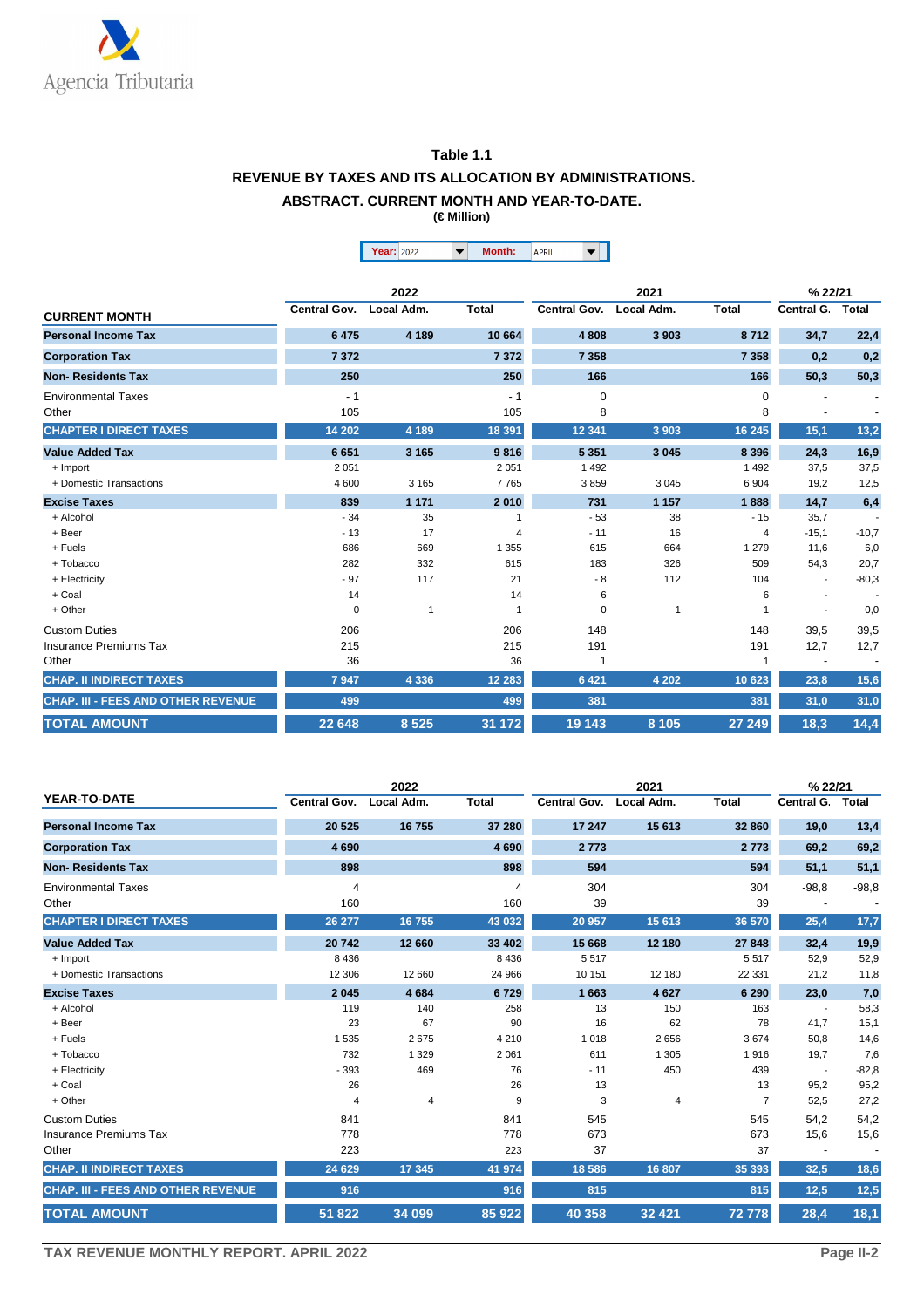

| Table 1.2                           |
|-------------------------------------|
| EVOLUTION. MONTHLY AND YEAR-TO-DATE |
| $(\in$ million)                     |

|            |         |           |            |                |              | Year:<br>2022 | $\blacktriangledown$ |           |            |              |         |              |
|------------|---------|-----------|------------|----------------|--------------|---------------|----------------------|-----------|------------|--------------|---------|--------------|
|            |         |           |            | <b>MONTHLY</b> |              |               |                      |           |            | YEAR-TO-DATE |         |              |
|            | PIT     | <b>CT</b> | <b>VAT</b> | Excise T.      | <b>Other</b> | <b>TOTAL</b>  | PIT                  | <b>CT</b> | <b>VAT</b> | Excise T.    | Other   | <b>TOTAL</b> |
| 2021       |         |           |            |                |              |               |                      |           |            |              |         |              |
| Jan        | 13 048  | $-4273$   | 3541       | 1583           | 697          | 14 5 95       | 13 048               | $-4273$   | 3541       | 1583         | 697     | 14 595       |
| Feb        | 5861    | $-399$    | 12 613     | 1 3 6 0        | 856          | 20 29 2       | 18 909               | $-4671$   | 16 154     | 2943         | 1 5 5 3 | 34 887       |
| Mar        | 5 2 3 9 | 86        | 3 2 9 8    | 1 4 5 9        | 560          | 10 642        | 24 149               | $-4585$   | 19 452     | 4 4 0 2      | 2 1 1 2 | 45 530       |
| Apr        | 8712    | 7 3 5 8   | 8 3 9 6    | 1888           | 895          | 27 249        | 32 860               | 2773      | 27 848     | 6 2 9 0      | 3 0 0 7 | 72778        |
| May        | 3 0 3 1 | 233       | 3 1 6 8    | 1 4 4 1        | 888          | 8760          | 35 891               | 3 0 0 5   | 31 016     | 7731         | 3895    | 81 538       |
| Jun        | 3 1 1 7 | 166       | 2 9 8 0    | 1670           | 1003         | 8937          | 39 009               | 3 1 7 1   | 33 996     | 9 4 0 1      | 4899    | 90 475       |
| Jul        | 19892   | 587       | 10 574     | 1745           | 678          | 33 477        | 58 901               | 3758      | 44 570     | 11 146       | 5577    | 123 952      |
| Aug        | 5 6 3 5 | 5 5 9 6   | 4 0 6 0    | 1797           | 828          | 17915         | 64 536               | 9 3 5 4   | 48 630     | 12 943       | 6404    | 141 867      |
| Sep        | 4811    | 158       | 4 1 0 1    | 1887           | 1 0 9 2      | 12 050        | 69 347               | 9512      | 52 731     | 14 8 30      | 7496    | 153 917      |
| Oct        | 10722   | 12 966    | 11 172     | 1838           | 795          | 37 494        | 80 069               | 22 4 79   | 63 903     | 16 668       | 8 2 9 1 | 191 410      |
| Nov        | 8 3 3 9 | 101       | 4700       | 1518           | 802          | 15 460        | 88 408               | 22 580    | 68 604     | 18 18 6      | 9 0 9 3 | 206 870      |
| Dec        | 6 1 3 8 | 4 0 4 7   | 3895       | 1542           | 893          | 16 514        | 94 546               | 26 627    | 72 498     | 19729        | 9 9 8 5 | 223 385      |
| 2022       |         |           |            |                |              |               |                      |           |            |              |         |              |
| Jan        | 13917   | $-2755$   | 5 1 8 0    | 1688           | 968          | 18 998        | 13917                | $-2755$   | 5 1 8 0    | 1688         | 968     | 18 998       |
| Feb        | 6773    | $-50$     | 14 288     | 1506           | 845          | 23 361        | 20 690               | $-2805$   | 19 4 68    | 3 1 9 4      | 1813    | 42 3 59      |
| Mar        | 5926    | 123       | 4 1 1 8    | 1 5 2 5        | 697          | 12 3 9 0      | 26 616               | $-2682$   | 23 586     | 4720         | 2510    | 54 749       |
| Apr        | 10 664  | 7372      | 9816       | 2010           | 1 3 1 1      | 31 172        | 37 280               | 4 6 9 0   | 33 402     | 6729         | 3821    | 85 922       |
| May        |         |           |            |                |              |               |                      |           |            |              |         |              |
| Jun        |         |           |            |                |              |               |                      |           |            |              |         |              |
| Jul        |         |           |            |                |              |               |                      |           |            |              |         |              |
| Aug        |         |           |            |                |              |               |                      |           |            |              |         |              |
| Sep        |         |           |            |                |              |               |                      |           |            |              |         |              |
| Oct        |         |           |            |                |              |               |                      |           |            |              |         |              |
| Nov        |         |           |            |                |              |               |                      |           |            |              |         |              |
| <b>Dec</b> |         |           |            |                |              |               |                      |           |            |              |         |              |

#### **GROWTH RATES (%)**

|            | PIT         | <b>CT</b>       | <b>VAT</b>  | Excise T.      | Other        | <b>TOTAL</b> | PIT        | <b>CT</b>      | <b>VAT</b>   | Excise T.    | <b>Other</b> | <b>TOTAL</b> |
|------------|-------------|-----------------|-------------|----------------|--------------|--------------|------------|----------------|--------------|--------------|--------------|--------------|
| 2017       | 6,4         | 6,8             | 1,3         | 2,2            | 3,9          | 4,1          | 6,4        | 6,8            | 1,3          | 2,2          | 3,9          | 4,1          |
| 2018       | 7,6         | 7,3             | 10,3        | 1,1            | 4,8          | 7,6          | 7,6        | 7,3            | 10,3         | 1,1          | 4,8          | 7,6          |
| 2019       | 4,9         | $-4,4$          | 1,9         | 4,1            | $-9,9$       | 2,0          | 4,9        | $-4,4$         | 1,9          | 4,1          | $-9,9$       | 2,0          |
| 2020       | 1,2         | $-33,2$         | $-11,5$     | $-12,1$        | $-12,6$      | $-8,8$       | 1,2        | $-33,2$        | $-11,5$      | $-12,1$      | $-12,6$      | $-8,8$       |
| 2021       | 7,5         | 67,9            | 14,5        | 5,0            | 23,4         | 15,1         | 7,5        | 67,9           | 14,5         | 5,0          | 23,4         | 15,1         |
|            |             |                 |             |                |              |              |            |                |              |              |              |              |
|            |             |                 |             | <b>MONTHLY</b> |              |              |            |                |              | YEAR-TO-DATE |              |              |
| 2021       |             |                 |             |                |              |              |            |                |              |              |              |              |
| Jan        | 3,1         | $-18,2$         | 10,6        | $-8,8$         | $-11,4$      | $-1,2$       | 3,1        | $-18,2$        | 10,6         | $-8,8$       | $-11,4$      | $-1,2$       |
| Feb        | 1,3         | 42,9            | $-6,1$      | $-24,9$        | $-3,6$       | $-4,3$       | 2,5        | $-8,3$         | $-2,9$       | $-17,0$      | $-7,3$       | $-3,0$       |
| Mar        | 2,4         | 65,7            | $-13,9$     | $-10,6$        | 44,2         | $-3,4$       | 2,5        | $-7,6$         | $-4,9$       | $-15,0$      | 2,4          | $-3,1$       |
| Apr        | 63,0        | $\sim$          | 75,1        | 11,2           | 11,3         | 91,7         | 13,7       | $\blacksquare$ | 10,3         | $-8,6$       | 4,9          | 18,9         |
| May        | $-28,6$     | $-56,2$         | $-21,5$     | 52,4           | 22,8         | $-16,4$      | 8,3        | $\blacksquare$ | 5,9          | $-1,2$       | 8,5          | 13,7         |
| Jun        | 35,5        | $\sim$          | 33,9        | 38,7           | 91,6         | 46,5         | 10,0       | $\blacksquare$ | 7,9          | 4,1          | 19,1         | 16,3         |
| Jul        | 8,0         | 2,6             | 54,2        | 10,8           | 38,4         | 19,9         | 9,3        | $\blacksquare$ | 16,1         | 5,1          | 21,2         | 17,2         |
| Aug        | 1,0         | $-7,8$          | 1,7         | $-0,1$         | 32,4         | $-0,8$       | 8,5        | $\blacksquare$ | 14,8         | 4,4          | 22,5         | 14,6         |
| Sep<br>Oct | 11,2<br>9,3 | $-76,6$<br>65,6 | 7,2<br>13,8 | 21,0<br>7,3    | 39,7<br>56,6 | 7,9<br>26,3  | 8,7<br>8,8 | 90,0<br>75,1   | 14,2<br>14,1 | 6,2<br>6,3   | 24,7<br>27,2 | 14,1<br>16,3 |
| Nov        | $-4,9$      | $\mathcal{L}$   | 15,0        | $-8,6$         | $-9,5$       | 0,6          | 7,3        | 76,3           | 14,2         | 4,9          | 22,8         | 14,9         |
| <b>Dec</b> | 9,3         | 32,6            | 20,1        | 6,1            | 29,1         | 17,5         | 7,5        | 67,9           | 14,5         | 5,0          | 23,4         | 15,1         |
|            |             |                 |             |                |              |              |            |                |              |              |              |              |
| 2022       |             |                 |             |                |              |              |            |                |              |              |              |              |
| Jan        | 6,7         | 35,5            | 46,3        | 6,7            | 39,0         | 30,2         | 6,7        | 35,5           | 46,3         | 6,7          | 39,0         | 30,2         |
| Feb        | 15,5        | 87,5            | 13,3        | 10,7           | $-1,3$       | 15,1         | 9,4        | 39,9           | 20,5         | 8,5          | 16,8         | 21,4         |
| Mar        | 13,1        | 43,3            | 24,9        | 4,5            | 24,5         | 16,4         | 10,2       | 41,5           | 21,3         | 7,2          | 18,8         | 20,2         |
| Apr        | 22,4        | 0,2             | 16,9        | 6,4            | 46,4         | 14,4         | 13,4       | 69,2           | 19,9         | 7,0          | 27,0         | 18,1         |
| May        |             |                 |             |                |              |              |            |                |              |              |              |              |
| Jun        |             |                 |             |                |              |              |            |                |              |              |              |              |
| Jul        |             |                 |             |                |              |              |            |                |              |              |              |              |
| Aug<br>Sep |             |                 |             |                |              |              |            |                |              |              |              |              |
| Oct        |             |                 |             |                |              |              |            |                |              |              |              |              |
| Nov        |             |                 |             |                |              |              |            |                |              |              |              |              |
| <b>Dec</b> |             |                 |             |                |              |              |            |                |              |              |              |              |
|            |             |                 |             |                |              |              |            |                |              |              |              |              |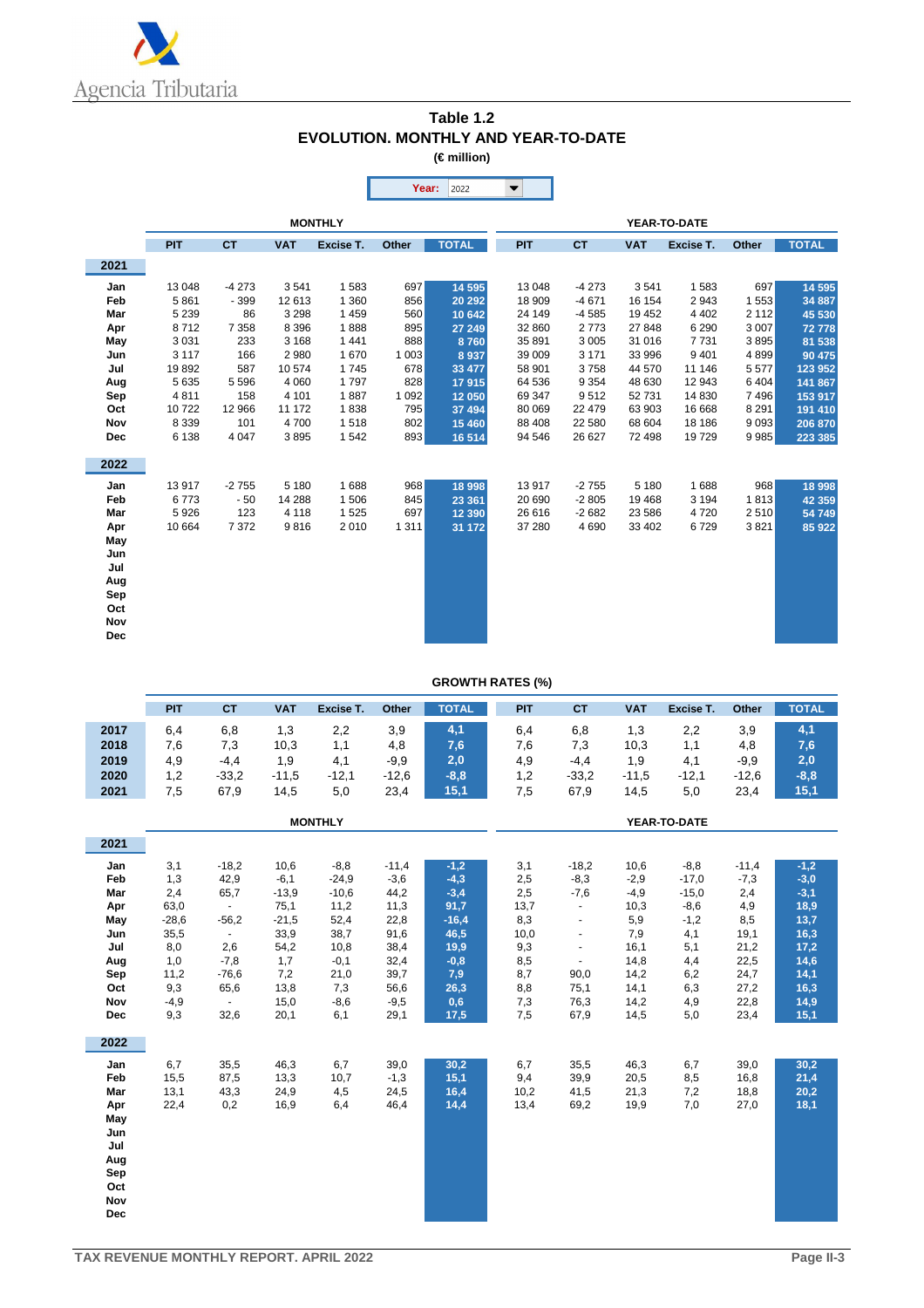

#### **Table 2.1**

#### **REFUNDS, LOCAL ADMINISTRATIONS SHARES AND OTHER REDUCTIONS. MONTH AND YEAR-TO-DATE (€ million)**

|                                         | <b>Year: 2022</b> | $\blacktriangledown$ | <b>Month: APRIL</b> | $\blacktriangledown$ |         |                     |                   |         |
|-----------------------------------------|-------------------|----------------------|---------------------|----------------------|---------|---------------------|-------------------|---------|
|                                         |                   | <b>MONTH</b>         |                     |                      |         | <b>YEAR-TO-DATE</b> |                   |         |
|                                         |                   |                      | Comparison 22/21    |                      |         |                     | Comparison 22/21  |         |
|                                         | 2022              | 2021                 | <b>Difference</b>   | %                    | 2022    | 2021                | <b>Difference</b> | %       |
| <b>Personal Income Tax</b>              | 2 3 4 4           | 2 3 9 9              | $-55$               | $-2,3$               | 3 1 8 2 | 3 1 6 3             | 19                | 0,6     |
| + Annual Return Outcome                 | 2 2 8 9           | 2 3 7 7              | $-89$               | $-3,7$               | 3 0 4 0 | 3074                | $-34$             | $-1,1$  |
| + AEAT Assessments                      | 21                | 8                    | 13                  |                      | 80      | 30                  | 50                | $\sim$  |
| + Other Refunds                         | 32                | 12                   | 20                  |                      | 58      | 43                  | 15                | 33,5    |
| + Spanish Goverment Treasury            | 3                 | $\overline{2}$       | $\mathbf{1}$        | 23,2                 | 4       | 16                  | $-12$             | $-76,1$ |
| <b>Corporation Tax</b>                  | 267               | 229                  | 38                  | 16,5                 | 4 6 6 1 | 6586                | $-1925$           | $-29,2$ |
| <b>Annual Return Outcome</b>            | 232               | 175                  | 57                  | 32,4                 | 4 4 9 5 | 6379                | $-1884$           | $-29.5$ |
| + AEAT Assessments                      | 32                | 35                   | $-3$                | $-8,0$               | 144     | 145                 | $-1$              | $-1,0$  |
| + Other Refunds                         | 3                 | 19                   | $-16$               | $-83,9$              | 22      | 62                  | $-40$             | $-64,0$ |
| <b>Non-Residents Tax</b>                | 59                | 61                   | $-2$                | $-3,5$               | 203     | 245                 | $-42$             | $-17,2$ |
| <b>VAT</b>                              | 3915              | 3 0 5 5              | 861                 | 28,2                 | 10 473  | 8 2 6 9             | 2 2 0 4           | 26,7    |
| + Yearly and Other                      | 782               | 663                  | 119                 | 18,0                 | 1 2 8 8 | 1 0 8 6             | 202               | 18,6    |
| + Monthly                               | 2 3 7 2           | 1710                 | 663                 | 38,8                 | 8 0 27  | 6 1 6 6             | 1860              | 30,2    |
| + Basque Country Taxation Clearings (1) | 761               | 682                  | 79                  | 11,6                 | 761     | 682                 | 79                | 11,6    |
| + Navarre Taxation Clearings (1)        | 0                 | 0                    | 0                   |                      | 397     | 334                 | 63                | 18,8    |
| <b>Excise Taxes</b>                     | 102               | 86                   | 16                  | 18,9                 | 209     | 191                 | 19                | 9,7     |
| Other                                   | 97                | 72                   | 26                  | 35,6                 | 279     | 234                 | 45                | 19,0    |
| <b>TOTAL REFUNDS</b>                    | 6785              | 5902                 | 883                 | 15,0                 | 19 007  | 18 689              | 318               | 1,7     |

| <b>Personal Income Tax</b>                      | 4 2 0 6 | 3920    | 286 | 7,3 | 16 932  | 15 679  | 1 253 | 8,0 |
|-------------------------------------------------|---------|---------|-----|-----|---------|---------|-------|-----|
| + Catholic Church Share                         | 18      | 17      |     | 5,6 | 177     | 66      | 112   |     |
| + Local Administrations PIT Share               | 4 1 8 9 | 3 9 0 3 | 285 | 7,3 | 16755   | 15 613  | 1 141 | 7,3 |
| <b>Local Administrations VAT Share</b>          | 3 1 6 5 | 3 0 4 5 | 120 | 3,9 | 12 660  | 12 180  | 480   | 3,9 |
| <b>Local Administrations Excise Taxes Share</b> | 1 1 7 1 | 1 1 5 7 | 14  | 1,2 | 4 6 8 4 | 4 6 2 7 | 57    | 1,2 |
| <b>TOTAL REDUCTIONS</b>                         | 8 5 4 2 | 8 1 2 2 | 421 | 5.2 | 34 277  | 32 486  | 1790  | 5,5 |

| <b>Personal Income Tax</b>                    | 6 5 5 0 | 6 3 1 9 | 231     | 3,7    | 20 114  | 18842   | 1 2 7 2 | 6,7     |
|-----------------------------------------------|---------|---------|---------|--------|---------|---------|---------|---------|
| <b>Corporation Tax</b>                        | 267     | 229     | 38      | 16,5   | 4 6 6 1 | 6 5 8 6 | $-1925$ | $-29,2$ |
| <b>Non-Residents Tax</b>                      | 59      | 61      | $-2$    | $-3,5$ | 203     | 245     | $-42$   | $-17,2$ |
| <b>VAT</b>                                    | 7 0 8 1 | 6 100   | 981     | 16,1   | 23 134  | 20 450  | 2 6 8 4 | 13,1    |
| <b>Excise Taxes</b>                           | 1 2 7 3 | 1 2 4 2 | 31      | 2,5    | 4 8 9 4 | 4818    | 76      | 1,6     |
| Other                                         | 97      | 72      | 26      | 35,6   | 279     | 234     | 45      | 19,0    |
| <b>TOTAL REFUNDS AND</b><br><b>REDUCTIONS</b> | 15 3 27 | 14 0 24 | 1 3 0 4 | 9,3    | 53 283  | 51 175  | 2 1 0 9 | 4,1     |

(1) Single Assessments included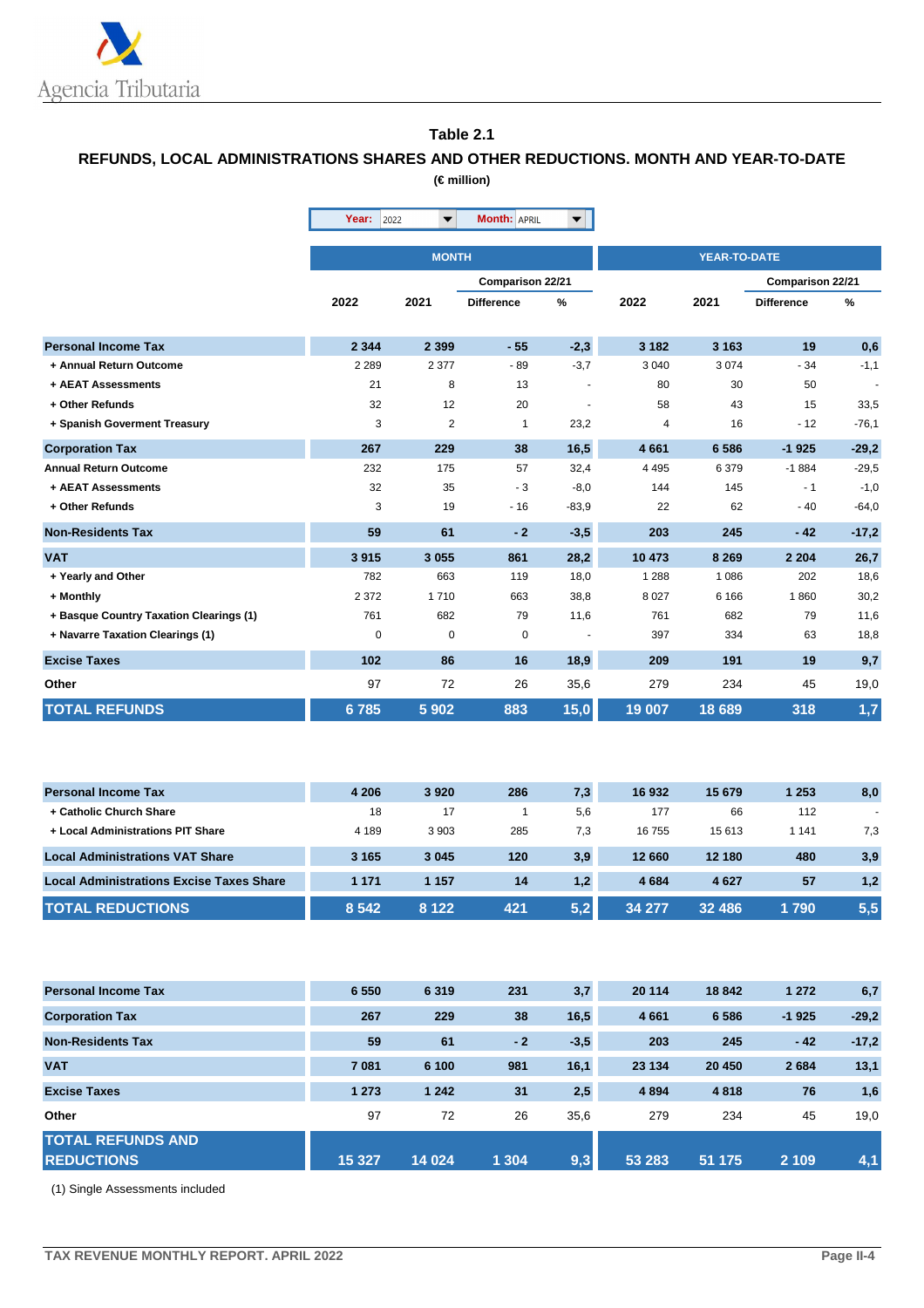

## **Table 2.2 REFUNDS. EVOLUTION**

**(€ million)**

|            |         |           |            |              |       | Year:<br>2022 | ▼            |           |            |           |         |              |  |  |
|------------|---------|-----------|------------|--------------|-------|---------------|--------------|-----------|------------|-----------|---------|--------------|--|--|
|            |         |           |            | <b>MONTH</b> |       |               | YEAR-TO-DATE |           |            |           |         |              |  |  |
|            | PIT     | <b>CT</b> | <b>VAT</b> | Excise T.    | Other | <b>TOTAL</b>  | PIT          | <b>CT</b> | <b>VAT</b> | Excise T. | Other   | <b>TOTAL</b> |  |  |
| 2021       |         |           |            |              |       |               |              |           |            |           |         |              |  |  |
| Jan        | 325     | 5 3 8 5   | 1 6 3 9    | 15           | 120   | 7 4 8 4       | 325          | 5 3 8 5   | 1 6 3 9    | 15        | 120     | 7 4 8 4      |  |  |
| Feb        | 186     | 791       | 1657       | 56           | 113   | 2803          | 511          | 6 1 7 6   | 3 2 9 6    | 71        | 234     | 10 287       |  |  |
| Mar        | 254     | 180       | 1919       | 34           | 113   | 2 500         | 764          | 6 3 5 6   | 5 2 1 5    | 105       | 346     | 12787        |  |  |
| Apr        | 2 3 9 9 | 229       | 3 0 5 5    | 86           | 133   | 5 9 0 2       | 3 1 6 3      | 6586      | 8 2 6 9    | 191       | 479     | 18 689       |  |  |
| May        | 2 4 4 5 | 91        | 3 1 0 9    | 75           | 147   | 5868          | 5 6 0 9      | 6677      | 11 379     | 266       | 627     | 24 557       |  |  |
| Jun        | 2624    | 150       | 2858       | 53           | 152   | 5836          | 8 2 3 2      | 6827      | 14 236     | 319       | 779     | 30 393       |  |  |
| Jul        | 1 2 1 1 | 189       | 2546       | 43           | 242   | 4 2 3 1       | 9 4 4 3      | 7016      | 16782      | 362       | 1 0 2 1 | 34 624       |  |  |
| Aug        | 359     | 69        | 2 604      | 53           | 63    | 3 1 4 7       | 9801         | 7 0 8 4   | 19 387     | 415       | 1084    | 37 771       |  |  |
| Sep        | 366     | 97        | 2 2 5 5    | 47           | 110   | 2876          | 10 167       | 7 1 8 1   | 21 642     | 462       | 1 1 9 4 | 40 647       |  |  |
| Oct        | 712     | 218       | 2 0 9 0    | 29           | 118   | 3 1 6 6       | 10880        | 7 3 9 9   | 23 7 32    | 491       | 1 3 1 2 | 43 813       |  |  |
| <b>Nov</b> | 623     | 288       | 2 0 2 4    | 62           | 146   | 3 1 4 3       | 11 502       | 7687      | 25 7 56    | 553       | 1458    | 46 956       |  |  |
| <b>Dec</b> | 603     | 1 5 2 4   | 2811       | 130          | 173   | 5 2 4 2       | 12 105       | 9 2 1 1   | 28 5 68    | 683       | 1631    | 52 198       |  |  |
| 2022       |         |           |            |              |       |               |              |           |            |           |         |              |  |  |
| Jan        | 432     | 3731      | 1871       | 17           | 93    | 6 1 4 4       | 432          | 3731      | 1871       | 17        | 93      | 6 1 4 4      |  |  |
| Feb        | 153     | 426       | 2 3 9 4    | 50           | 117   | 3 1 3 9       | 585          | 4 1 5 7   | 4 2 6 5    | 67        | 210     | 9 2 8 3      |  |  |
| Mar        | 253     | 237       | 2 2 9 3    | 41           | 115   | 2939          | 838          | 4 3 9 3   | 6558       | 108       | 325     | 12 2 2 2     |  |  |
| Apr        | 2 3 4 4 | 267       | 3915       | 102          | 156   | 6785          | 3 1 8 2      | 4661      | 10 473     | 209       | 482     | 19 007       |  |  |
| May        |         |           |            |              |       |               |              |           |            |           |         |              |  |  |
| Jun        |         |           |            |              |       |               |              |           |            |           |         |              |  |  |
| Jul        |         |           |            |              |       |               |              |           |            |           |         |              |  |  |
| Aug        |         |           |            |              |       |               |              |           |            |           |         |              |  |  |
| Sep        |         |           |            |              |       |               |              |           |            |           |         |              |  |  |
| Oct        |         |           |            |              |       |               |              |           |            |           |         |              |  |  |
| Nov        |         |           |            |              |       |               |              |           |            |           |         |              |  |  |
| <b>Dec</b> |         |           |            |              |       |               |              |           |            |           |         |              |  |  |

#### **GROWTH RATES (%)**

|      | PIT    | СT      | <b>VAT</b> | Excise T. | Other   | <b>TOTAL</b> | PIT    | СT      | VAT    | Excise T. | Other   | <b>TOTAL</b> |
|------|--------|---------|------------|-----------|---------|--------------|--------|---------|--------|-----------|---------|--------------|
| 2017 | $-5,0$ | 2,1     | 9,5        | $-10,4$   | 5,9     | 3,9          | $-5,0$ | 2,1     | 9,5    | $-10.4$   | 5,9     | 3,9          |
| 2018 | $-0,2$ | 14,1    | 5,9        | $-24,5$   | 15,2    | 5,9          | $-0,2$ | 14,1    | 5,9    | $-24.5$   | 15,2    | 5,9          |
| 2019 | 15,8   | $-0,4$  | 8,2        | 57,6      | 21,6    | 9,0          | 15,8   | $-0,4$  | 8,2    | 57.6      | 21,6    | 9,0          |
| 2020 | $-5,4$ | 23,6    | $-4,1$     | 6,0       | $-14,0$ | 0,4          | $-5,4$ | 23,6    | $-4,1$ | 6,0       | $-14.0$ | 0,4          |
| 2021 | $-3,4$ | $-24,6$ | 6,0        | 10,4      | 3,5     | $-3,1$       | $-3,4$ | $-24,6$ | 6,0    | 10,4      | 3,5     | $-3,1$       |

|            |         |         |         | <b>MONTH</b> |         |         | YEAR-TO-DATE |         |         |        |         |         |  |
|------------|---------|---------|---------|--------------|---------|---------|--------------|---------|---------|--------|---------|---------|--|
| 2021       |         |         |         |              |         |         |              |         |         |        |         |         |  |
| Jan        | $-9,7$  | 19,6    | $-17,5$ | $-7,9$       | 50,1    | 7,7     | $-9,7$       | 19,6    | $-17,5$ | $-7,9$ | 50,1    | 7,7     |  |
| Feb        | $-17,4$ | $-26,9$ | 14,1    | 6,3          | $-36,4$ | $-6,2$  | $-12,7$      | 10,6    | $-4,2$  | 2,9    | $-9,6$  | 3,5     |  |
| Mar        | 0,4     | $-8,9$  | $-0,4$  | 19,8         | $-38,0$ | $-3,4$  | $-8,7$       | 9,9     | $-2,8$  | 7,8    | $-21,3$ | 2,1     |  |
| Apr        | $-1,2$  | $-91,6$ | 5,1     | $-12,9$      | 83,5    | $-28,3$ | $-3,1$       | $-22,6$ | 0,0     | $-2,5$ | $-6,5$  | $-10,0$ |  |
| May        | 2,8     | 56,3    | 11,4    | 13,5         | $-8,5$  | 7,6     | $-0,6$       | $-22,1$ | 2,8     | 1,5    | $-7,0$  | $-6,3$  |  |
| Jun        | $-10,2$ | $-58,7$ | 18,7    | 34,5         | 33,0    | $-0,1$  | $-3,9$       | $-23,5$ | 5,7     | 5,8    | $-1,2$  | $-5,2$  |  |
| Jul        | 17,3    | 96,2    | $-6,6$  | 21,8         | 38,6    | 4,1     | $-1,6$       | $-22,3$ | 3,6     | 7,5    | 6,0     | $-4,1$  |  |
| Aug        | $-22,6$ | 0,3     | 24,9    | 23,4         | $-47,1$ | 13,3    | $-2,6$       | $-22,1$ | 6,0     | 9,3    | 0,2     | $-2,9$  |  |
| Sep        | $-25,7$ | $-54,9$ | 10,7    | 3,4          | $-1,9$  | $-0,9$  | $-3,6$       | $-22,8$ | 6,5     | 8,7    | 0,0     | $-2,7$  |  |
| Oct        | $-10,4$ | $-46,9$ | 2,2     | $-8,6$       | $-7,6$  | $-7,1$  | $-4,1$       | $-23,9$ | 6,1     | 7,5    | $-0,7$  | $-3,1$  |  |
| Nov        | 2,6     | $-35,9$ | $-0,6$  | $-1,9$       | 23,6    | $-4,0$  | $-3,8$       | $-24,4$ | 5,6     | 6,3    | 1,3     | $-3,1$  |  |
| Dec        | 5,1     | $-25,3$ | 10,4    | 31,7         | 26,3    | $-2,9$  | $-3,4$       | $-24,6$ | 6,0     | 10,4   | 3,5     | $-3,1$  |  |
|            |         |         |         |              |         |         |              |         |         |        |         |         |  |
| 2022       |         |         |         |              |         |         |              |         |         |        |         |         |  |
| Jan        | 33,1    | $-30,7$ | 14,1    | 10,5         | $-22,3$ | $-17,9$ | 33,1         | $-30,7$ | 14,1    | 10,5   | $-22,3$ | $-17,9$ |  |
| Feb        | $-17,8$ | $-46,2$ | 44,5    | $-10,7$      | 3,0     | 12,0    | 14,6         | $-32,7$ | 29,4    | $-6,2$ | $-10,0$ | $-9,8$  |  |
| Mar        | $-0,2$  | 31,3    | 19,5    | 19,7         | 2,1     | 17,6    | 9,7          | $-30,9$ | 25,8    | 2,2    | $-6,1$  | $-4,4$  |  |
| Apr        | $-2,3$  | 16,5    | 28,2    | 18,9         | 17,6    | 15,0    | 0,6          | $-29,2$ | 26,7    | 9,7    | 0,5     | 1,7     |  |
| May        |         |         |         |              |         |         |              |         |         |        |         |         |  |
| Jun        |         |         |         |              |         |         |              |         |         |        |         |         |  |
| Jul        |         |         |         |              |         |         |              |         |         |        |         |         |  |
| Aug        |         |         |         |              |         |         |              |         |         |        |         |         |  |
| Sep        |         |         |         |              |         |         |              |         |         |        |         |         |  |
| Oct        |         |         |         |              |         |         |              |         |         |        |         |         |  |
| Nov        |         |         |         |              |         |         |              |         |         |        |         |         |  |
| <b>Dec</b> |         |         |         |              |         |         |              |         |         |        |         |         |  |
|            |         |         |         |              |         |         |              |         |         |        |         |         |  |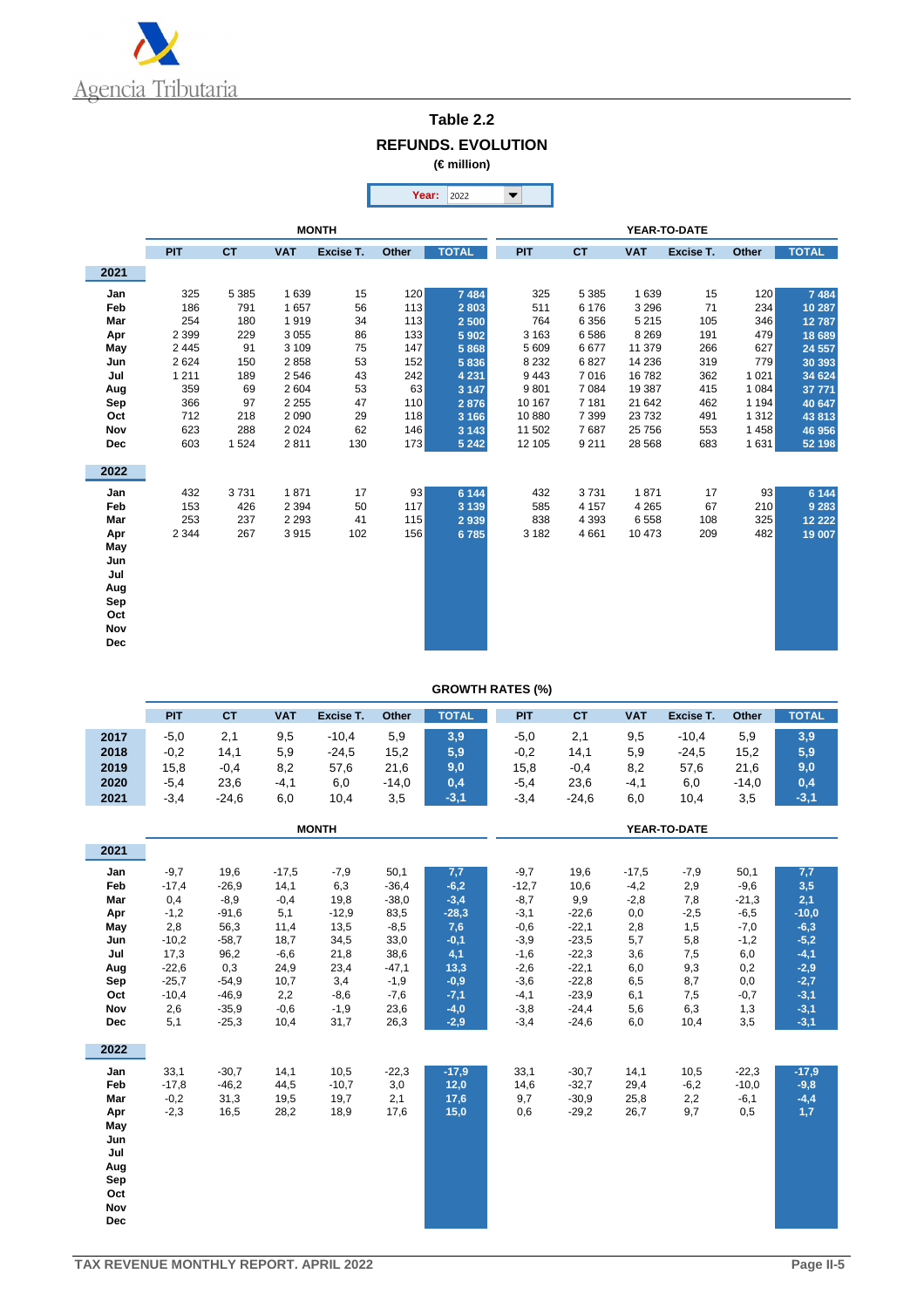

#### **Table 2.3 LOCAL ADMINISTRATIONS SHARES AND OTHER REDUCTIONS. EVOLUTION (€ million)**

×

|            |         |            |                                    |              | Year:             | 2022         |         |                                    |           |              |                   |              |
|------------|---------|------------|------------------------------------|--------------|-------------------|--------------|---------|------------------------------------|-----------|--------------|-------------------|--------------|
|            |         |            |                                    | <b>MONTH</b> |                   |              |         |                                    |           | YEAR-TO-DATE |                   |              |
|            |         |            | <b>LOCAL ADMINISTRATIONS SHARE</b> |              | <b>CAT.CHURCH</b> |              |         | <b>LOCAL ADMINISTRATIONS SHARE</b> |           |              | <b>CAT.CHURCH</b> |              |
|            | PIT     | <b>VAT</b> | Excise T.                          | <b>TOTAL</b> | <b>PIT</b>        | <b>TOTAL</b> | PIT     | <b>VAT</b>                         | Excise T. | <b>TOTAL</b> | PIT               | <b>TOTAL</b> |
| 2021       |         |            |                                    |              |                   |              |         |                                    |           |              |                   |              |
| Jan        | 3 9 0 3 | 3 0 4 5    | 1 1 5 7                            | 8 1 0 5      | 16                | 8 1 2 1      | 3 9 0 3 | 3 0 4 5                            | 1 1 5 7   | 8 1 0 5      | 16                | 8 1 2 1      |
| Feb        | 3 9 0 3 | 3 0 4 5    | 1 1 5 7                            | 8 1 0 5      | 17                | 8 1 2 2      | 7807    | 6 0 9 0                            | 2 3 1 3   | 16 210       | 32                | 16 243       |
| Mar        | 3 9 0 3 | 3 0 4 5    | 1 1 5 7                            | 8 1 0 5      | 17                | 8 1 2 2      | 11710   | 9 1 3 5                            | 3 4 7 0   | 24 3 15      | 49                | 24 3 64      |
| Apr        | 3 9 0 3 | 3 0 4 5    | 1 1 5 7                            | 8 1 0 5      | 17                | 8 1 2 2      | 15 613  | 12 180                             | 4 6 27    | 32 4 21      | 66                | 32 486       |
| May        | 3 9 0 3 | 3 0 4 5    | 1 1 5 7                            | 8 1 0 5      | 17                | 8 1 2 2      | 19517   | 15 2 25                            | 5784      | 40 526       | 82                | 40 608       |
| Jun        | 3 9 0 3 | 3 0 4 5    | 1 1 5 7                            | 8 1 0 5      | 17                | 8 1 2 2      | 23 4 20 | 18 271                             | 6940      | 48 631       | 99                | 48730        |
| Jul        | 7617    | 2689       | 892                                | 11 198       | 17                | 11 215       | 31 0 37 | 20 960                             | 7833      | 59829        | 116               | 59 945       |
| Aug        | 3 9 0 3 | 3 0 4 5    | 1 1 5 7                            | 8 1 0 5      | 17                | 8 1 2 2      | 34 940  | 24 005                             | 8989      | 67934        | 132               | 68 067       |
| Sep        | 3 9 0 3 | 3 0 4 5    | 1 1 5 7                            | 8 1 0 5      | 17                | 8 1 2 2      | 38 843  | 27 050                             | 10 146    | 76 040       | 149               | 76 188       |
| Oct        | 3 9 0 3 | 3 0 4 5    | 1 1 5 7                            | 8 1 0 5      | 17                | 8 1 2 2      | 42747   | 30 095                             | 11 303    | 84 145       | 165               | 84 310       |
| Nov        | 3 9 0 3 | 3 0 4 5    | 1 1 5 7                            | 8 1 0 5      | 17                | 8 1 2 2      | 46 650  | 33 140                             | 12 460    | 92 250       | 182               | 92 432       |
| <b>Dec</b> | 3 9 0 3 | 3 0 4 5    | 1 1 5 7                            | 8 1 0 5      | 17                | 8 1 2 2      | 50 553  | 36 185                             | 13616     | 100 355      | 199               | 100 554      |
| 2022       |         |            |                                    |              |                   |              |         |                                    |           |              |                   |              |
| Jan        | 4 189   | 3 1 6 5    | 1 1 7 1                            | 8525         | 124               | 8 6 4 9      | 4 1 8 9 | 3 1 6 5                            | 1 1 7 1   | 8525         | 124               | 8 6 4 9      |
| Feb        | 4 1 8 9 | 3 1 6 5    | 1 1 7 1                            | 8525         | 18                | 8 5 4 2      | 8 3 7 7 | 6 3 3 0                            | 2 3 4 2   | 17 050       | 142               | 17 192       |
| Mar        | 4 1 8 9 | 3 1 6 5    | 1 1 7 1                            | 8525         | 18                | 8 5 4 2      | 12 5 66 | 9495                               | 3513      | 25 575       | 160               | 25 734       |
| Apr        | 4 1 8 9 | 3 1 6 5    | 1 1 7 1                            | 8525         | 18                | 8 5 4 2      | 16755   | 12 660                             | 4684      | 34 099       | 177               | 34 277       |
| May        |         |            |                                    |              |                   |              |         |                                    |           |              |                   |              |
| Jun        |         |            |                                    |              |                   |              |         |                                    |           |              |                   |              |
| Jul        |         |            |                                    |              |                   |              |         |                                    |           |              |                   |              |
| Aug        |         |            |                                    |              |                   |              |         |                                    |           |              |                   |              |
| Sep        |         |            |                                    |              |                   |              |         |                                    |           |              |                   |              |
| Oct        |         |            |                                    |              |                   |              |         |                                    |           |              |                   |              |
| <b>Nov</b> |         |            |                                    |              |                   |              |         |                                    |           |              |                   |              |
| <b>Dec</b> |         |            |                                    |              |                   |              |         |                                    |           |              |                   |              |
|            |         |            |                                    |              |                   |              |         |                                    |           |              |                   |              |

#### **GROWTH RATES (%)**

|              | <b>LOCAL ADMINISTRATIONS SHARE</b> |            |           |              | <b>CAT.CHURCH</b> |              | <b>LOCAL ADMINISTRATIONS SHARE</b><br><b>CAT.CHURCH</b> |        |           |                     |         |              |
|--------------|------------------------------------|------------|-----------|--------------|-------------------|--------------|---------------------------------------------------------|--------|-----------|---------------------|---------|--------------|
|              | <b>PIT</b>                         | <b>VAT</b> | Excise T. | <b>TOTAL</b> | PIT               | <b>TOTAL</b> | PIT                                                     | VAT    | Excise T. | <b>TOTAL</b>        | PIT     | <b>TOTAL</b> |
| 2017         | 12,0                               | 9,9        | 6,9       | 10,4         | $-0.8$            | 10.4         | 12,0                                                    | 9,9    | 6,9       | 10,4                | $-0.8$  | 10,4         |
| 2018         | 3,9                                | 6,3        | 1,5       | 4,5          | $-3.3$            | 4,5          | 3,9                                                     | 6,3    | 1,5       | 4,5                 | $-3,3$  | 4,5          |
| 2019         | 8,3                                | $-2,6$     | 7,3       | 3,8          | 6,5               | 3,9          | 8,3                                                     | $-2,6$ | 7.3       | 3,8                 | 6,5     | 3,9          |
| 2020         | 11,1                               | 5,4        | $-2,2$    | 7.0          | 53.5              | 7,2          | 11,1                                                    | 5,4    | $-2,2$    | 7,0                 | 53,5    | 7,2          |
| 2021         | $-1,4$                             | $-3,7$     | $-1,4$    | $-2,2$       | $-52.5$           | $-2,4$       | $-1,4$                                                  | $-3,7$ | $-1,4$    | $-2,2$              | $-52.5$ | $-2,4$       |
| <b>MONTH</b> |                                    |            |           |              |                   |              |                                                         |        |           | <b>YEAR-TO-DATE</b> |         |              |

| 2021 |         |         |        |         |                |         |        |        |        |        |         |        |
|------|---------|---------|--------|---------|----------------|---------|--------|--------|--------|--------|---------|--------|
| Jan  | 6,7     | $-1,0$  | $-2,5$ | 2,3     | $-87,5$        | 0,9     | 6,7    | $-1,0$ | $-2,5$ | 2,3    | $-87,5$ | 0,9    |
| Feb  | 6,7     | $-1,0$  | $-2,5$ | 2,3     | 6,4            | 2,3     | 6,7    | $-1,0$ | $-2,5$ | 2,3    | $-77,0$ | 1,6    |
| Mar  | $-14,7$ | $-10,2$ | $-0,6$ | $-11,2$ | 6,4            | $-11,2$ | $-1,6$ | $-4,3$ | $-1,9$ | $-2,6$ | $-68,6$ | $-3,0$ |
| Apr  | $-14,7$ | $-10,2$ | $-0,6$ | $-11,2$ | 6,4            | $-11,2$ | $-5,2$ | $-5,8$ | $-1,6$ | $-4,9$ | $-61,8$ | $-5,2$ |
| May  | 6,7     | $-1,0$  | $-2,5$ | 2,3     | 6,4            | 2,3     | $-3,0$ | $-4,9$ | $-1,8$ | $-3,6$ | $-56,1$ | $-3,8$ |
| Jun  | 6,7     | $-1,0$  | $-2,5$ | 2,3     | 2,7            | 2,3     | $-1,6$ | $-4,3$ | $-1,9$ | $-2,6$ | $-51,4$ | $-2,8$ |
| Jul  | $-16,0$ | $-13,1$ | 9,1    | $-13,7$ | 6,4            | $-13,7$ | $-5,5$ | $-5,5$ | $-0,7$ | $-4,9$ | $-47,3$ | $-5,1$ |
| Aug  | 6,7     | $-1,0$  | $-2,5$ | 2,3     | 6,4            | 2,3     | $-4,3$ | $-5,0$ | $-1,0$ | $-4,1$ | $-43,7$ | $-4,2$ |
| Sep  | 6,7     | $-1,0$  | $-2,5$ | 2,3     | 6,4            | 2,3     | $-3,3$ | $-4,5$ | $-1,1$ | $-3,5$ | $-40,6$ | $-3,6$ |
| Oct  | 6,7     | $-1,0$  | $-2,5$ | 2,3     | 6,4            | 2,3     | $-2,5$ | $-4,2$ | $-1,3$ | $-2,9$ | $-37,8$ | $-3,0$ |
| Nov  | 6,7     | $-1,0$  | $-2,5$ | 2,3     | 6,4            | 2,3     | $-1,8$ | $-3,9$ | $-1,4$ | $-2,5$ | $-35,4$ | $-2,6$ |
| Dec  | 3,3     | $-1,3$  | $-1,1$ | 0,9     | $-87,9$        | $-0,6$  | $-1,4$ | $-3,7$ | $-1,4$ | $-2,2$ | $-52,5$ | $-2,4$ |
|      |         |         |        |         |                |         |        |        |        |        |         |        |
| 2022 |         |         |        |         |                |         |        |        |        |        |         |        |
| Jan  | 7,3     | 3,9     | 1,2    | 5,2     | $\blacksquare$ | 6,5     | 7,3    | 3,9    | 1,2    | 5,2    |         | 6,5    |
| Feb  | 7,3     | 3,9     | 1,2    | 5,2     | 5,6            | 5,2     | 7,3    | 3,9    | 1,2    | 5,2    |         | 5,8    |
| Mar  | 7,3     | 3,9     | 1,2    | 5,2     | 5,6            | 5,2     | 7,3    | 3,9    | 1,2    | 5,2    |         | 5,6    |
| Apr  | 7,3     | 3,9     | 1,2    | 5,2     | 5,6            | 5,2     | 7,3    | 3,9    | 1,2    | 5,2    |         | $5,5$  |
| May  |         |         |        |         |                |         |        |        |        |        |         |        |
| Jun  |         |         |        |         |                |         |        |        |        |        |         |        |
| Jul  |         |         |        |         |                |         |        |        |        |        |         |        |
| Aug  |         |         |        |         |                |         |        |        |        |        |         |        |
| Sep  |         |         |        |         |                |         |        |        |        |        |         |        |
| Oct  |         |         |        |         |                |         |        |        |        |        |         |        |
|      |         |         |        |         |                |         |        |        |        |        |         |        |
| Nov  |         |         |        |         |                |         |        |        |        |        |         |        |
| Dec  |         |         |        |         |                |         |        |        |        |        |         |        |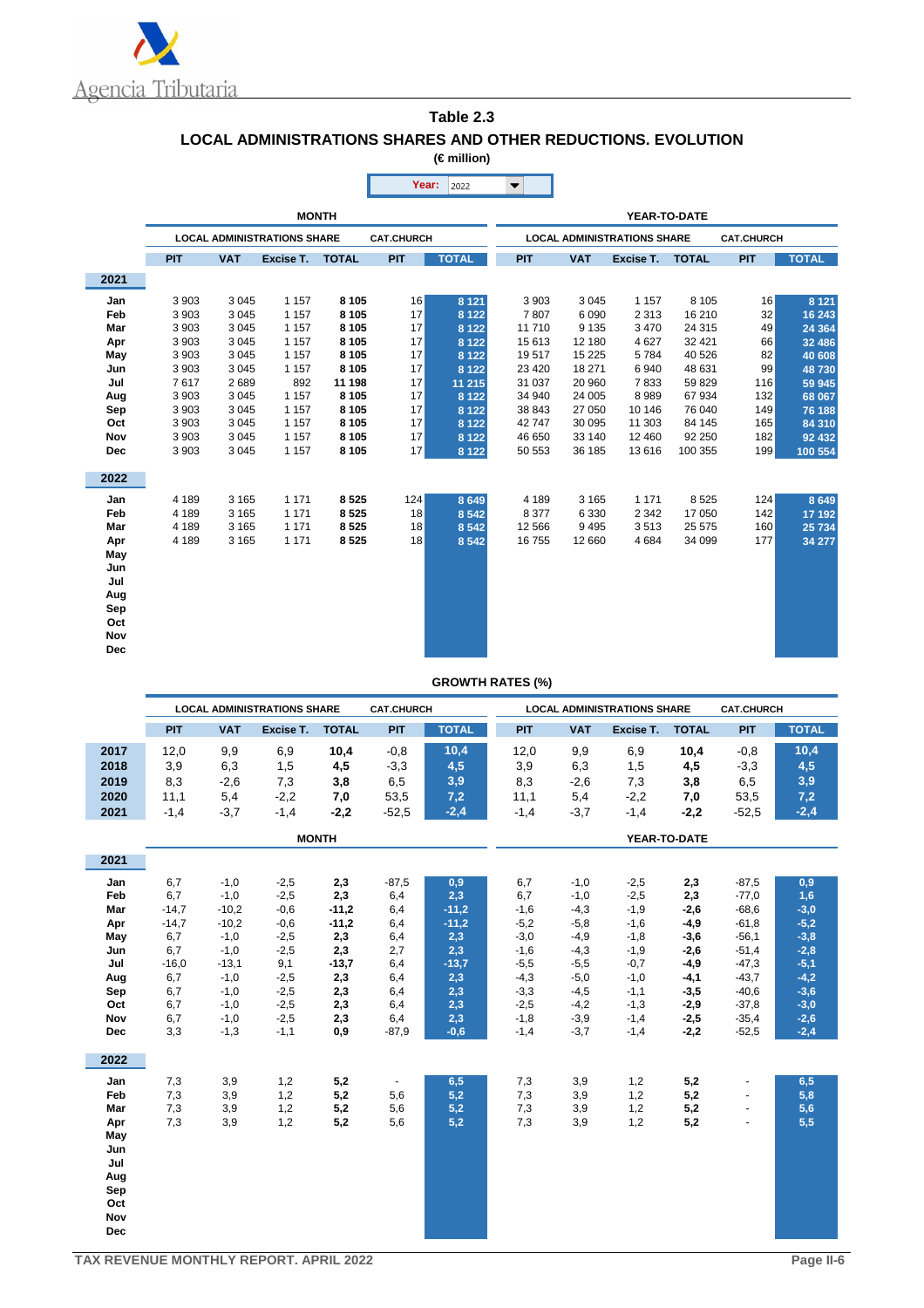

#### **Table 2.4 GROSS RECEIPTS. MONTH AND YEAR-TO-DATE (€ million)**

|                             | Year: 2022 | <b>Month: APRIL</b><br>$\blacktriangledown$ | $\blacktriangledown$     |                     |                |         |  |
|-----------------------------|------------|---------------------------------------------|--------------------------|---------------------|----------------|---------|--|
|                             |            | <b>MONTH</b>                                |                          | <b>YEAR-TO-DATE</b> |                |         |  |
|                             | 2022       | 2021                                        | $\%$                     | 2022                | 2021           | $\%$    |  |
| <b>Personal Income Tax</b>  | 13 0 25    | 11 128                                      | 17,1                     | 40 639              | 36 089         | 12,6    |  |
| <b>Payroll Withholdings</b> | 11 066     | 9521                                        | 16,2                     | 35 239              | 31 140         | 13,2    |  |
| - Public Administrations    | 2 102      | 1926                                        | 9,1                      | 9 1 0 5             | 8 2 0 0        | 11,0    |  |
| - Large Corporations        | 3 9 6 1    | 3 4 5 4                                     | 14,7                     | 15 055              | 13 660         | 10,2    |  |
| - Small Corporations        | 4 9 6 0    | 4 0 9 0                                     | 21,3                     | 10874               | 9096           | 19,5    |  |
| - Other receipts            | 43         | 52                                          | $-17,0$                  | 206                 | 183            | 12,8    |  |
| - Annual Return Outcome     | 155        | 149                                         | 3,5                      | 526                 | 545            | $-3,4$  |  |
| - AEAT Assessments.         | 71         | 63                                          | 12,6                     | 315                 | 247            | 27,5    |  |
| <b>Corporation Tax</b>      | 7639       | 7 5 8 7                                     | 0,7                      | 9 3 5 1             | 9 3 5 8        | $-0,1$  |  |
| - Annual Return Outcome     | 129        | 87                                          | 48,3                     | 459                 | 444            | 3,3     |  |
| - AEAT Assessments.         | 131        | 122                                         | 7,2                      | 684                 | 716            | $-4,4$  |  |
| <b>VAT</b>                  | 13731      | 11 451                                      | 19,9                     | 43 876              | 36 117         | 21,5    |  |
| - Import                    | 2 0 5 1    | 1 4 9 3                                     | 37,4                     | 8 4 3 7             | 5519           | 52,9    |  |
| - Large Corporations        | 3800       | 3 3 5 0                                     | 13,4                     | 17 531              | 15 4 49        | 13,5    |  |
| - Small Corporations        | 7 201      | 6 1 4 4                                     | 17,2                     | 15 976              | 13 546         | 17,9    |  |
| - Other receipts            | 680        | 463                                         | 46,7                     | 1932                | 1 603          | 20,5    |  |
| <b>Excise Taxes</b>         | 2 1 1 1    | 1974                                        | 7,0                      | 6939                | 6 4 8 1        | 7,1     |  |
| - Alcohol                   | 43         | 29                                          | 50,3                     | 313                 | 217            | 44,4    |  |
| - Beer                      | 21         | 20                                          | 2,6                      | 108                 | 95             | 13,9    |  |
| - Fuels                     | 1 3 8 0    | 1 2 8 7                                     | 7,2                      | 4 3 2 8             | 3768           | 14,9    |  |
| - Tobacco                   | 632        | 526                                         | 20,1                     | 2079                | 1942           | 7,1     |  |
| - Electricity               | 21         | 104                                         | $-80,0$                  | 76                  | 439            | $-82,6$ |  |
| - Coal                      | 14         | 6                                           | $\overline{\phantom{a}}$ | 26                  | 13             | 95,2    |  |
| - Other                     | 1          | 1                                           | $-3,2$                   | $\boldsymbol{9}$    | $\overline{7}$ | 25,6    |  |
| <b>Other Gross Receipts</b> | 1 4 6 7    | 1 0 28                                      | 42,7                     | 4 3 0 2             | 3 4 8 7        | 23,4    |  |
| <b>TOTAL GROSS RECEIPTS</b> | 37 975     | 33 167                                      | 14,5                     | 105 106             | 91 532         | 14,8    |  |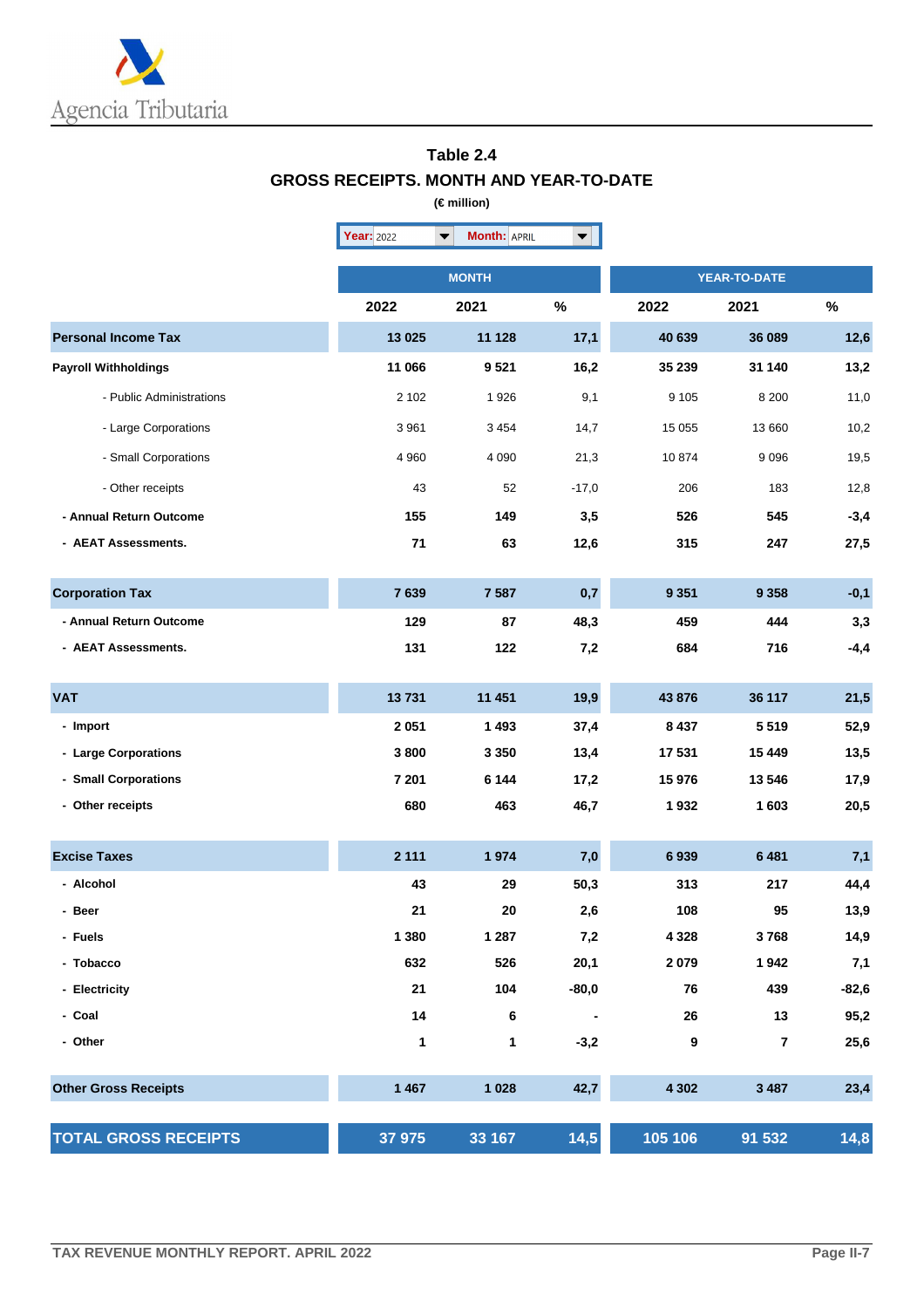

### **Table 3.1 HOMOGENEOUS TAX REVENUE. ABSTRACT**

**(€ million)**

|                                               | Year: 2022 | <b>Month: APRIL</b><br>$\blacktriangledown$ | $\blacktriangledown$     |         |                     |                          |
|-----------------------------------------------|------------|---------------------------------------------|--------------------------|---------|---------------------|--------------------------|
|                                               |            | <b>MONTH</b>                                |                          |         | <b>YEAR-TO-DATE</b> |                          |
|                                               | 2022       | 2021                                        | $\%$                     | 2022    | 2021                | $\%$                     |
| <b>PIT, Total Revenue</b>                     | 10 664     | 8712                                        | 22,4                     | 37 280  | 32 860              | 13,4                     |
| <b>Total adjustments</b>                      | 1657       | 1866                                        | $-11,2$                  | 1990    | 1981                | $\it 0.5$                |
| + Different refunds schedules in 2019/2020    | 1 640      | 1688                                        | $-2,9$                   | 1813    | 1787                | 1,5                      |
| + Public Administrations payroll withholdings | 0          | 0                                           | $\overline{\phantom{a}}$ | 0       | $\mathbf 0$         | $\overline{\phantom{a}}$ |
| + Other                                       | 18         | 178                                         | $-90,1$                  | 177     | 194                 | $-8,8$                   |
| <b>PIT, Homogeneous</b>                       | 12 3 21    | 10 577                                      | 16,5                     | 39 270  | 34 841              | 12,7                     |
| <b>CT, Total Revenue</b>                      | 7372       | 7 3 5 8                                     | 0,2                      | 4690    | 2773                | 69,2                     |
| <b>Total adjustments</b>                      | 60         | - 14                                        |                          | 3277    | 4696                | $-30,2$                  |
| + Different refunds schedules in 2020/2019    | $-102$     | $-48$                                       |                          | 3 1 7 6 | 4812                | $-34,0$                  |
| + Other                                       | 162        | 34                                          |                          | 101     | $-116$              |                          |
| CT, Homogeneous                               | 7 4 3 2    | 7 3 4 4                                     | 1,2                      | 7967    | 7 4 6 8             | 6,7                      |
| VAT, Total Revenue                            | 9816       | 8 3 9 6                                     | 16,9                     | 33 402  | 27 848              | 19,9                     |
| <b>Total adjustments</b>                      | - 92       | $-182$                                      | 49,6                     | 1 1 6 5 | 405                 |                          |
| + Different refunds schedules in 2020/2019    | 51         | $-279$                                      |                          | 1 3 0 8 | 328                 |                          |
| + Other                                       | $-143$     | 97                                          |                          | $-143$  | 78                  |                          |
| <b>VAT, Homogeneous</b>                       | 9724       | 8 2 1 4                                     | 18,4                     | 34 567  | 28 253              | 22,3                     |
| <b>Excise Taxes, Total Revenue</b>            | 2010       | 1888                                        | 6,4                      | 6729    | 6 2 9 0             | 7,0                      |
| <b>Total adjustments</b>                      | 42         | 42                                          | $-0, 7$                  | 168     | 162                 | 3,5                      |
| + Tobacco yield in Basque Country and Navarra | 42         | 42                                          | 0,0                      | 168     | 168                 | 0,0                      |
| + Other                                       | $\pmb{0}$  | 0                                           |                          | 0       | - 6                 |                          |
| <b>Excise Taxes, Homogeneous</b>              | 2 0 5 2    | 1930                                        | 6,3                      | 6897    | 6 4 5 2             | 6,9                      |
| <b>Other Revenue</b>                          | 1 3 1 1    | 895                                         | 46,4                     | 3821    | 3 0 0 7             | 27,0                     |
|                                               |            |                                             |                          |         |                     |                          |
| <b>Total adjustments</b>                      | - 339      | - 244                                       | $-38,7$                  | - 284   | $-256$              | $-11,0$                  |
| + Levy on radio and electric spectrum use     | $-365$     | $-231$                                      | $-57,6$                  | $-272$  | $-159$              | $-70,9$                  |
| + Other                                       | 26         | $-13$                                       |                          | $-12$   | $-97$               | 87,4                     |
| <b>Other Homogeneous Revenue</b>              | 972        | 651                                         | 49,3                     | 3 5 3 6 | 2751                | 28,5                     |
| <b>HOMOGENEOUS TOTAL REVENUE</b>              | 32 501     | 28 717                                      | 13,2                     | 92 238  | 79 766              | 15,6                     |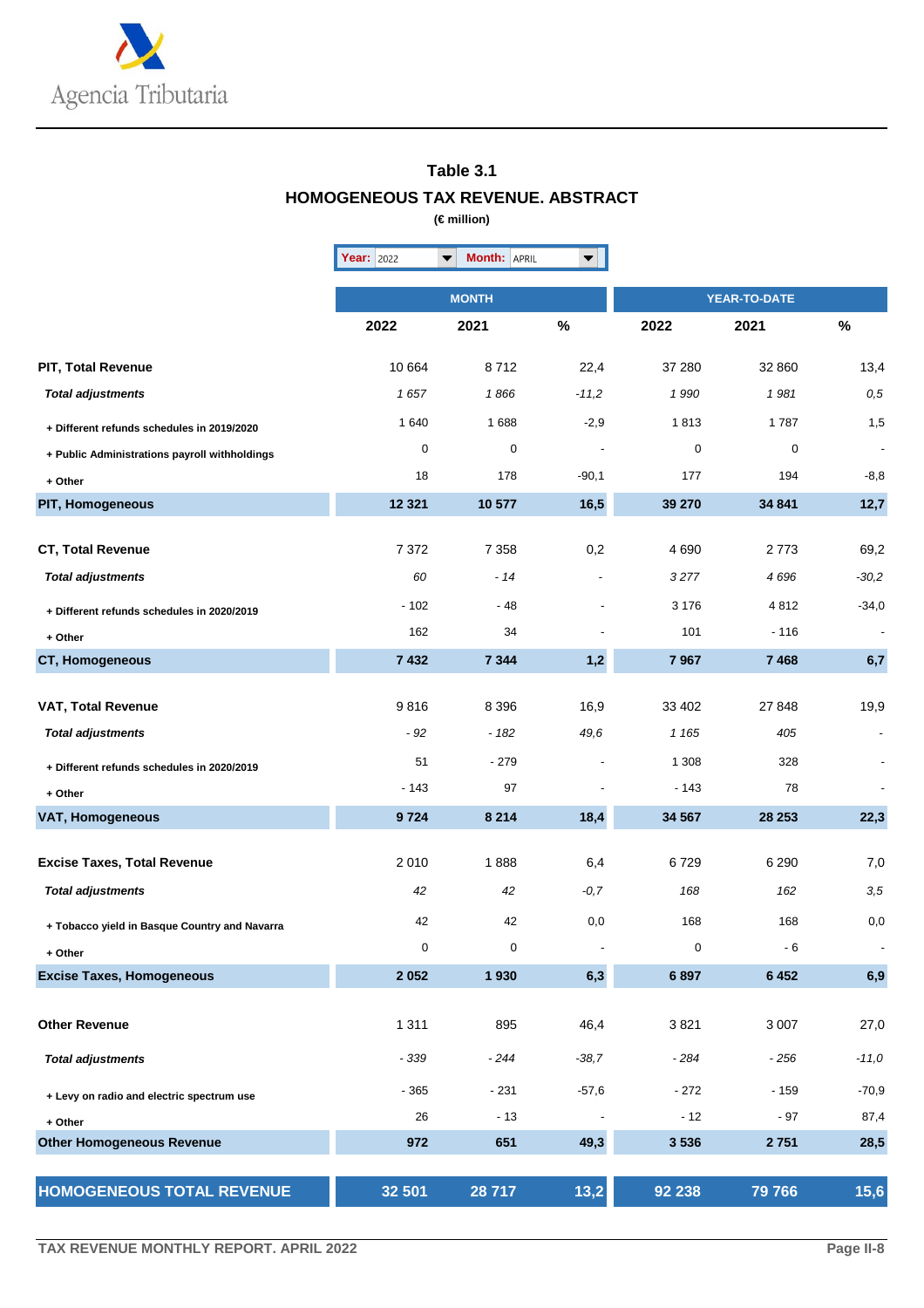

| Table 3.2                                 |
|-------------------------------------------|
| <b>HOMOGENEOUS TAX REVENUE. EVOLUTION</b> |
| (€ million)                               |

|            |              |               |                  |              | Year:      | 2022             | $\blacktriangledown$ |            |                    |                 |              |                  |  |
|------------|--------------|---------------|------------------|--------------|------------|------------------|----------------------|------------|--------------------|-----------------|--------------|------------------|--|
|            |              |               |                  |              |            |                  |                      |            |                    |                 |              |                  |  |
|            |              |               |                  | <b>MONTH</b> |            |                  | YEAR-TO-DATE         |            |                    |                 |              |                  |  |
|            | <b>PIT</b>   | <b>CT</b>     | <b>VAT</b>       | Excise T.    | Other      | <b>TOTAL</b>     | PIT                  | <b>CT</b>  | <b>VAT</b>         | Excise T.       | Other        | <b>TOTAL</b>     |  |
| 2021       |              |               |                  |              |            |                  |                      |            |                    |                 |              |                  |  |
| Jan        | 13 145       | 504           | 5519             | 1618         | 689        | 21 4 7 5         | 13 145               | 504        | 5519               | 1618            | 689          | 21 475           |  |
| Feb        | 5817         | $-160$        | 12 244           | 1 4 0 2      | 853        | 20 155           | 18 963               | 343        | 17 763             | 3 0 2 0         | 1 5 4 2      | 41 630           |  |
| Mar        | 5 3 0 1      | $-219$        | 2 2 7 7          | 1 502        | 558        | 9419             | 24 264               | 124        | 20 039             | 4522            | 2 100        | 51 050           |  |
| Apr        | 10577        | 7 3 4 4       | 8 2 1 4          | 1930         | 651        | 28 717           | 34 841               | 7468       | 28 253             | 6452            | 2751         | 79 766           |  |
| May        | 2974         | 46            | 4 1 1 1          | 1 4 8 3      | 925        | 9539             | 37815                | 7514       | 32 364             | 7935            | 3677         | 89 30 6          |  |
| Jun        | 2 3 1 6      | 131           | 2 9 4 0          | 1711         | 900        | 7 9 9 9          | 40 131               | 7645       | 35 305             | 9647            | 4577         | 97 305           |  |
| Jul        | 19 169       | 627           | 9705             | 1788         | 775        | 32 065           | 59 301               | 8 2 7 2    | 45 010             | 11 4 35         | 5 3 5 1      | 129 369          |  |
| Aug        | 5 2 7 5      | 5 5 8 0       | 5 0 36           | 1838         | 796        | 18 5 25          | 64 576               | 13852      | 50 046             | 13 273          | 6 1 4 8      | 147 894          |  |
| Sep        | 4557         | 40            | 3621             | 1928         | 1 1 2 6    | 11 272           | 69 133               | 13892      | 53 666             | 15 201          | 7 2 7 4      | 159 166          |  |
| Oct        | 10829        | 12 544        | 10 570           | 1879         | 781        | 36 604           | 79 962               | 26 437     | 64 236             | 17 080          | 8 0 5 4      | 195 770          |  |
| Nov        | 8511         | $-408$        | 4 6 6 2          | 1561         | 854        | 15 179           | 88 473               | 26 0 29    | 68 898             | 18 641          | 8 9 0 8      | 210 949          |  |
| <b>Dec</b> | 6 300        | 1961          | 2808             | 1586         | 962        | 13 617           | 94 773               | 27 990     | 71 706             | 20 227          | 9870         | 224 566          |  |
| 2022       |              |               |                  |              |            |                  |                      |            |                    |                 |              |                  |  |
|            |              |               |                  |              |            |                  |                      |            |                    |                 |              |                  |  |
| Jan<br>Feb | 14 253       | 554           | 7943             | 1730         | 1001       | 25 4 82          | 14 253               | 554        | 7943               | 1730            | 1001<br>1873 | 25 4 8 2         |  |
| Mar        | 6719<br>5977 | $-12$<br>$-7$ | 13838<br>3 0 6 1 | 1548<br>1567 | 872<br>691 | 22 965           | 20 972<br>26 949     | 542<br>535 | 21 7 8 2<br>24 842 | 3 2 7 8<br>4846 | 2 5 6 4      | 48 447           |  |
| Apr        | 12 3 21      | 7432          | 9724             | 2 0 5 2      | 972        | 11 289<br>32 501 | 39 270               | 7967       | 34 567             | 6897            | 3536         | 59 736<br>92 238 |  |
| May        |              |               |                  |              |            |                  |                      |            |                    |                 |              |                  |  |
| Jun        |              |               |                  |              |            |                  |                      |            |                    |                 |              |                  |  |
| Jul        |              |               |                  |              |            |                  |                      |            |                    |                 |              |                  |  |
| Aug        |              |               |                  |              |            |                  |                      |            |                    |                 |              |                  |  |
| Sep        |              |               |                  |              |            |                  |                      |            |                    |                 |              |                  |  |
| Oct        |              |               |                  |              |            |                  |                      |            |                    |                 |              |                  |  |
| Nov        |              |               |                  |              |            |                  |                      |            |                    |                 |              |                  |  |
| <b>Dec</b> |              |               |                  |              |            |                  |                      |            |                    |                 |              |                  |  |
|            |              |               |                  |              |            |                  |                      |            |                    |                 |              |                  |  |

#### **GROWTH RATES (%)**

|      | PIT    | <b>CT</b> | VAT     | Excise T. | Other   | <b>TOTAL</b> | PIT    | <b>CT</b> | VAT     | Excise T. | Other   | <b>TOTAL</b> |
|------|--------|-----------|---------|-----------|---------|--------------|--------|-----------|---------|-----------|---------|--------------|
| 2017 | 7,0    | 2,2       | 8,6     | 1,4       | 4,0     | 6,2          | 7,0    | 2,2       | 8,6     | 1.4       | 4,0     | 6,2          |
| 2018 | 7,5    | 12,0      | 3,5     | 1.0       | 4,8     | 5,8          | 7,5    | 12,0      | 3,5     | 1,0       | 4,8     | 5,8          |
| 2019 | 6,1    | $-10,0$   | 2,3     | 4,0       | $-11,0$ | 1,9          | 6,1    | $-10,0$   | 2,3     | 4,0       | $-11.0$ | 1,9          |
| 2020 | $-0,1$ | $-23,1$   | $-11,3$ | $-11.7$   | $-10,9$ | $-7,9$       | $-0,1$ | $-23.1$   | $-11.3$ | $-11,7$   | $-10,9$ | $-7,9$       |
| 2021 | 7.4    | 60,8      | 12,8    | 4,7       | 21,1    | 14,2         | 7.4    | 60,8      | 12,8    | 4,7       | 21,1    | 14,2         |

|                                                                                         |                                                                                    |                                                                                               |                                                                                            | <b>MONTH</b>                                                                                |                                                                                        |                                                                                       |                                                                           |                                                                                                          |                                                                                            | YEAR-TO-DATE                                                                               |                                                                                              |                                                                                      |
|-----------------------------------------------------------------------------------------|------------------------------------------------------------------------------------|-----------------------------------------------------------------------------------------------|--------------------------------------------------------------------------------------------|---------------------------------------------------------------------------------------------|----------------------------------------------------------------------------------------|---------------------------------------------------------------------------------------|---------------------------------------------------------------------------|----------------------------------------------------------------------------------------------------------|--------------------------------------------------------------------------------------------|--------------------------------------------------------------------------------------------|----------------------------------------------------------------------------------------------|--------------------------------------------------------------------------------------|
| 2021                                                                                    |                                                                                    |                                                                                               |                                                                                            |                                                                                             |                                                                                        |                                                                                       |                                                                           |                                                                                                          |                                                                                            |                                                                                            |                                                                                              |                                                                                      |
| Jan<br>Feb<br>Mar<br>Apr<br>May<br>Jun<br>Jul<br>Aug<br>Sep<br>Oct<br>Nov               | 1,8<br>0,7<br>1,2<br>5,1<br>19,5<br>55,1<br>10,7<br>11,4<br>11,6<br>10,8<br>$-0,1$ | 51,8<br>29,6<br>16,1<br>54,6<br>$-51,1$<br>62,2<br>24,5<br>$-7,2$<br>$\omega$<br>71,6<br>40,2 | 2,2<br>$-4,1$<br>$-24,7$<br>$-1,7$<br>37,6<br>85,9<br>52,2<br>18,0<br>11,7<br>13,5<br>21,3 | $-8,3$<br>$-24,4$<br>$-11,5$<br>8,9<br>46,2<br>37,3<br>12,0<br>0,5<br>20,3<br>7,1<br>$-7,9$ | $-12,3$<br>$-8,9$<br>9,1<br>12,0<br>8,8<br>62,1<br>46,9<br>40,0<br>56,3<br>41,9<br>1,9 | 1,3<br>$-4,5$<br>$-7,7$<br>12,5<br>28,3<br>61,4<br>21,8<br>6,4<br>17,4<br>27,5<br>6,8 | 1,8<br>1,5<br>1,4<br>2,5<br>3,7<br>5,7<br>7,2<br>7,6<br>7,8<br>8,2<br>7,4 | 51,8<br>$\blacksquare$<br>$\blacksquare$<br>62,6<br>60,3<br>60,3<br>56,9<br>22,7<br>23,6<br>42,5<br>45,7 | 2,2<br>$-2,2$<br>$-5,4$<br>$-4,4$<br>$-0,5$<br>3,5<br>11,1<br>11,8<br>11,8<br>12,1<br>12,7 | $-8,3$<br>$-16,5$<br>$-14,9$<br>$-9,0$<br>$-2,1$<br>3,2<br>4,5<br>3,9<br>5,7<br>5,9<br>4,6 | $-12,3$<br>$-10,5$<br>$-6,0$<br>$-2,3$<br>0,3<br>8,4<br>12,7<br>15,6<br>20,5<br>22,3<br>20,0 | 1,3<br>$-1,6$<br>$-2,8$<br>2,2<br>4,5<br>7,6<br>10,8<br>10,2<br>10,7<br>13,5<br>13,0 |
| Dec                                                                                     | 8,1                                                                                | $\blacksquare$                                                                                | 17,0                                                                                       | 5,9                                                                                         | 33,0                                                                                   | 36,4                                                                                  | 7,4                                                                       | 60,8                                                                                                     | 12,8                                                                                       | 4,7                                                                                        | 21,1                                                                                         | 14,2                                                                                 |
| 2022                                                                                    |                                                                                    |                                                                                               |                                                                                            |                                                                                             |                                                                                        |                                                                                       |                                                                           |                                                                                                          |                                                                                            |                                                                                            |                                                                                              |                                                                                      |
| Ene<br>Feb<br>Mar<br>Abr<br>May<br>Jun<br>Jul<br>Ago<br>Sep<br>Oct<br>Nov<br><b>Dic</b> | 8,4<br>15,5<br>12,7<br>16,5                                                        | 10,1<br>92,6<br>96,6<br>1,2                                                                   | 43,9<br>13,0<br>34,4<br>18,4                                                               | 7,0<br>10,4<br>4,3<br>6,3                                                                   | 45,2<br>2,3<br>23,8<br>49,3                                                            | 18,7<br>13,9<br>19,8<br>13,2                                                          | 8,4<br>10,6<br>11,1<br>12,7                                               | 10,1<br>57,9<br>$\sim$<br>6,7                                                                            | 43,9<br>22,6<br>24,0<br>22,3                                                               | 7,0<br>8,6<br>7,2<br>6,9                                                                   | 45,2<br>21,5<br>22,1<br>28,5                                                                 | 18,7<br>16,4<br>17,0<br>15,6                                                         |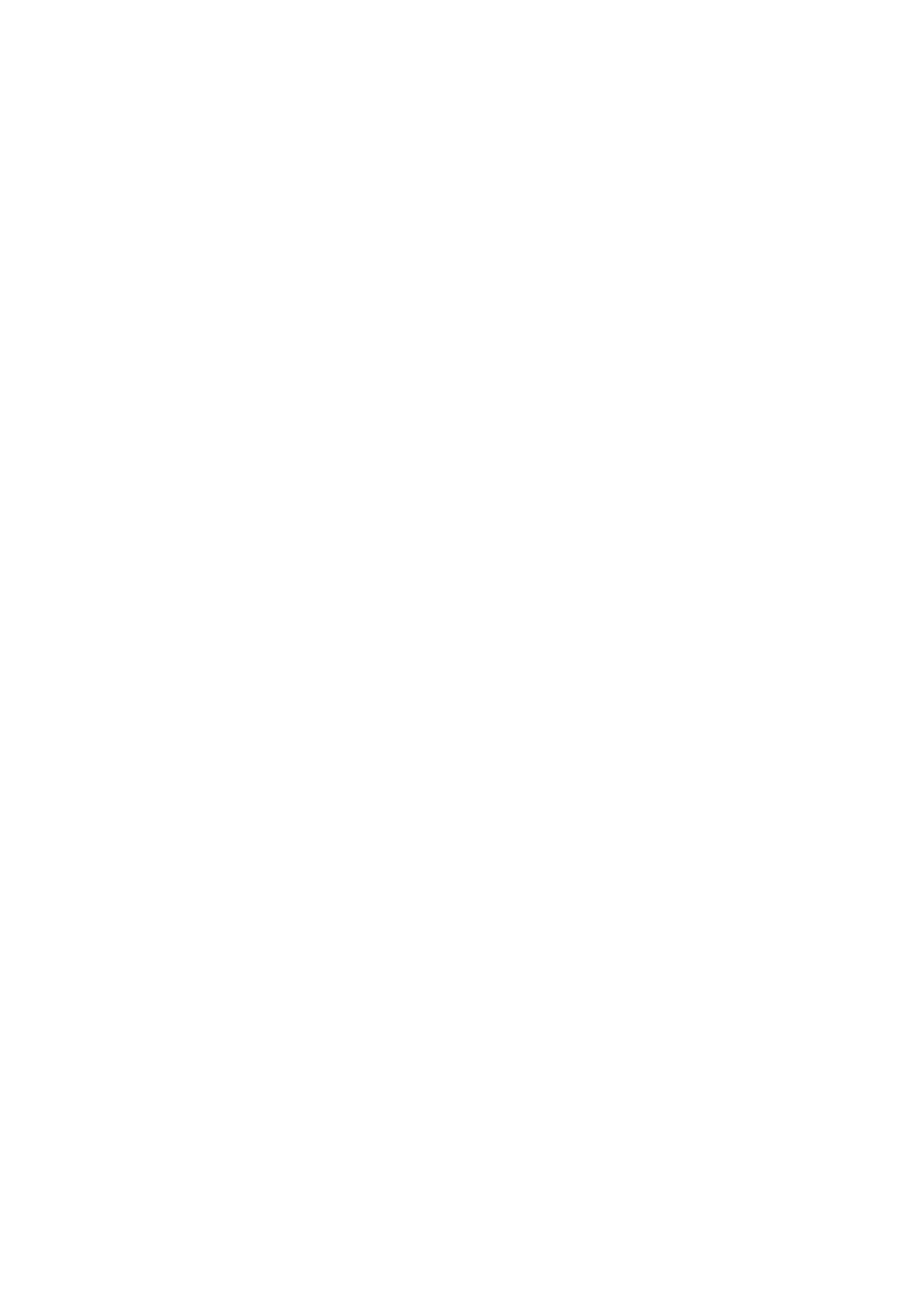

## **III. CHARTS**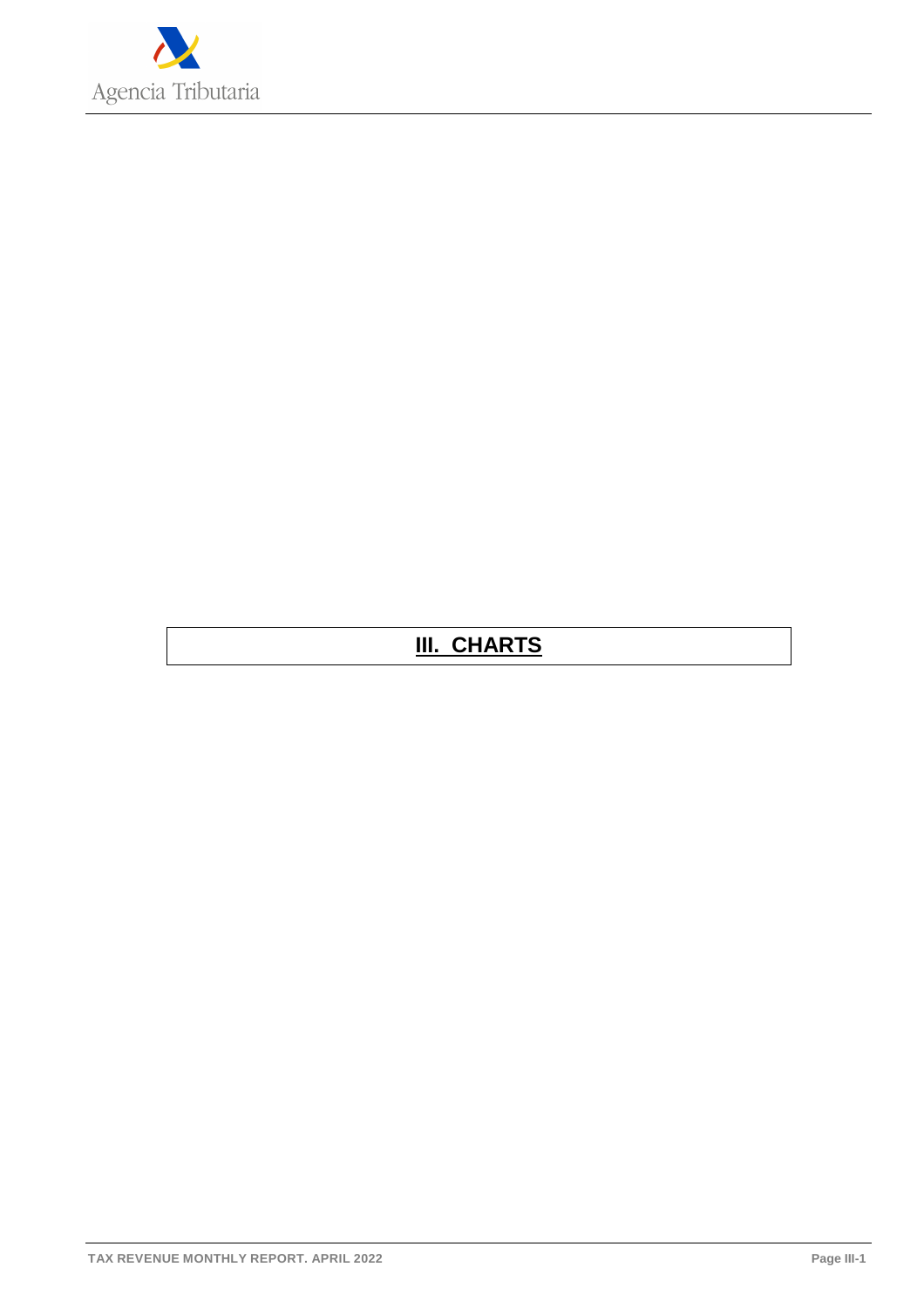

## **MONTHLY**

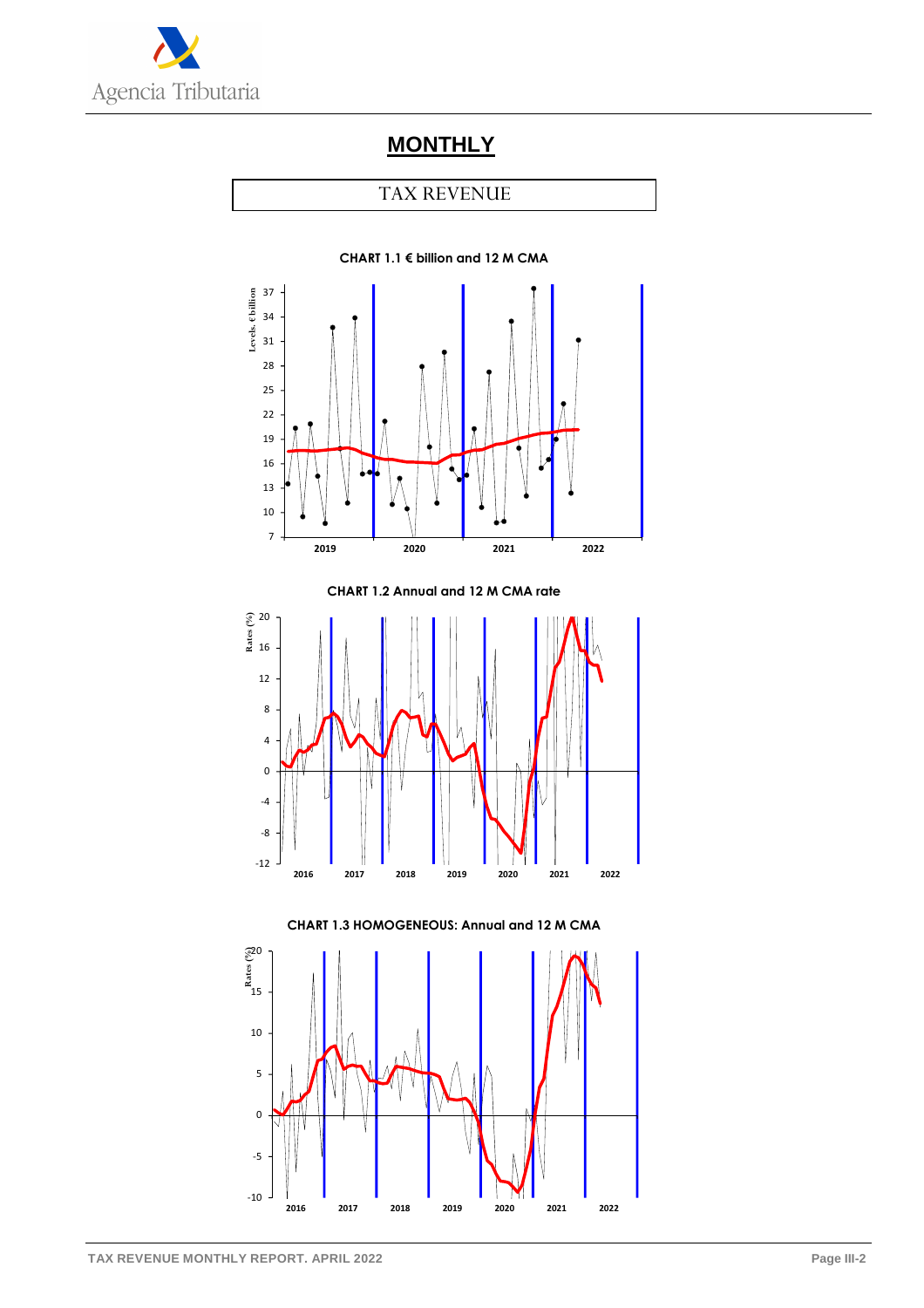





**CHART 2.2 Annual and 12 M CMA rate**



**CHART 2.3 HOMOGENEOUS: Annual and 12 M CMA**



**CHART 3.1 € billion and 12 M CMA**



**CHART 3.2 Annual and 12 M CMA rate**



**CHART 3.3 HOMOGENEOUS: Annual and 12 M CMA**

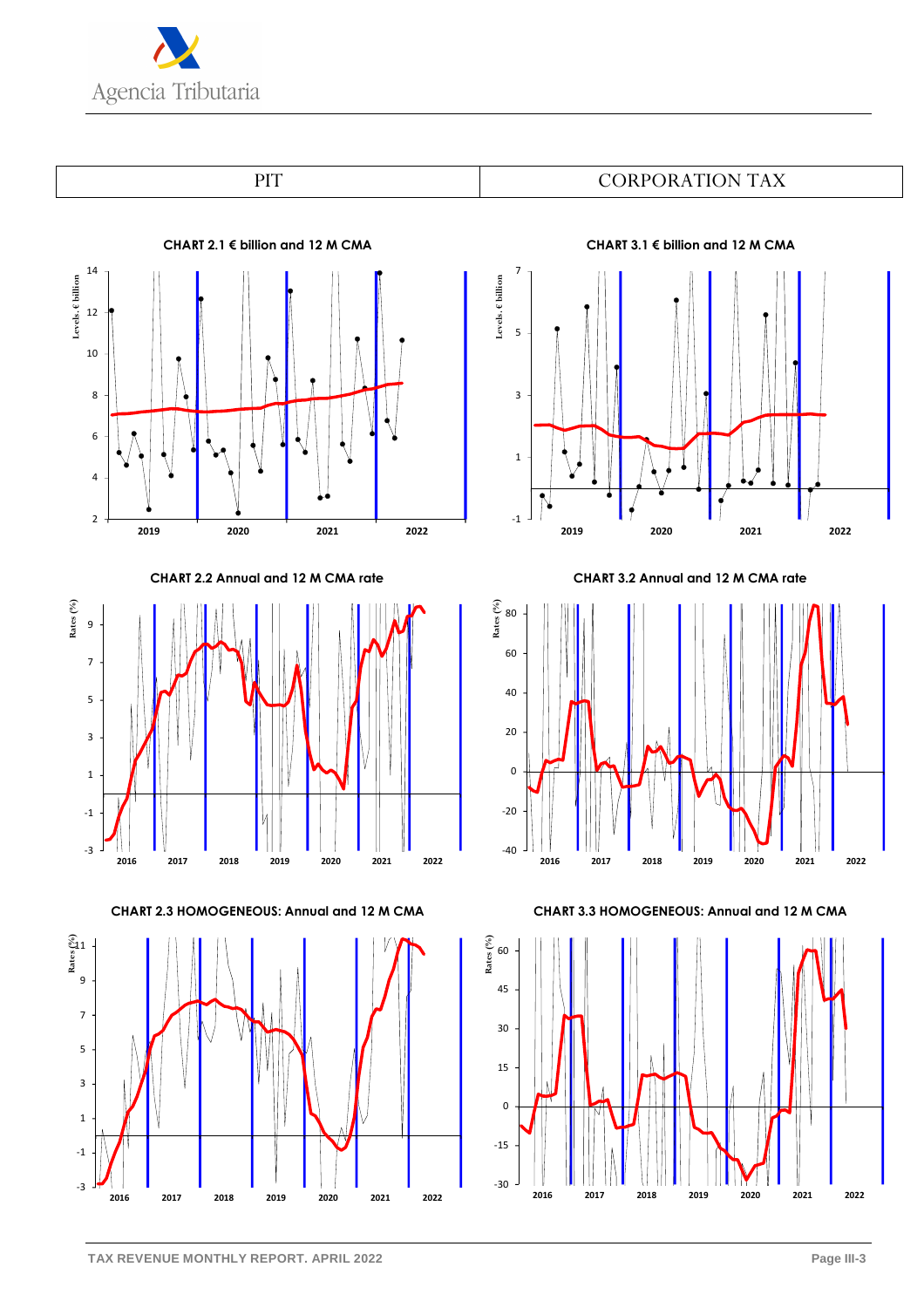



1900



**CHART 4.2 Annual and 12 M CMA rate**



**CHART 4.3 HOMOGENEOUS: Annual and 12 M CMA**



**CHART 5.1 € million and 12 M CMA**



**CHART 5.2 Annual and 12 M CMA rate**



**CHART 5.3 HOMOGENEOUS: Annual and 12 M CMA**

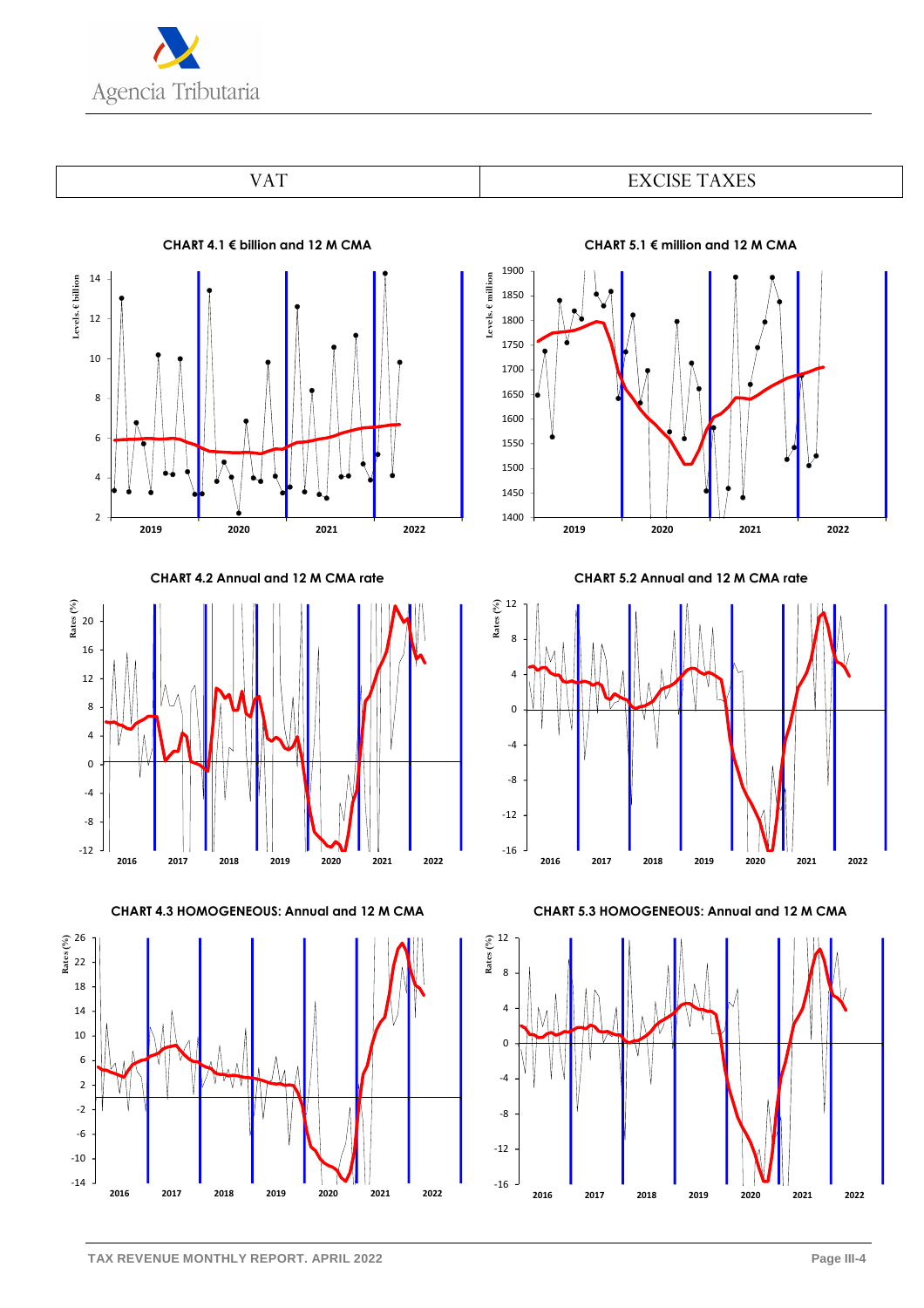

## **QUARTERLY**





**CHART 1T.2 HOMOGENEOUS: annual and smoothed rate**

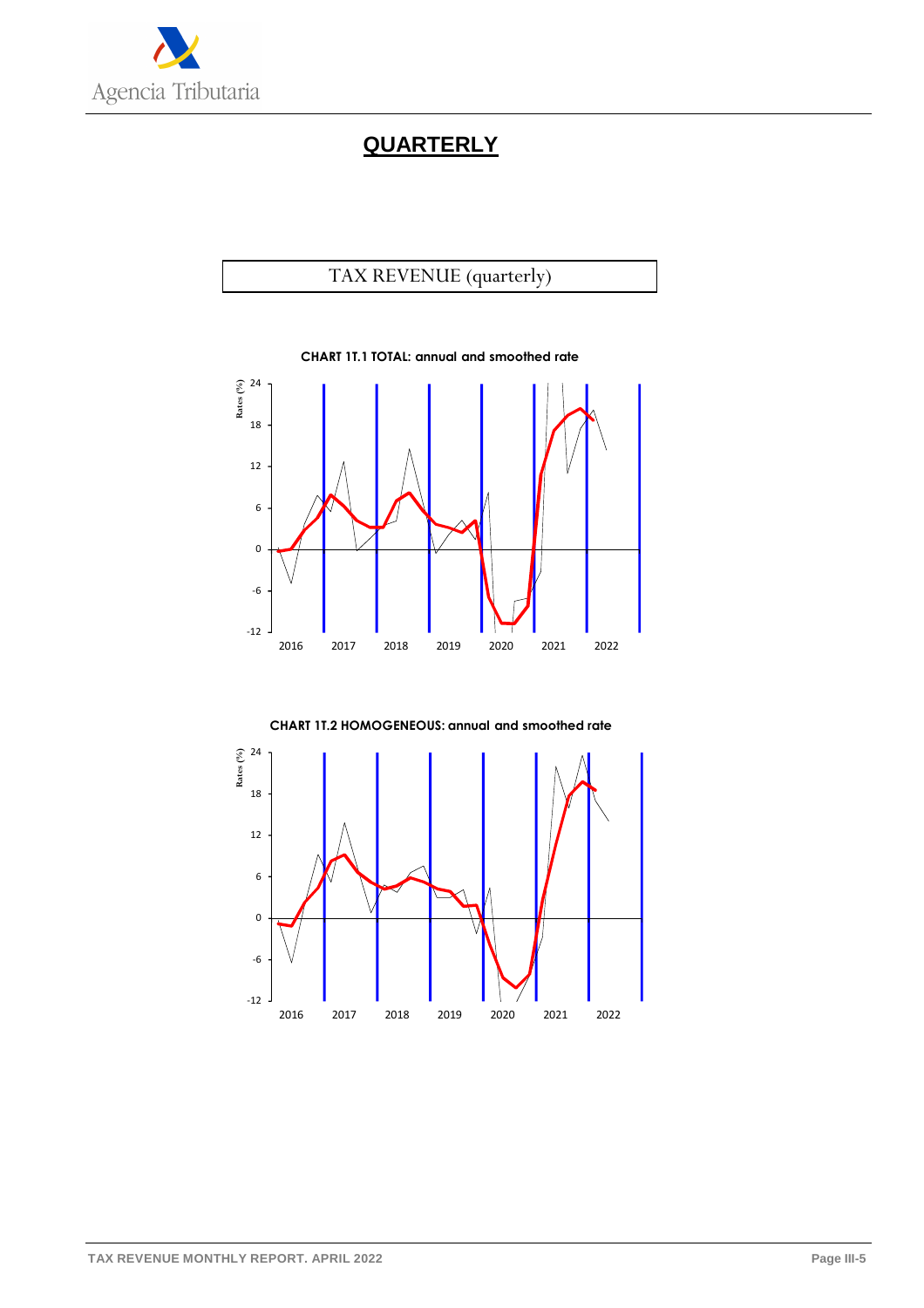

-4 -2 0 2 4 6 8 10 12 **Rates** 14<br> **Rates** 12 2016 2017 2018 2019 2020 2021 2022

**CHART 2T.1 TOTAL: annual and smoothed rate**

**CHART 2T.2 HOMOGENEOUS: annual and smoothed rate**



## PIT (quarterly)  $\qquad \qquad \qquad$  CORPORATION TAX (quarterly)



**CHART 3T.1 TOTAL: annual and smoothed rate**

**CHART 3T.2 HOMOGENEOUS: annual and smoothed rate**

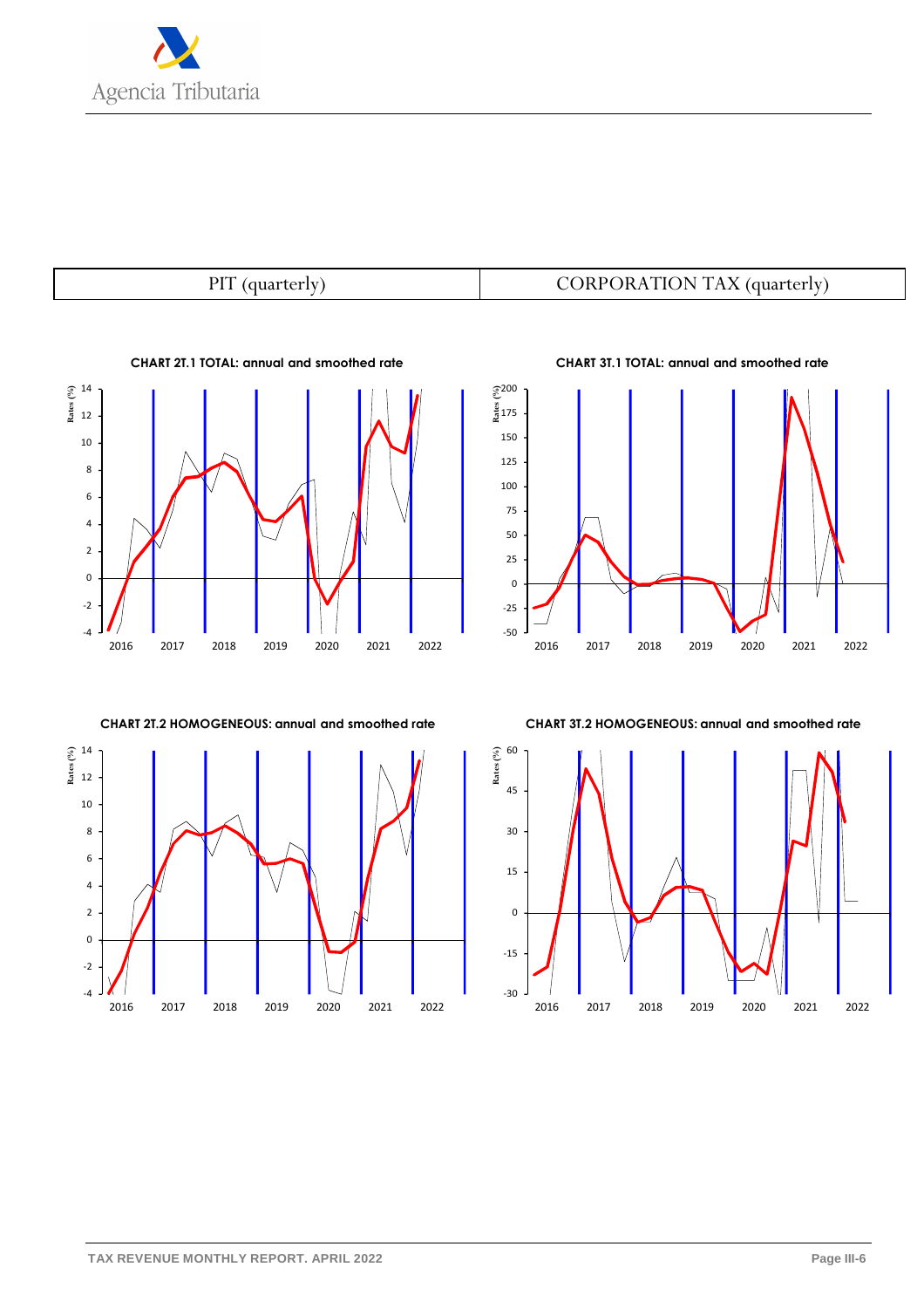

#### VAT (quarterly)  $\qquad \qquad$  EXCISE TAXES (quarterly)



-10 -5 0 5 10 15 20 **8**<br>**Rate**<br>**Rate**<br>**20 CHART 4T.2 HOMOGENEOUS: annual and smoothed rate**

2016 2017 2018 2019 2020 2021 2022

-15 -12 -9 -6 -3 0 3 6 9 2016 2017 2018 2019 2020 2021 2022 **Rates (%)**

**CHART 5T.2 HOMOGENEOUS: annual and smoothed rate**



**CHART 5T.1 TOTAL: annual and smoothed rate**

-15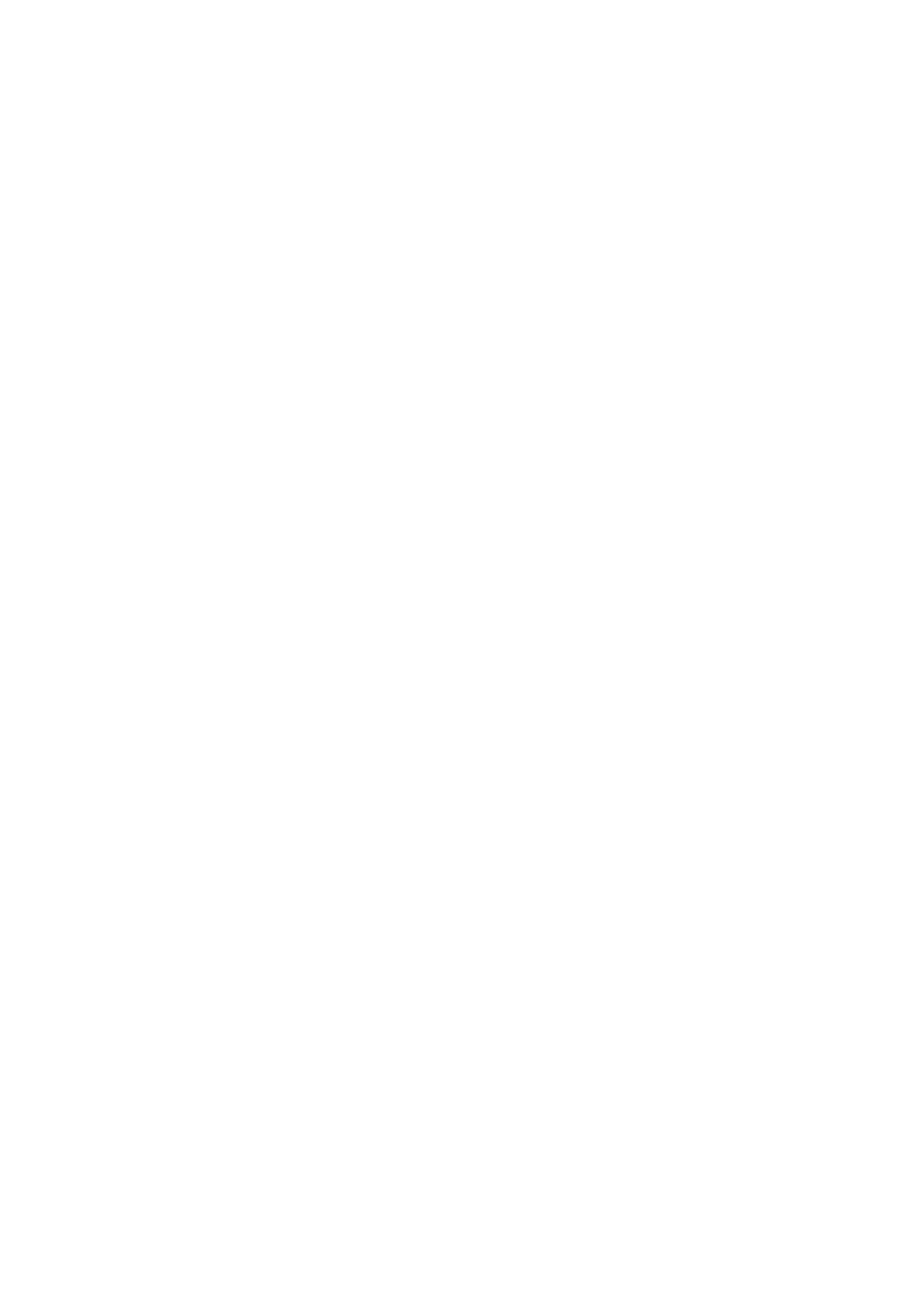

## **IV. METHODOLOGICAL NOTES AND SOURCES**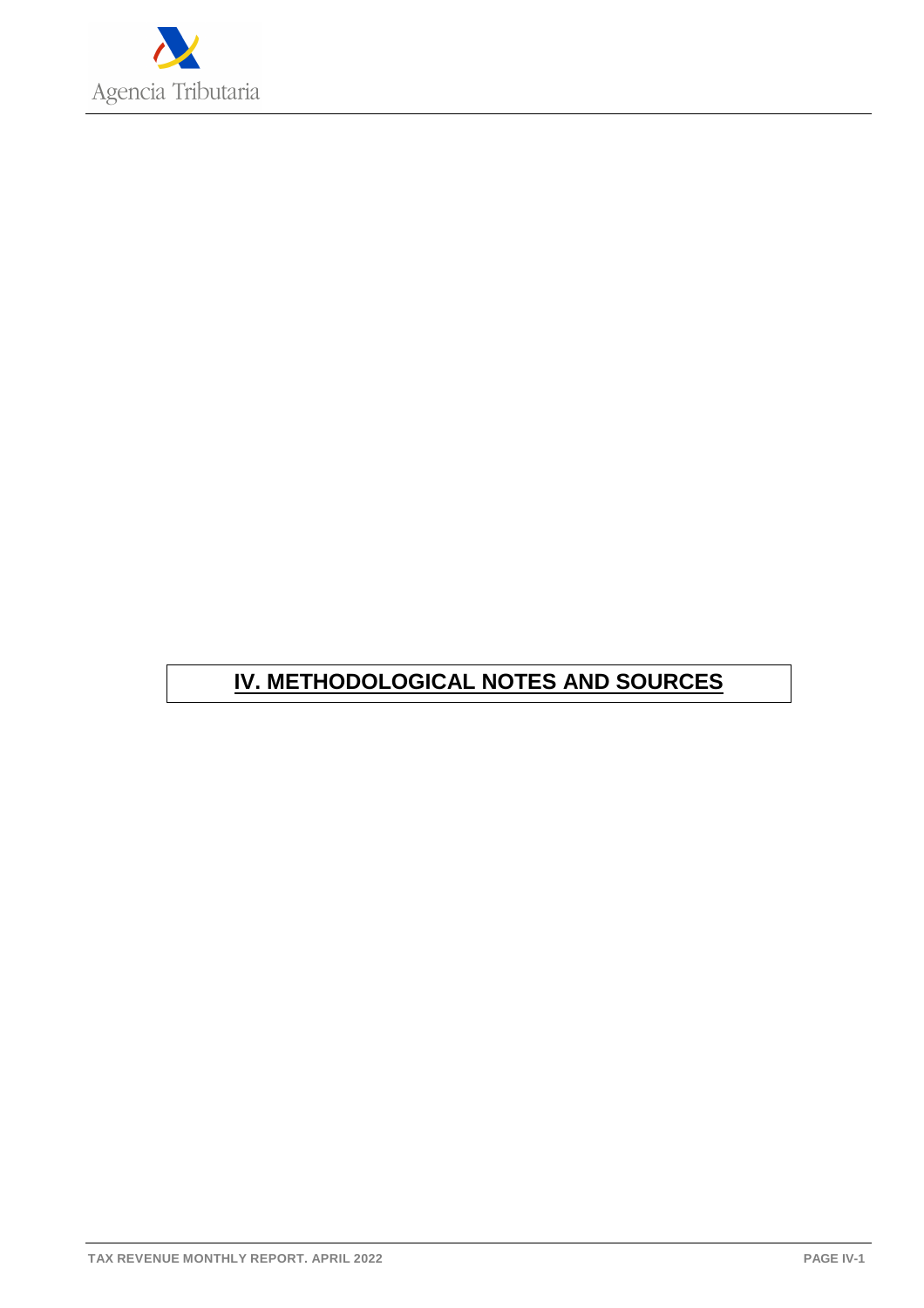

Tax Revenue Monthly Report (TRMR) reflects the monthly level and evolution of **taxes yield managed by Spanish Tax Agency (A.E.A.T.)** on behalf of the Central Government and the Local Authorities (Regional Governments called "Autonomous Communities" and Town Councils or "Municipalities" inside the common fiscal territory).

#### **1. Cash method to measure revenue.**

TRMR tax revenue is presented as **cash and net yield** (gross receipts minus refunds). The net measure explains the emergence of negative figures in some months.

For a more accurate reading, the rates of TRMR tables are subject to some limits. Thus, the sign of PIT annual return or net VAT rates is inverted in order to show their improvement or worsening more clearly. Besides, the rate is omitted if it is the result of an undefined or undetermined expression, or if the increase/fall is extravagant because one of the figures compared is too small.

#### **2. Budget Non-financial receipts scope.**

**Budget field** of tax revenue managed by A.E.A.T. includes:

- Personal Income Tax, Corporation Tax and Non-Residents Income Tax, as well as other direct taxes belonging to Chapter I of the Budget. Insurance and pensions fund contributions from public officials are excluded;
- Value Added Tax, Excise Taxes and other indirect taxes contained in Chapter II of the Budget;
- Fees, Levies and other Chapter III receipts, comprising surcharges, interests and penalties.

Monthly and yearly non-financial revenue evolution (Chapters I to VII of State Revenue Budget) can be consulted on line in "General Intervention Board of State Administration" (I.G.A.E.) web.

Revenue managed by A.E.A.T. means more than eighty seven per cent of State total non-financial revenue, before subtracting Local Authorities share.

#### **3. Territorial funding system.**

**Autonomous Communities and Municipalities share** on total tax revenue is about 40% in the last years and it is carried out through:

- Twelve equal payments on account of final year yield of assigned taxes.
- The final settlement of year T-2 paid in year T (July).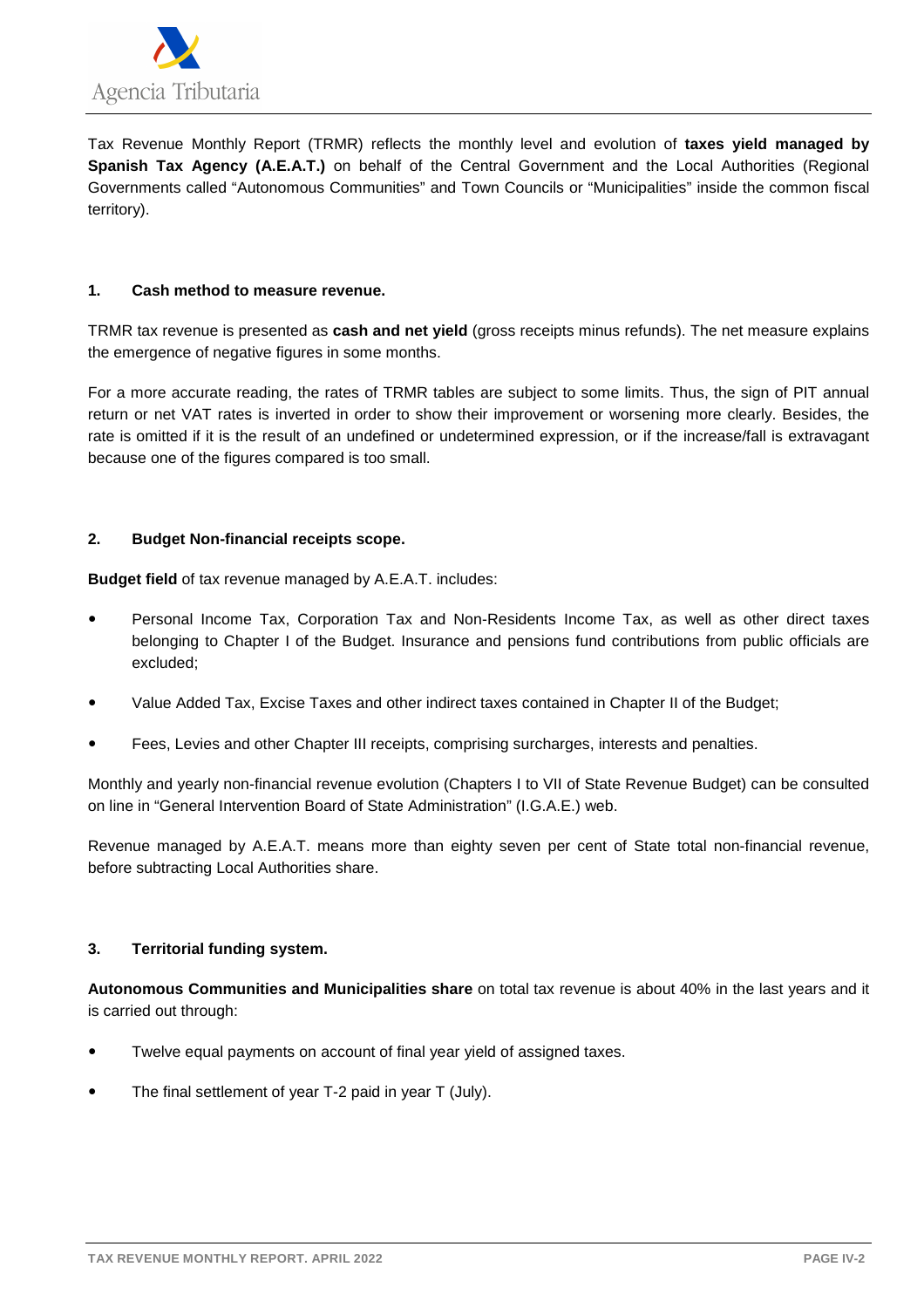

#### **4. Homogeneous Tax Revenue.**

Homogeneous Tax Revenue is obtained amending the distorting factors that make difficult the comparison of current year revenue figures with those of the same period in the previous year. The effects usually amended are:

- a) Large public withholders' payment delays;
- b) Changes in taxes self-assessments procedures;
- c) Endorsement of new taxes affecting one single year;
- d) Taxes removal;
- e) Different refunds schedules in each of the compared years.

#### **5. Quarterly series of tax bases and accrued taxes yield.**

Quarterly series of tax bases and accrued taxes yield are published together with TRMR in February, April, July and October. The target is to make easier the analysis of tax revenue evolution through the information about the bases on which taxes are worked out and through the measure of yield following the accrual period (accrued revenue, instead of cash revenue). Tax bases and accrued revenue allows a more accurate taxes effective rates estimate, since they are not distorted by the gap between the period in which the tax is calculated and the period in which the tax is actually paid.

Tax bases and accrued revenue are estimated from the data contained in self-assessments and informative forms submitted by tax payers.

Bases are estimated for the four main tax items: PIT (gross households' income), CT (consolidated corporation tax base), VAT (spending subject to VAT) and Excise taxes (monetary value of consumptions, instead of physical units, in order to obtain an aggregate total base).

To work out the accrued revenue, for each form are added together the following keys: receipts (including tax current account receipts), deferments, requests for compensation of fiscal debts, inability to pay, and finally public outlays that, at the same time, are fiscal receipts. Then, from this gross accrued receipts are subtracted the keys of refunds claims (including tax current account refunds) to obtain accrued net taxes figure. The exceptions are, on one hand, PIT and CT annual returns because they are collected one year later. So, the current accrued taxes series published together with TRMR include an estimate of annual returns worked out from bases and withholdings. On the other hand, there is another exception in "Period VAT", which is the accrued VAT reference variable: it is a measure that approaches output and input VAT and, therefore, it does not depend on how the tax is assessed and it is closer to spending subject to VAT. Yet, gross accrued VAT, refunds claims and net accrued VAT are calculated too following the most widely used criteria.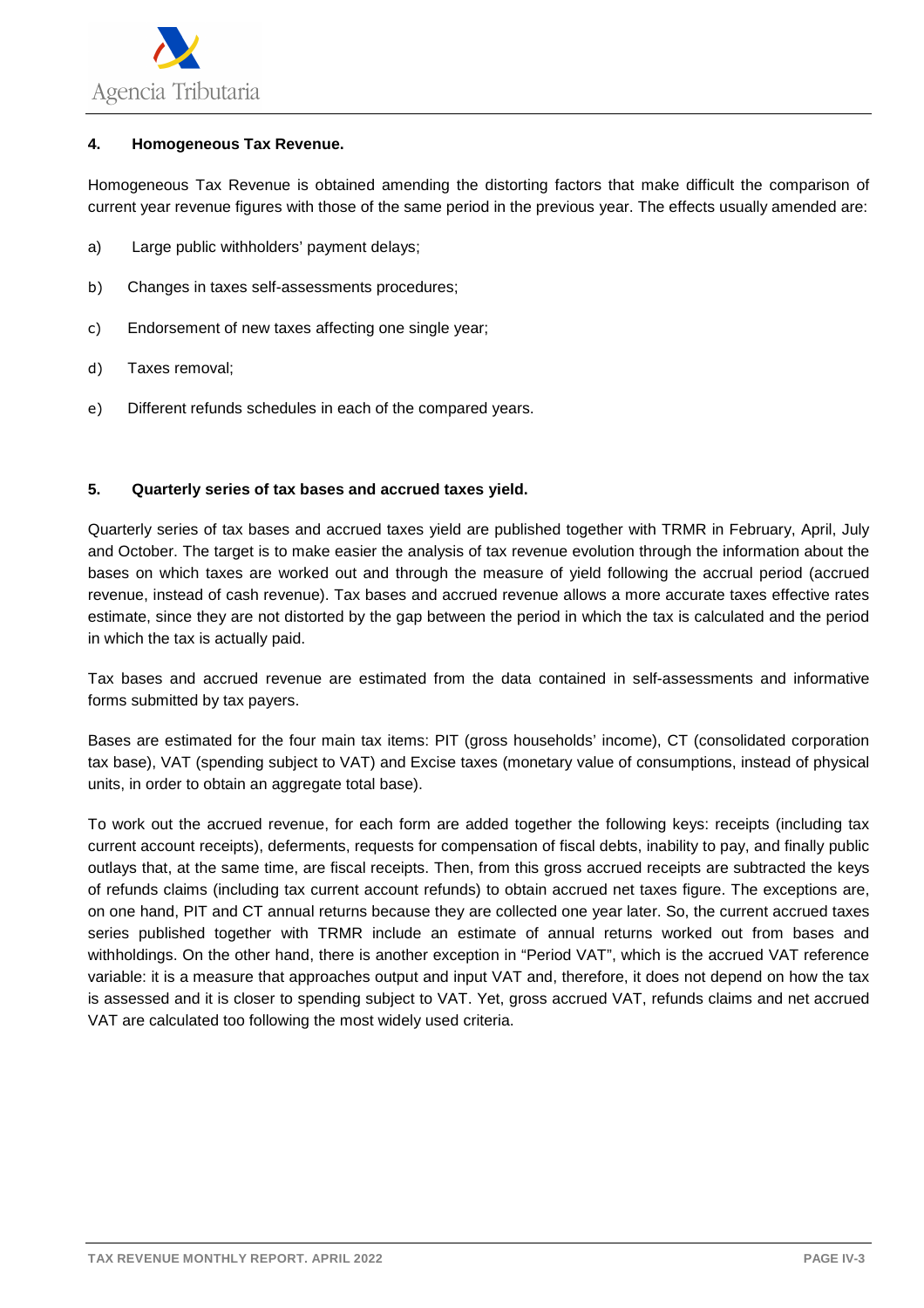

#### **6. Monthly Receipts. April.**

#### Personal Income Tax:

Monthly PIT withholdings (large companies and public sector) and 2022 first quarter payments for small and medium size businesses.

CT:

First Instalment.

#### VAT:

February monthly self-assessments and 2022 first quarter for small businesses.

#### Manufacturing Excise Taxes:

Alcohol, Beer and Intermediate Products: January payments for large companies. Fuels and Tobacco: March payments.

#### **7. Other regular information and monthly tax calendar.**

Besides the usual content, TRMR includes a more detailed analysis of main receipts in some months:

- (1) Large corporations and small businesses receipts evolution (February, April, July and October).
- (2) Bases of the main taxes and accrued tax revenue (February, April, July and October).
- (3) CT instalments (April, October and December).
- (4) PIT annual return (May, June, July, August, September, October and November).
- (5) CT annual return (August).

More information can be found on the AEAT's website (clicking Statistics link):

- Recaudación tributaria (Tax revenue reports, with English translations)
- Estadísticas por impuesto (Tax statistics: PIT, Property Tax, CT, VAT, tax data on Labour and Pensions, motor vehicle tax, excise taxes)
- Ventas, Empleo y Salarios en las Grandes Empresas (Large Companies Sales, Employment, and Wages monthly reports)
- Comercio exterior (Foreign trade statistics).